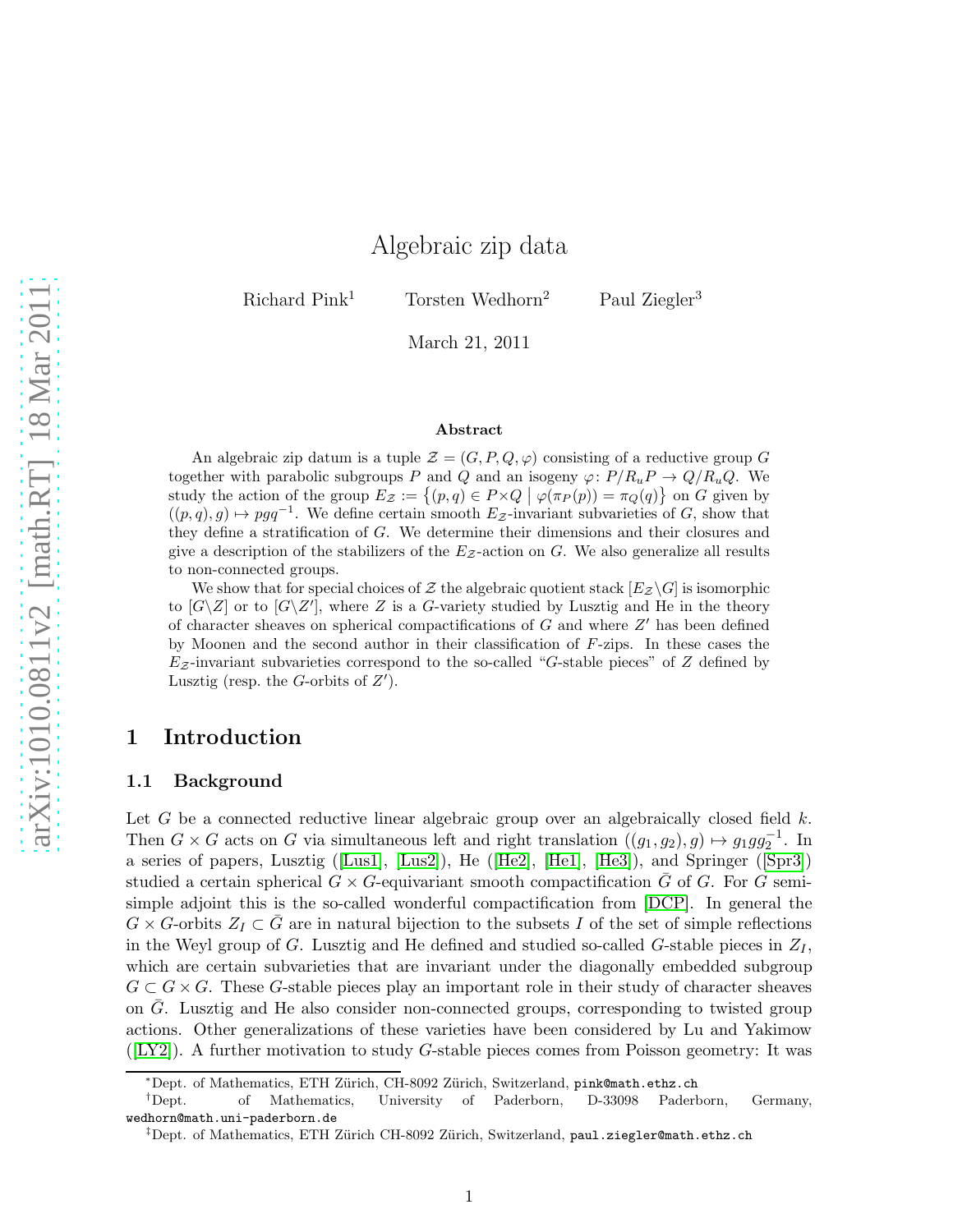provedby Evens and Lu ([\[EL\]](#page-40-7)), that for certain Poisson structure, each G-orbit on  $Z_I$  is a Poisson submanifold.

In [\[MW\]](#page-40-8) Moonen and the second author studied the De Rham cohomology  $H^{\bullet}_{\mathrm{DR}}(X/k)$  of a smooth proper scheme  $X$  with degenerating Hodge spectral sequence over an algebraically closed field k of positive characteristic. They showed that  $H^{\bullet}_{DR}(X/k)$  carries the structure of a so-called  $F\text{-}zip$ , namely: it is a finite-dimensional k-vector space together with two filtrations (the "Hodge" and the "conjugate" filtration) and a Frobenius linear isomorphism between the associated graded vector spaces (the "Cartier isomorphism"). They showed that the isomorphism classes of  $F$ -zips of fixed dimension  $n$  and with fixed type of Hodge filtration are in natural bijection with the orbits under  $G := GL_{n,k}$  of a variant  $Z'_{I}$  of the  $G \times G$ -orbit  $Z_I$  studied by Lusztig. They studied the varieties  $Z_I'$  for arbitrary reductive groups G and determined the G-orbits in them as analogues of the G-stable pieces in  $Z_I$ . By specializing G to classical groups they deduce from this a classification of  $F$ -zips with additional structure, e.g., with a non-degenerate symmetric or alternating form. They also consider non-connected groups. Moreover, the automorphism group of an  $F$ -zip is isomorphic to the stabilizer in  $G$ of any corresponding point in  $Z'_I$ .

When X varies in a smooth family over a base  $S$ , its relative De Rham cohomology forms a family of  $F$ -zips over  $S$ . The set of points of  $S$  where the  $F$ -zip lies in a given isomorphism class is a natural generalization of an Ekedahl-Oort stratum in the Siegel moduli space. Information about the closure of such a stratum corresponds to information about how the isomorphism class of an  $F$ -zip can vary in a family, and that in turn is equivalent to determining which G-orbits in  $Z'_I$  are contained in the closure of a given G-orbit.

In each of these cases one is interested in the classification of the G-stable pieces, the description of their closures, and the stabilizers of points in G. In this article we give a uniform approach to these questions that generalizes all the above situations.

#### 1.2 Main results

The central definition in this article is the following:

**Definition 1.1.** A connected algebraic zip datum is a tuple  $\mathcal{Z} = (G, P, Q, \varphi)$  consisting of a connected reductive linear algebraic group  $G$  over  $k$  together with parabolic subgroups  $P$ and Q and an isogeny  $\varphi: P/R_uP \to Q/R_uQ$ . The group

$$
E_{\mathcal{Z}} := \{ (p, q) \in P \times Q \mid \varphi(\pi_P(p)) = \pi_Q(q) \}
$$

is called the *zip group associated to* Z. It acts on G through the map  $((p,q), g) \mapsto pgq^{-1}$ . The union of the Ez-orbits of all elements of a subset  $X \subset G$  is denoted by  $o_{\mathcal{Z}}(X)$ .

Fix such data  $\mathcal{Z} = (G, P, Q, \varphi)$ . To apply the machinery of Weyl groups to  $\mathcal{Z}$  we choose a Borel subgroup B of G, a maximal torus T of B, and an element g of G such that  $B \subset Q$ ,  ${}^gB \subset P$ ,  $\varphi(\pi_P({}^gB)) = \pi_Q(B)$ , and  $\varphi(\pi_P({}^gT)) = \pi_Q(T)$ . Let W denote the Weyl group of G with respect to T, and  $S \subset W$  the set of simple reflections corresponding to B. Let  $I \subset S$  be the type of the parabolic P and  $W_I \subset W$  its Weyl group. Let <sup>I</sup>W be the set of all  $w \in W$ that have minimal length in their coset  $W_I w$ . To each  $w \in {}^I W$  we associate the  $E_{\mathcal{Z}}$ -invariant subset

$$
(1.2)\t\t\t G^w = o_{\mathcal{Z}}(gB\dot{w}B)
$$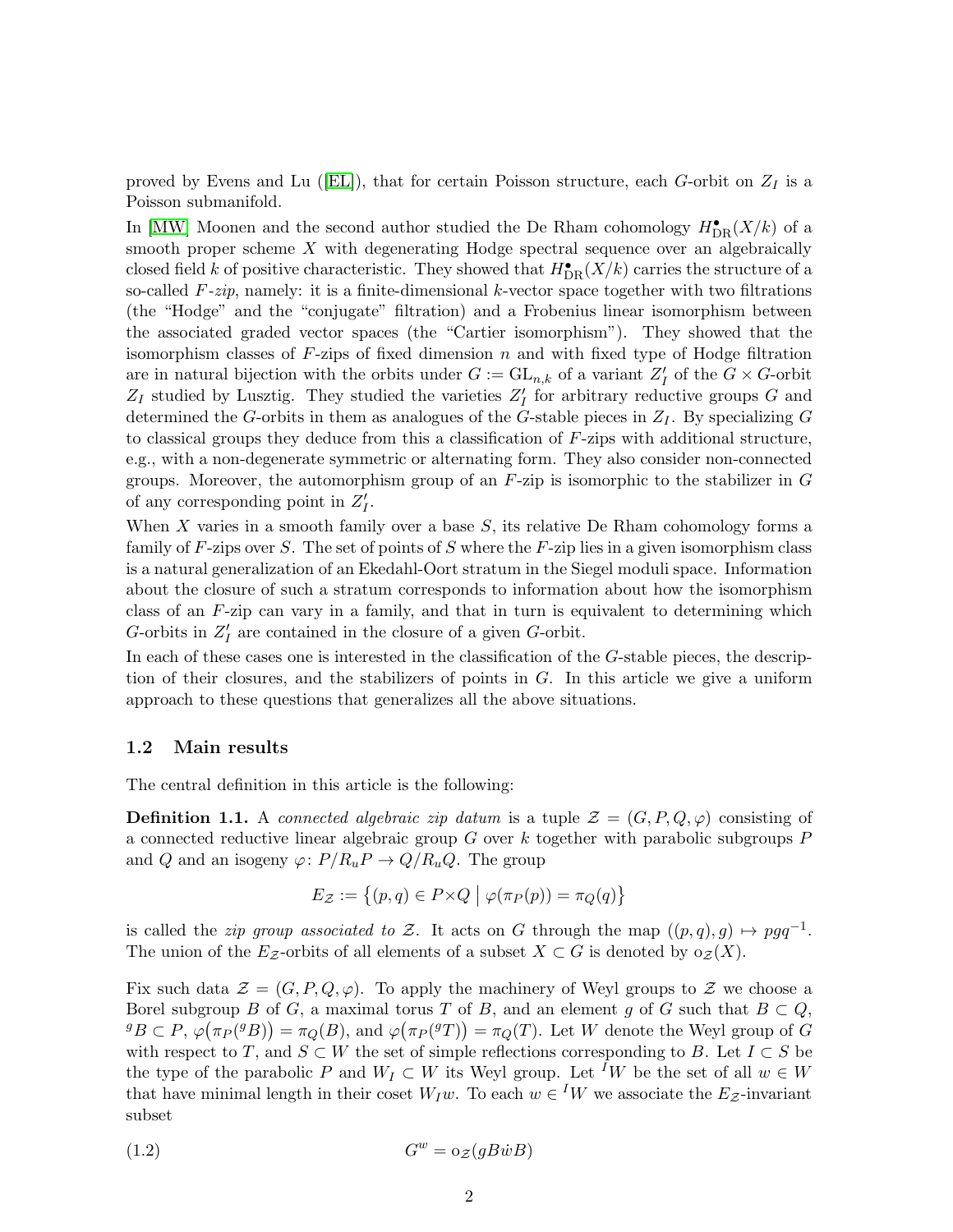and prove (Theorems [5.10,](#page-17-0) [5.11](#page-17-1) and [5.14\)](#page-18-0):

<span id="page-2-1"></span>**Theorem 1.3.** The  $E_z$ -invariant subsets  $G^w$  form a pairwise disjoint decomposition of G into locally closed smooth subvarieties. The dimension of  $G^w$  is dim  $P + \ell(w)$ .

Next the isogeny  $\varphi$  induces an isomorphism of Coxeter system  $\psi$ :  $(W_I, I) \stackrel{\sim}{\to} (W_J, J)$  (see [\(3.11\)](#page-10-0) for its precise definition), where  $W_J \subset W$  and  $J \subset S$  are the Weyl group and the type of the parablic subgroup Q. Let  $\leq$  denote the Bruhat order on W. We prove (Theorem [6.2\)](#page-19-0):

<span id="page-2-0"></span>**Theorem 1.4.** The closure of  $G^w$  is the union of  $G^{w'}$  for all  $w' \in {}^I W$  such that there exists  $y \in W_I$  with  $yw'\psi(y)^{-1} \leq w$ .

We call  $\mathcal Z$  orbitally finite if the number of  $E_{\mathcal Z}$ -orbits in G is finite. We give a necessary and sufficient criterion for this to happen (Proposition [7.1\)](#page-21-0). In particular it happens when the differential of  $\varphi$  at 1 vanishes, for instance if  $\varphi$  is a Frobenius isogeny (Proposition [7.3\)](#page-22-0). We prove (Theorem [7.5\)](#page-22-1):

<span id="page-2-2"></span>**Theorem 1.5.** If Z is orbitally finite, then each  $G^w$  is a single  $E_z$ -orbit, and so the set  $\{g\dot{w} \mid w \in {}^I W\}$  is a set of representatives for the E<sub>Z</sub>-orbits in G.

One can also consider the  $E_z$ -orbit of gw for any element  $w \in W$  instead of just those in <sup>I</sup>W. It is then natural to ask when two such orbits lie in the same  $E_{\mathcal{Z}}$ -invariant piece  $G^w$ . (For orbitally finite  $\mathcal Z$  this is equivalent to asking when the orbits are equal.) We give an explicit description of this equivalence relation on W that depends only on the subgroup  $W_I$  and the homomorphism  $\psi$  (Theorem [9.17\)](#page-27-0). We prove that all equivalence classes have the same cardinality  $\#W_I$ , although they are in general no cosets of  $W_I$  and we do not know a simple combinatorial description for them. It is intriguing that we obtain analogous results for an abstract zip datum based on an arbitrary finitely generated Coxeter group (Theorem [9.11\)](#page-25-0) or even an arbitrary abstract group (Theorem [9.6\)](#page-24-0) in place of W.

Other results include information on point stabilizers and infinitesimal stabilizers (Section [8\)](#page-22-2), the generalization of the main results to non-connected groups (Section [10\)](#page-28-0), a dual parametrization by a set  $W<sup>J</sup>$  in place of <sup>I</sup>W (Section [11\)](#page-30-0) and the relation with the varieties  $Z<sub>I</sub>$  studied by Lusztig and He and their generalizations  $Z'_I$  (Section [12\)](#page-33-0).

#### <span id="page-2-3"></span>1.3 Applications

Let us explain why this theory of algebraic zip data is a generalization of the situations described in Subsection [1.1.](#page-0-0) In Section [12](#page-33-0) we consider a connected reductive algebraic group G over k, an isogeny  $\varphi: G \to G$ , a subset I of the set of simple reflections associated to G, and an element  $x$  in the Weyl group of  $G$  satisfying certain technical conditions. To such data we associate a certain algebraic variety  $X_{I,\varphi,x}$  with an action of G, a certain connected algebraic zip datum  $\mathcal Z$  with underlying group  $G$ , and morphisms

$$
(1.6) \tG \xleftarrow{\lambda} G \times G \xrightarrow{\rho} X_{I,\varphi,x}
$$

In Theorem 12.8 we show that there is a closure preserving bijection between the  $E_z$ -invariant subsets of  $A \subset G$  and the G-invariant subsets of  $B \subset X_{I,\varphi,x}$  given by  $\lambda^{-1}(A) = \rho^{-1}(B)$ . We also prove that the stabilizer in  $E_z$  of  $g \in G$  is isomorphic to the stabilizer in G of any point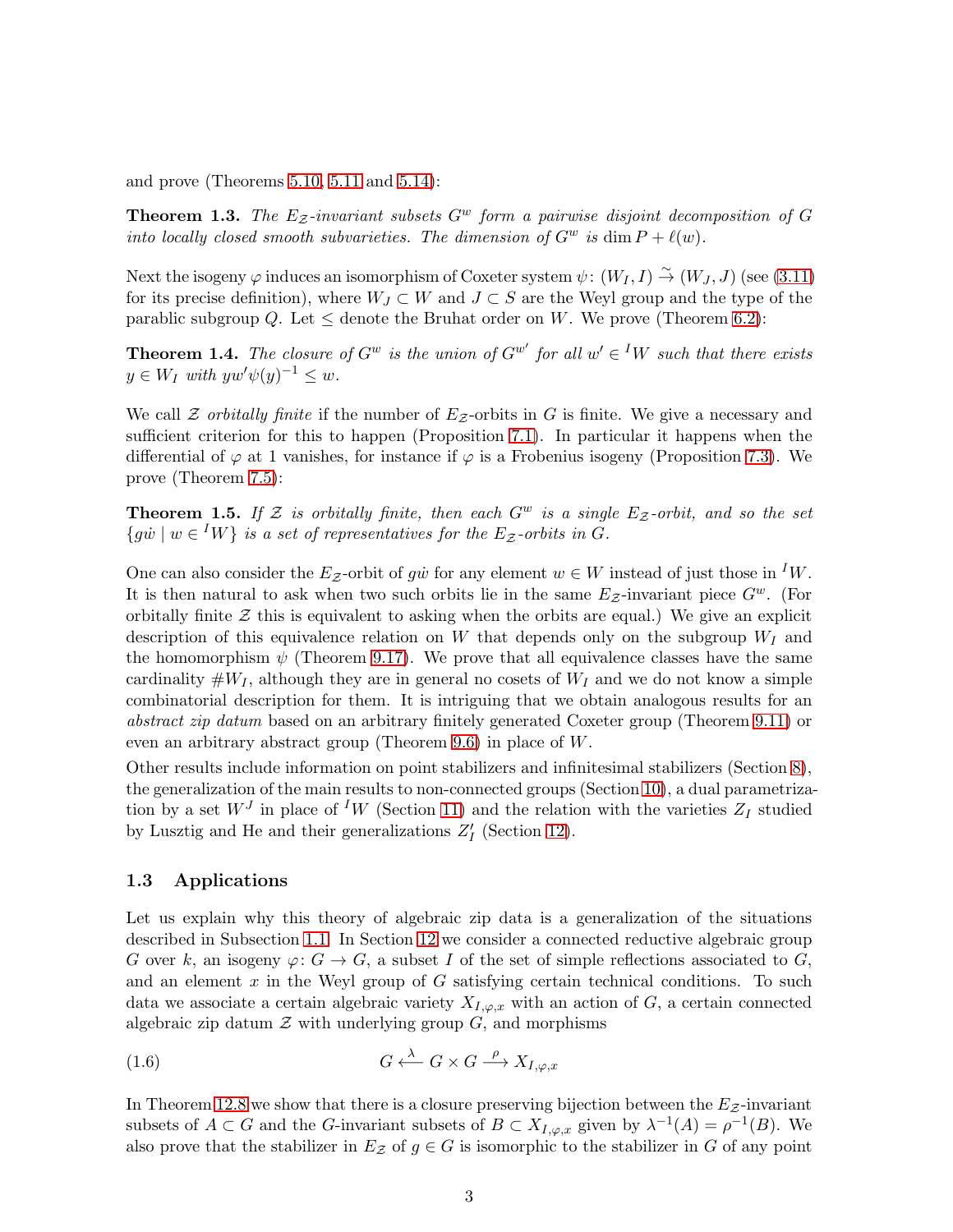of the G-orbits in  $X_{I,\varphi,x}$  corresponding to the orbit of g. These results can also be phrased in the language of algebraic stacks, see Theorem [12.7.](#page-35-0)

In the special case  $\varphi = id_G$  the above  $X_{I,\varphi,x}$  is the variety  $Z_I$  defined by Lusztig. In The-orem [12.19](#page-39-0) we verify that the subsets  $G^w \subset G$  correspond to the G-stable pieces defined by him. Thus Theorem [1.4](#page-2-0) translates to a description of the closure relation between these G-stable pieces, which had been proved before by He [\[He2\]](#page-40-2).

If char(k) is positive and  $\varphi$  is the Frobenius isogeny associated to a model of G over a finite field, the above  $X_{I,\varphi,x}$  is the variety  $Z'_I$  defined by Moonen and the second author. In this case the zip datum  $\mathcal Z$  is orbitally finite, and so we obtain the main classification result for the G-orbits in  $Z'_I$  from [\[MW\]](#page-40-8), the closure relation between these G-orbits, and the description of the stabilizers in G of points in  $Z'_I$ . In this case the closure relation had been determined in the unpublished note [\[Wed\]](#page-41-1), the ideas of which are reused in the present article. Meanwhile Viehmann [\[Vie\]](#page-41-2) has given a different proof of the closure relation in this case using the theory of loop groups. For those cases which pertain to the study of modulo  $p$  reductions of  $F$ crystals with additional structure that show up in the study of special fibers of good integral models of Shimura varieties of Hodge type Moonen([\[Moo\]](#page-40-9)) and, more generally, Vasiu([\[Vas\]](#page-41-3)) have obtained similar classification results. In these cases Vasiu (loc. cit.) has also shown that the connected component of the stabilizers are unipotent.

For  $G = GL_n$  (resp. a classical group) we therefore obtain a new proof of the classification of  $F\text{-zips}$  (resp. of F-zips with additional structure) from [\[MW\]](#page-40-8). We can also deduce how F-zips (possibly with additional structure) behave in families, and can describe their automorphism groups as the stabilizers in  $E_z$  of the corresponding points of G. This is applied in [\[VW\]](#page-41-4) to the study of Ekedahl-Oort strata for Shimura varieties of PEL type.

### 1.4 Contents of the paper

In Section [2](#page-4-0) we collect some results on algebraic groups and Coxeter systems that are used in the sequel. Algebraic zip data  $\mathcal Z$  are defined in Section [3,](#page-9-0) where we also establish basic properties of the triple  $(B, T, g)$ , called a *frame of*  $\mathcal{Z}$ .

Section [4](#page-11-0) is based on the observation that every  $E<sub>z</sub>$ -orbit is contained in the double coset *PgxQ* for some  $x \in W$  and meets the subset  $g x M$ , where M is a Levi subgroup of Q. In it we define another zip datum  $\mathcal{Z}_x$  with underlying reductive group M and establish a number of results relating the  $E_z$ -orbits in  $Pg\dot{x}Q$  to the  $E_{\mathcal{Z}_{\dot{x}}}$ -orbits in M. This is the main induction step used in most of our results.

In Section [5](#page-15-0) we give different descriptions of the  $E_z$ -invariant subsets  $G^w$  for  $w \in {}^I W$  and prove Theorem [1.3.](#page-2-1) In Section [6](#page-18-1) we determine the closure of  $G^w$  and prove Theorem [1.4.](#page-2-0) Orbitally finite zip data are studied in Section [7,](#page-21-1) proving Theorem [1.5.](#page-2-2) Section [8](#page-22-2) contains some results on point stabilizers and infinitesmial stabilizers. Abstract zip data are defined and studied in Section [9.](#page-23-0) In Section [10](#page-28-0) our main results are generalized to algebraic zip data based on non-connected groups.

In Section [11](#page-30-0) we discuss a dual parametrization of the subsets  $G^w$  by a subset  $W^J$  of W in place of <sup>I</sup>W. Finally, in Section [12](#page-33-0) we prove the results described in Subsection [1.3](#page-2-3) above.

The paper is based on parts of the unpublished note [\[Wed\]](#page-41-1) by the second author and the master thesis [\[Zie\]](#page-41-5) by the third author, but goes beyond both.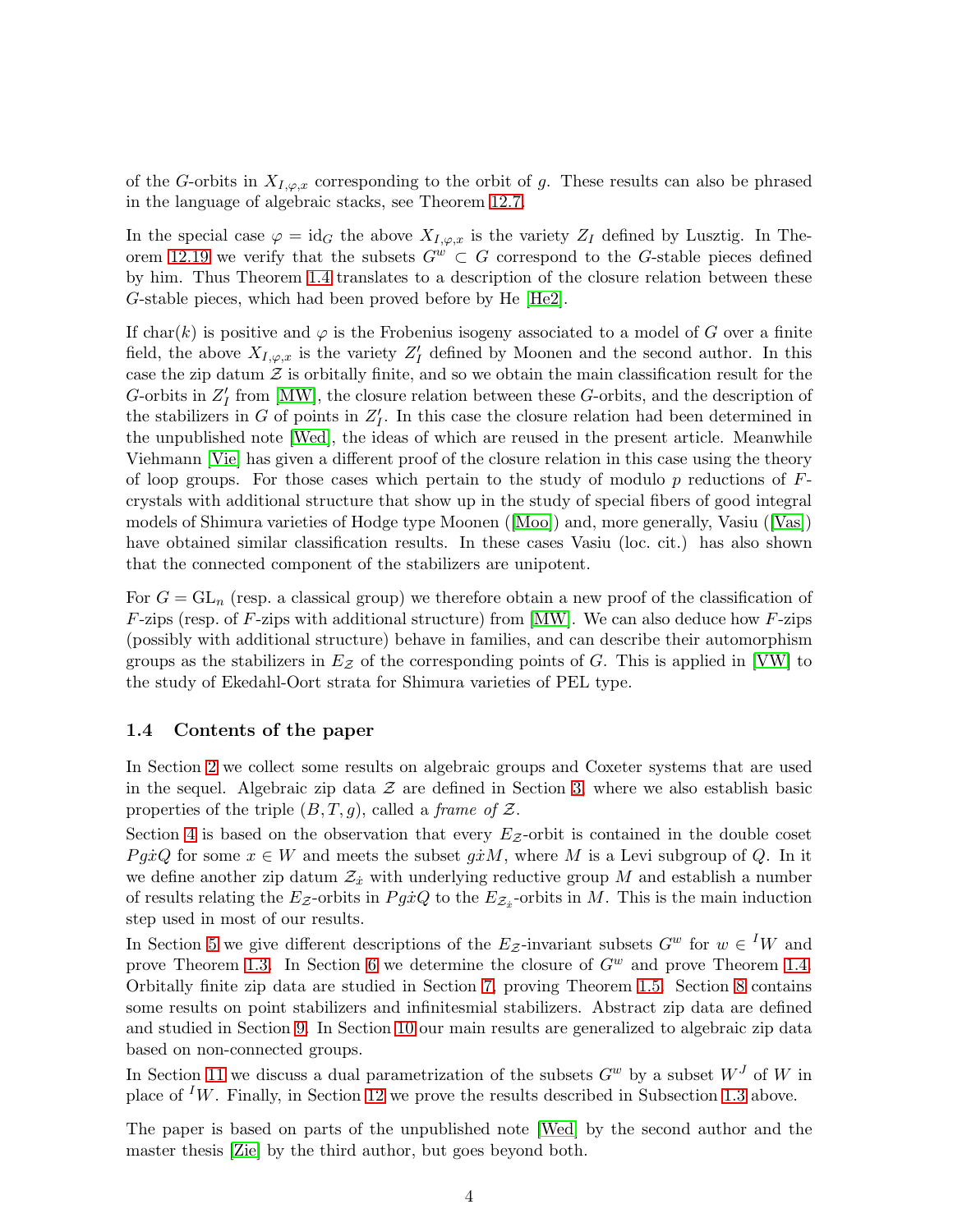After the referee pointed out to us the references [\[LY1\]](#page-40-10) and [\[He3\]](#page-40-4), we became aware that there Lu, Yakimov and He study a class of group actions which contains ours when  $\varphi$  is an isomorphism. In this case, Theorems [1.3](#page-2-1) and [1.4](#page-2-0) were already proven in [loc. cit]. Also, many of the ideas we have used to study the decomposition of  $G$  into  $E_z$ -stable pieces are already present there.

ACKNOWLEDGEMENTS. We thank the referee for pointing out some references. The second author was partially supported by the SPP 1388 "Representation theory" of the DFG.

### <span id="page-4-0"></span>2 Preliminaries on algebraic groups and Coxeter groups

Throughout, the inner automorphism associated to an element  $h$  of a group  $G$  will be denoted  $\text{int}(h): G \to G, g \mapsto {}^h g := hgh^{-1}$ . Similarly, for any subset  $X \subset G$  we set  ${}^h X := hXh^{-1}$ .

### 2.1 General facts about linear algebraic groups

Throughout, we use the language of algebraic varieties over a fixed algebraically closed field k. By an algebraic group G we always mean a linear algebraic group over k. We let  $\mathcal{R}_u$  denote the unipotent radical of the identity component of G and  $\pi_G: G \to G/R_uG$  the canonical projection. An isogeny between two connected algebraic groups is a surjective homomorphism with finite kernel.

Consider an algebraic group  $G$ , an algebraic subgroup  $H$  of  $G$ , and a quasi-projective variety X with a left action of H. Then we denote by  $G \times^H X$  the quotient of  $G \times X$  under the left action of H defined by  $h \cdot (g, x) = (gh^{-1}, h \cdot x)$ , which exists by [\[Ser\]](#page-41-6), Section 3.2. The action of G on  $G \times X$  by left multplication on the first factor induces a left action of G on  $G \times^H X$ . This is the pushout of X with respect to the inclusion  $H \hookrightarrow G$ .

<span id="page-4-2"></span>**Lemma 2.1.** For G, H, and X as above, the morphism  $X \to G \times^H X$  which sends  $x \in X$  to the class of  $(1, x)$  induces a closure-preserving bijection between the H-invariant subsets of X and the G-invariant subsets of  $G \times^H X$ . If  $Y \subset X$  is an H-invariant subvariety of X, then the corresponding G-invariant subset of  $G \times^H X$  is the subvariety  $G \times^H Y$  of  $G \times^H X$ .

*Proof.* The morphism in question is the composite of the inclusion  $i: X \to G \times X$ ,  $x \mapsto (1, x)$ and the projection pr:  $G \times X \to G \times^H X$ . Let  $(g, h) \in G \times H$  act on  $G \times X$  from the left by  $(g', x) \mapsto (gg'h^{-1}, h \cdot x)$ . Then the  $G \times H$ -invariant subsets of  $G \times X$  are the sets of the form  $G \times A$  for H-invariant subsets  $A \subset X$ . Therefore i induces a closure-preserving bijection between the H-invariant subsets of X and the  $G \times H$ -invariant subsets of  $G \times X$ . Furthermore, since  $G \times^H X$  carries the quotient topology with respect to pr, the morphism pr induces a closure-preserving bijection between the  $G \times H$ -invariant subsets of  $G \times X$  and the G-invariant of  $G \times^H X$ . Altogether this proves the claim.  $\Box$ 

<span id="page-4-1"></span>**Lemma 2.2** (see [\[Slo\]](#page-41-7), Lemma 3.7.4). Let G be an algebraic group with an algebraic subgroup H. Let X be a variety with a left action of G. Let  $f: X \to G/H$  be a G-equivariant morphism, and let  $Y \subset X$  be the fiber  $f^{-1}(H)$ . Then Y is stabilized by H, and the map  $G \times^H Y \rightarrow X$  sending the equivalence class of  $(g, y)$  to  $g \cdot y$  defines an isomorphism of G-varieties.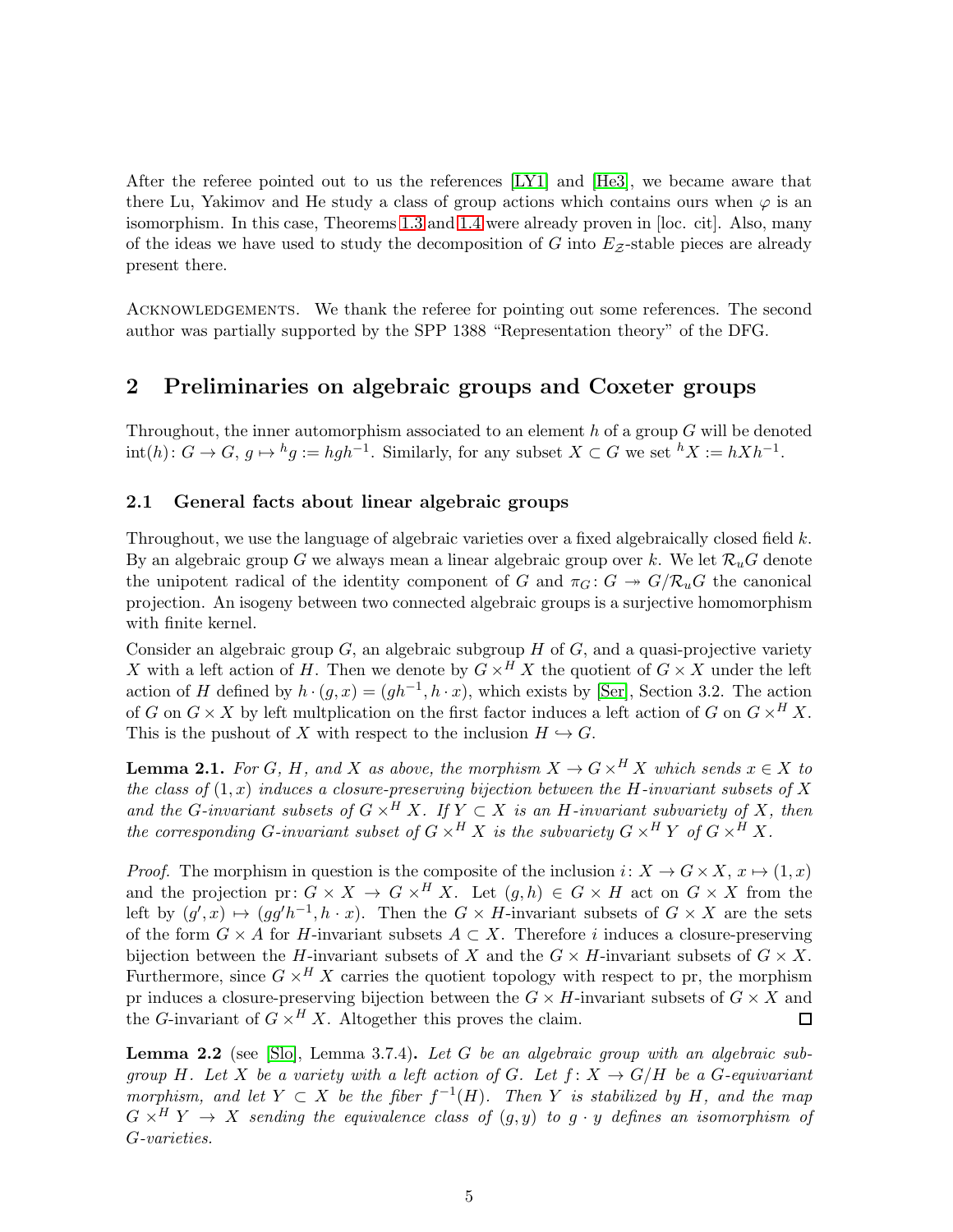<span id="page-5-1"></span>**Lemma 2.3.** Let G be an algebraic group acting on an algebraic variety Z and let  $P \subset G$  be an algebraic subgroup such that  $G/P$  is proper. Then for any P-invariant subvariety  $Y \subset Z$ one has

$$
G\cdot \overline{Y}=\overline{G\cdot Y}.
$$

Proof. Clearly we have

$$
G \cdot Y \subset G \cdot \overline{Y} \subset \overline{G \cdot Y}
$$

and therefore it suffices to show that  $G \cdot \overline{Y}$  is closed in Z. The action  $\pi \colon G \times Z \to Z$  of G on Z induces a morphism  $\bar{\pi}$ :  $G \times^P Z \to Z$  which can be written as the composition

$$
G \times^P Z \xrightarrow{\sim} G/P \times Z \longrightarrow Z.
$$

Here the first morphism is the isomorphism given by  $[g, z] \mapsto (gP, g \cdot z)$  and the second morphism is the projection. As  $G/P$  is proper, we deduce that the morphism  $\bar{\pi}$  is closed. Now  $\overline{Y}$  is P-invariant and therefore  $G \times^P \overline{Y}$  is defined, and it is a closed subscheme of  $G \times^P Z$ . Therefore  $\bar{\pi} (G \times^P \overline{Y}) = G \cdot \overline{Y}$  is closed in Z. 口

The following statements concern images under twisted conjugation:

<span id="page-5-2"></span>**Theorem 2.4** (Lang-Steinberg, see [\[Ste\]](#page-41-8), Theorem 10.1). Let G be a connected algebraic group and  $\varphi: G \to G$  an isogeny with only a finite number of fixed points. Then the morphism  $G \to G$ ,  $g \mapsto g\varphi(g)^{-1}$  is surjective.

<span id="page-5-0"></span>Proposition 2.5. Let G be a connected reductive algebraic group with a Borel subgroup B and a maximal torus  $T \subset B$ . Let  $\varphi: G \to G$  be an isogeny with  $\varphi(B) = B$ . In (b) also assume that  $\varphi(T) = T$ .

- (a) The morphism  $G \times B \to G$ ,  $(g, b) \mapsto gb\varphi(g)^{-1}$  is surjective.
- (b) The morphism  $G \times T \to G$ ,  $(g,t) \mapsto gt\varphi(g)^{-1}$  has dense image.

If G is simply connected semisimple and  $\varphi$  is an automorphism of G, (b) has been shown by Springer([\[Spr2\]](#page-41-9) Lemma 4).

Proof. For (a) see [\[Ste\]](#page-41-8), Lemma 7.3. Part (b) and its proof are a slight modification of this. Equivalently we may show that for some  $t_0 \in T$ , the image of the morphism  $\tilde{\alpha}: G \times T \to$  $G,(g,t) \mapsto gtt_0\varphi(g)^{-1}t_0^{-1}$  is dense. For this it will suffice to show that the differential of  $\tilde{\alpha}$  at 1 is surjective. This differential is the linear map

$$
Lie(G) \times Lie(T) \to Lie(G)
$$
  

$$
(X, Y) \mapsto X + Y - Lie(\varphi_{t_0})(X),
$$

where  $\varphi_{t_0} := \text{int}(t_0) \circ \varphi$ . This linear map has image

$$
\mathrm{Lie}(T)+(1-\mathrm{Lie}(\varphi_{t_0}))\,\mathrm{Lie}(G).
$$

Let  $B^-$  be the Borel subgroup opposite to B with respect to T. Since  $\varphi(B) = B$  and  $\varphi(T) = T$ , the differential of  $\varphi_{t_0}$  at 1 preserves Lie( $\mathcal{R}_u B$ ) and Lie( $\mathcal{R}_u B^-$ ). If we find a  $t_0$ such that  $Lie(\varphi_{t_0})$  has no fixed points on  $Lie(\mathcal{R}_u B)$  and  $Lie(\mathcal{R}_u B^-)$  we will be done.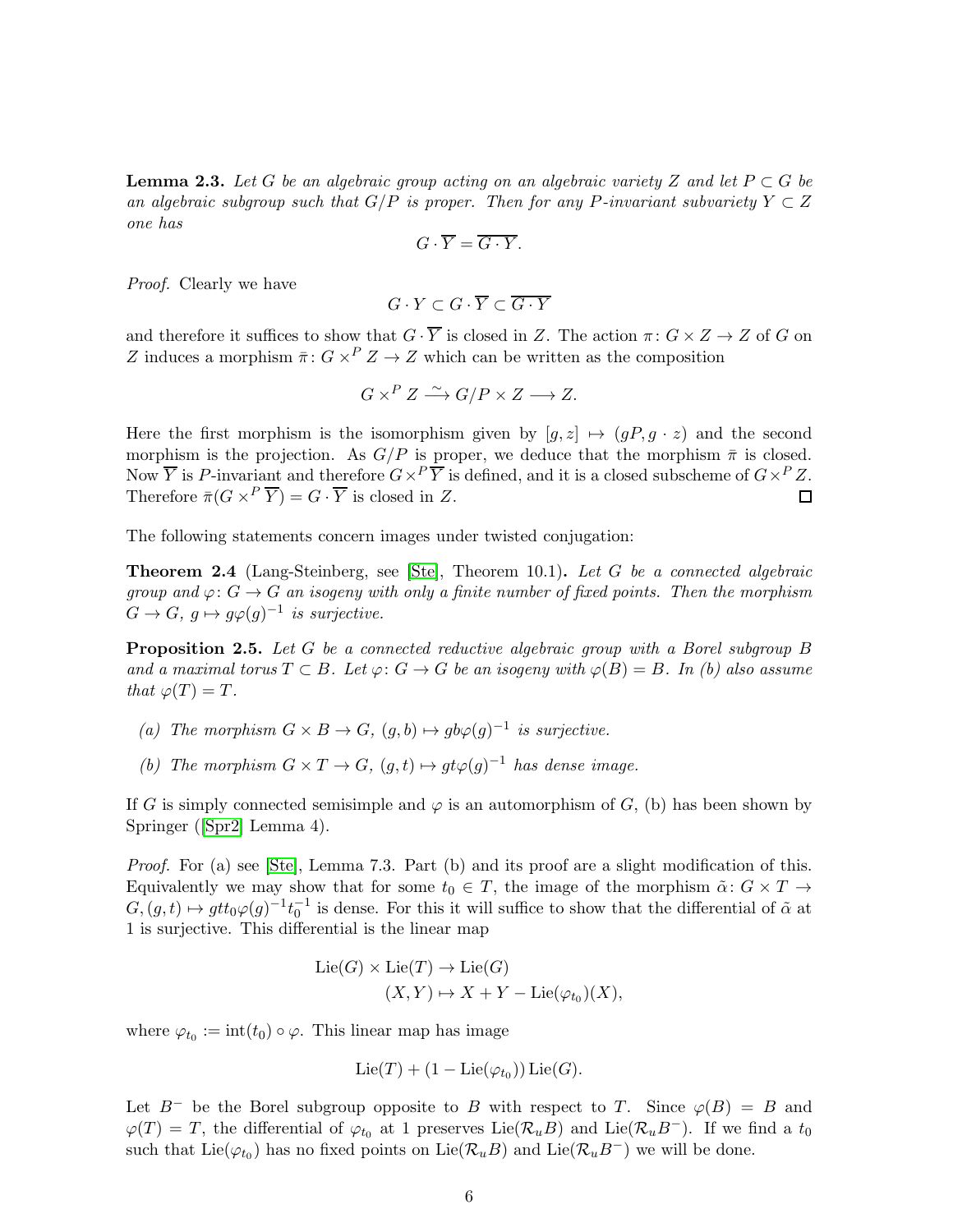Let  $\Phi$  be the set of roots of G with respect to T. For each  $\alpha \in \Phi$ , let  $x_{\alpha}$  be a basis vector of Lie( $U_{\alpha}$ ), where  $U_{\alpha}$  is the unipotent root subgroup of G associated to  $\alpha$ . As the isogeny  $\varphi$  sends T to itself, it induces a bijection  $\tilde{\varphi} \colon \Phi \to \Phi$  such that  $\varphi(U_\alpha) = U_{\tilde{\varphi}(\alpha)}$ . For each  $\alpha \in \Phi$  there exists a  $c(\alpha) \in k$  such that  $\text{Lie}(\varphi)(x_\alpha) = c(\alpha)x_{\tilde{\varphi}(\alpha)}$ . This implies  $\text{Lie}(\varphi_{t_0})(x_\alpha) = \alpha(t_0)c(\alpha)x_{\tilde{\varphi}(\alpha)}$ . Since  $\varphi_{t_0}$  fixes  $\mathcal{R}_u B$  and  $\mathcal{R}_u B^-$ , its differential permutes  $\Phi^+$ and  $\Phi^-$ , where  $\Phi^+$  (resp.  $\Phi^-$ ) is the set of roots that are positive (resp. negative) with respect to B. Hence Lie( $\varphi_{t_0}$ ) can only have a fixed point in Lie( $\mathcal{R}_u$ B) or Lie( $\mathcal{R}_u$ B<sup>-</sup>) if there exists a cycle  $(\alpha_1, \dots, \alpha_n)$  of the permutation  $\tilde{\varphi}$  in  $\Phi^+$  or  $\Phi^-$  such that

$$
\prod_{i=1}^{n} \alpha_i(t_0)c(\alpha_i) = 1.
$$

This shows that for  $t_0$  in some non-empty open subset of T, the differential Lie( $\varphi_{t_0}$ ) has no fixed points on Lie( $\mathcal{R}_u B$ ) and Lie( $\mathcal{R}_u B^-$ ). □

#### 2.2 Coset Representatives in Coxeter Groups

Here we collect some facts about Coxeter groups and root systems which we shall need in the sequel. Let W be a Coxeter group and S its generating set of simple reflections. Let  $\ell$  denote the length function on W; thus  $\ell(w)$  is the smallest integer  $n \geq 0$  such that  $w = s_1 \cdots s_n$  for suitable  $s_i \in S$ . Any such product with  $\ell(w) = n$  is called a reduced expression for w.

Let I be a subset of S. We denote by  $W_I$  the subgroup of W generated by I, which is a Coxeter group with set of simple reflections I. Also, we denote by  $W^I$  (respectively  $^I W$ ) the set of elements w of W which have minimal length in their coset  $wW_I$  (respectively  $W_I w$ ). Then every  $w \in W$  can be written uniquely as  $w = w^I \cdot w_I = \tilde{w}_I \cdot^I w$  with  $w_I, \tilde{w}_I \in W_I$  and  $w^I \in W^I$ and  $^I w \in {}^I W$ . Moreover, these decompositions satisfy  $\ell(w) = \ell(w_I) + \ell(w^I) = \ell(\tilde{w}_I) + \ell({}^I w)$ (see [\[DDPW\]](#page-40-11), Proposition 4.16). In particular,  $W<sup>I</sup>$  and <sup>I</sup>W are systems of representatives for the quotients  $W/W_I$  and  $W_I \backslash W$ , respectively. The fact that  $\ell(w) = \ell(w^{-1})$  for all  $w \in W$ implies that  $W^I = ({}^I W)^{-1}$ .

Furthermore, if J is a second subset of S, we let <sup>I</sup>W<sup>J</sup> denote the set of  $x \in W$  which have minimal length in the double coset  $W_I x W_J$ . Then  $^I W^J = {^I} W \cap W^J$ , and it is a system of representatives for  $W_I \backslash W/W_J$  (see [\[DDPW\]](#page-40-11) (4.3.2)).

In the next propositions we take an element  $x \in {^I}W^J,$  consider the conjugate subset  ${}^{x^{-1}}I \subset W,$ and abbreviate  $I_x := J \cap {}^{x^{-1}}I \subset J$ . Then  ${}^{I_x}W_J$  is the set of elements  $w_J$  of  $W_J$  which have minimal length in their coset  $W_{I_x}w_J$ . Likewise  $W_I^{\Gamma \cap {x_J}}$  is the set of elements  $w_I$  of  $W_I$  which have minimal length in their coset  $w_I W_{I \cap {}^xJ}$ .

<span id="page-6-2"></span>**Proposition 2.6** (Kilmoyer, [\[DDPW\]](#page-40-11), Proposition 4.17). For  $x \in {^I}W^J$  we have

 $W_I \cap {}^x W_J = W_{I \cap {}^x J}$  and  $W_J \cap {}^{x^{-1}} W_I = W_{J \cap {}^{x^{-1}}I} = W_{I_x}$ .

<span id="page-6-0"></span>**Proposition 2.7** (Howlett, [\[DDPW\]](#page-40-11), Proposition 4.18). For any  $x \in {^I}W^J$ , every element w of the double coset  $W_I x W_J$  is uniquely expressible in the form  $w = w_I x w_J$  with  $w_I \in W_I$  and  $w_J \in {}^{I_x}W_J$ . Moreover, this decomposition satisfies

$$
\ell(w) = \ell(w_I x w_J) = \ell(w_I) + \ell(x) + \ell(w_J).
$$

<span id="page-6-1"></span>**Proposition 2.8.** The set <sup>I</sup>W is the set of all  $xw_J$  for  $x \in {}^I W^J$  and  $w_J \in {}^{I_x} W_J$ .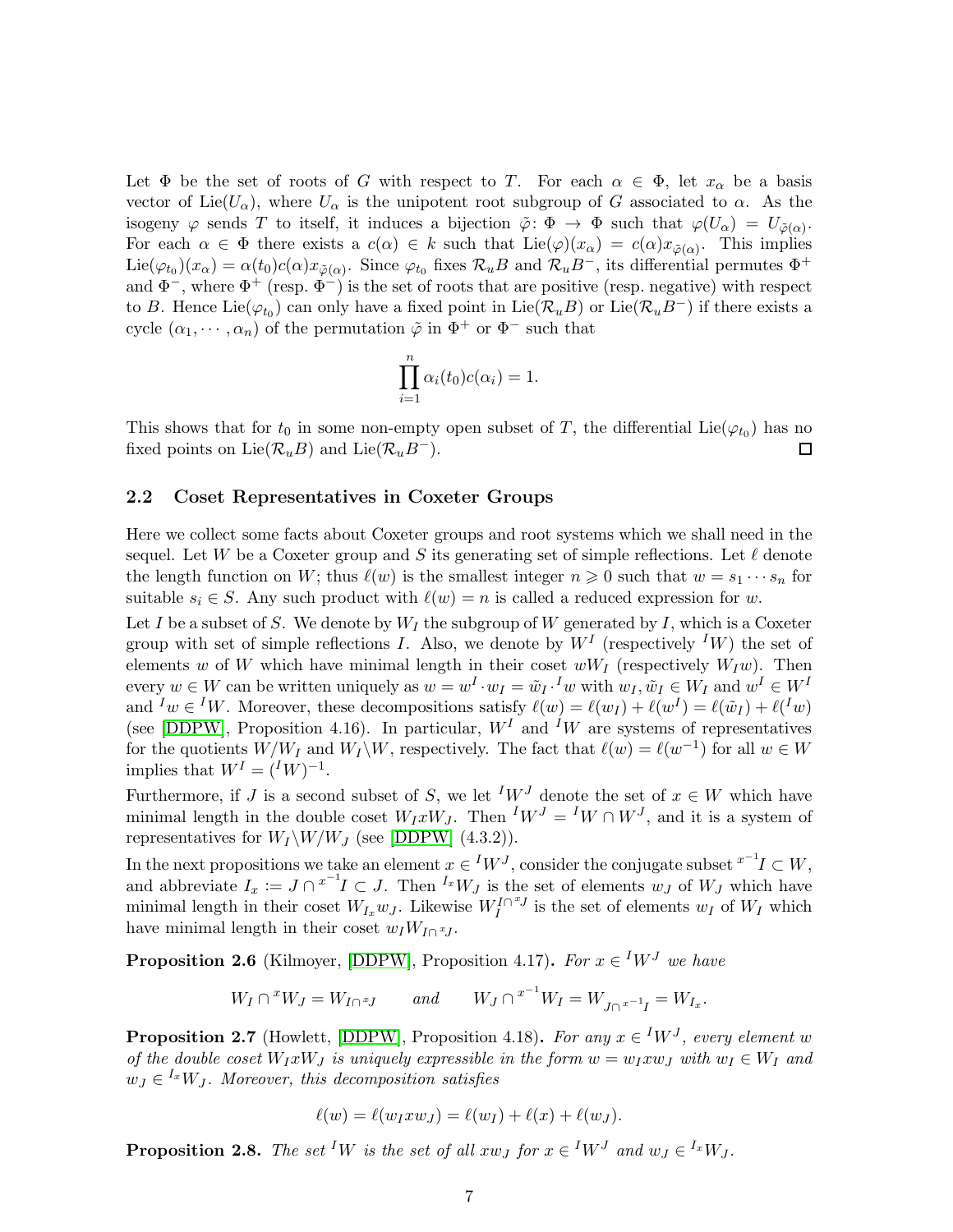*Proof.* Take  $x \in {}^I W^J$  and  $w_J \in {}^{I_x} W_J$ . Then for any  $w_I \in {}^I W$ , Proposition [2.7](#page-6-0) applied to the product  $w_I x w_J$  implies that  $\ell(w_I x w_J) = \ell(w_I) + \ell(x) + \ell(w_J) \geq \ell(x) + \ell(w_J) = \ell(x w_J)$ . This proves that  $xw_J \in {}^I W$ . Conversely take  $w \in {}^I W$  and let  $w = w_I xw_J$  be its decomposition from Proposition [2.7.](#page-6-0) Then by the first part of the proof we have  $xw_J \in {}^I W$ . Since  $W_I w =$  $W_I x w_J$ , this implies that  $w = x w_J$ .  $\Box$ 

<span id="page-7-3"></span>**Proposition 2.9.** The set  $W<sup>J</sup>$  is the set of all  $w_I x$  for  $x \in {}^I W<sup>J</sup>$  and  $w_I \in W_I^{I \cap {^xJ}}$ .

*Proof.* Apply Proposition [2.8](#page-6-1) with I and J interchanged and invert all elements of  $W<sup>J</sup>$ .  $\Box$ 

Next we recall the Bruhat order on W, which we denote by  $\leq$  and  $\lt$ . This natural partial order is characterized by the following property: For  $x, w \in W$  we have  $x \leq w$  if and only if for some (or, equivalently, any) reduced expression  $w = s_1 \cdots s_n$  as a product of simple reflections  $s_i \in S$ , one gets a reduced expression for x by removing certain  $s_i$  from this product. More information about the Bruhat order can be found in [\[BB\]](#page-40-12), Chapter 2.

Using this order, the set <sup>I</sup>W can be described as

$$
(2.10) \t\t\t ${}^{I}W = \{ w \in W \mid w < sw \text{ for all } s \in I \}$
$$

(see [\[BB\]](#page-40-12), Definition 2.4.2 and Corollary 2.4.5).

Assume in addition that W is the Weyl group of a root system  $\Phi$ , with S corresponding to a basis of  $\Phi$ . Denote the set of positive roots with respect to the given basis by  $\Phi^+$  and the set of negative roots by  $\Phi^-$ . For  $I \subset S$ , let  $\Phi_I$  be the root system spanned by the basis elements corresponding to I, and set  $\Phi_I^{\pm} := \Phi_I \cap \Phi^{\pm}$ . Then by [\[Car\]](#page-40-13), Proposition 2.3.3 we have

<span id="page-7-0"></span>(2.11) 
$$
W^{I} = \{ w \in W \mid w\Phi_{I}^{+} \subset \Phi^{+} \} = \{ w \in W \mid w\Phi_{I}^{-} \subset \Phi^{-} \}.
$$

Also, by [\[Car\]](#page-40-13), Proposition 2.2.7, the length of any  $w \in W$  is

(2.12) 
$$
\ell(w) = \#\{\alpha \in \Phi^+ \mid w\alpha \in \Phi^-\}.
$$

<span id="page-7-2"></span>**Lemma 2.13.** Let  $w \in {}^I W$  and write  $w = xw_J$  with  $x \in {}^I W^J$  and  $w_J \in W_J$ . Then

<span id="page-7-1"></span>
$$
\ell(x) = \#\{\alpha \in \Phi^+ \smallsetminus \Phi_J \mid w\alpha \in \Phi^- \smallsetminus \Phi_I\}.
$$

*Proof.* First note that  $\alpha \in \Phi^+$  and  $w\alpha \in \Phi^-$  already imply  $w\alpha \notin \Phi_I$ , because otherwise we would have  $\alpha \in w^{-1}\Phi_I^-,$  which by [\(2.11\)](#page-7-0) is contained in  $\Phi^-$  because  $w^{-1} \in W^I$ . Thus the I right hand side of the claim is  $\#\{\alpha \in \Phi^+ \setminus \Phi_J \mid w\alpha \in \Phi^-\}$ . Secondly, if  $\alpha \in \Phi_J^+$ , using again [\(2.11\)](#page-7-0) and  $x \in W^J$  we find that  $w\alpha \in \Phi^-$  if and only if  $w_J\alpha \in \Phi_J^ J$ . Thus with  $(2.12)$ we obtain

$$
#\{\alpha \in \Phi^+ \setminus \Phi_J \mid w\alpha \in \Phi^-\} = #\{\alpha \in \Phi^+ \mid w\alpha \in \Phi^-\} - #\{\alpha \in \Phi_J^+ \mid w_J\alpha \in \Phi_J^-\}\
$$
  
=  $\ell(w) - \ell(w_J) = \ell(x).$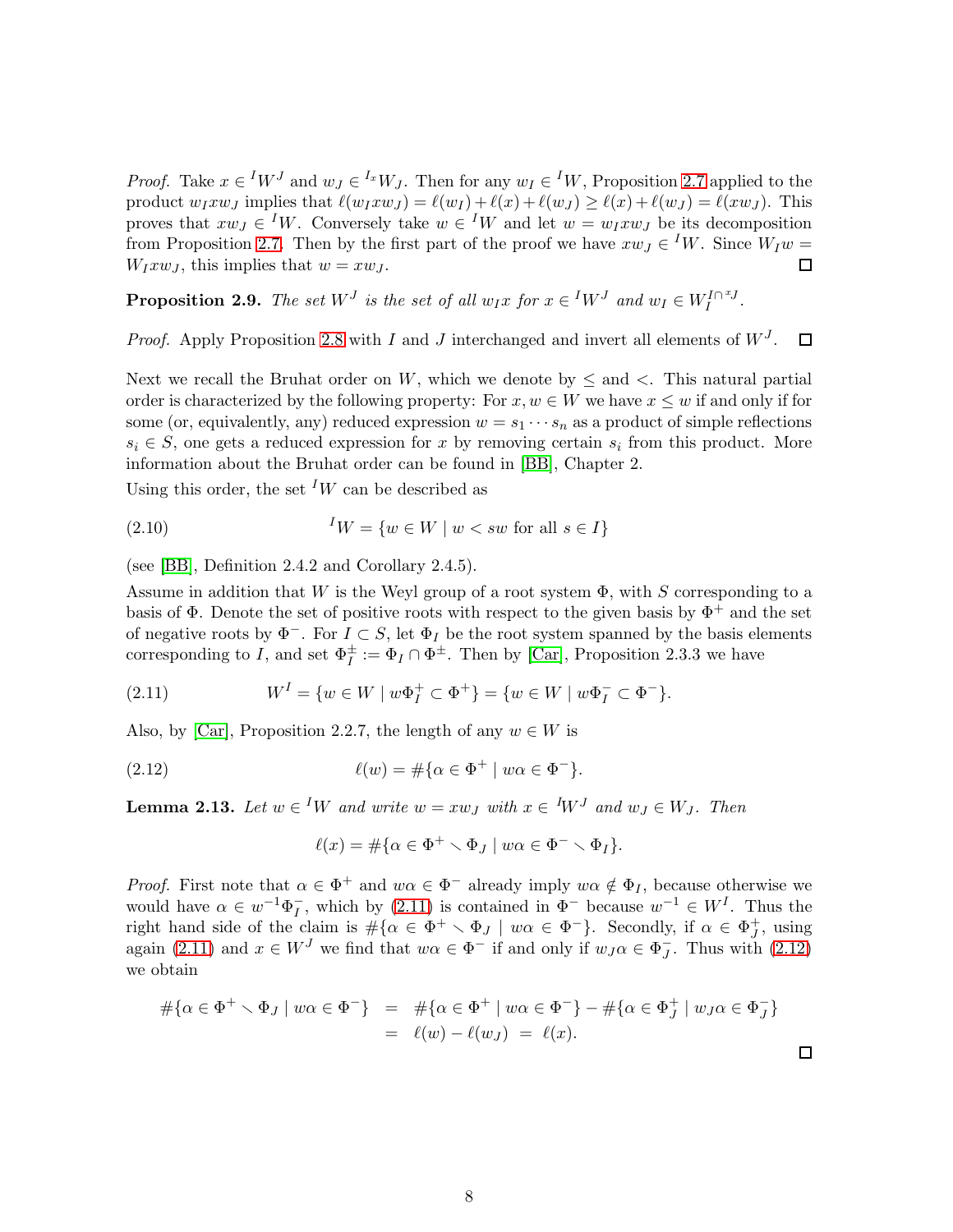#### <span id="page-8-0"></span>2.3 Reductive groups, Weyl groups, and parabolics

Let G be a connected reductive algebraic group, let B be a Borel subgroup of  $G$ , and let T be a maximal torus of B. Let  $\Phi(G, T)$  denote the root system of G with respect to T, let  $W(G, T) := \text{Norm}_G(T)/T$  denote the associated Weyl group, and let  $S(G, B, T) \subset W(G, T)$ denote the set of simple reflections defined by  $B$ . Then  $W(G, T)$  is a Coxeter group with respect to the subset  $S(G, B, T)$ .

A priori this data depends on the pair  $(B, T)$ . However, any other such pair  $(B', T')$  is obtained on conjugating  $(B, T)$  by some element  $g \in G$  which is unique up to right multiplication by T. Thus conjugation by g induces isomorphisms  $\Phi(G,T) \stackrel{\sim}{\to} \Phi(G,T')$  and  $W(G,T) \stackrel{\sim}{\to} W(G,T')$  and  $S(G, B, T) \stackrel{\sim}{\to} S(G, B', T')$  that are independent of g. Moreover, the isomorphisms associated to any three such pairs are compatible with each other. Thus  $\Phi := \Phi(G,T)$  and  $W := W(G,T)$  and  $S := S(G, B, T)$  for any choice of  $(B,T)$  can be viewed as instances of 'the' root system and 'the' Weyl group and 'the' set of simple reflections of G, in the sense that up to unique isomorphisms they depend only on G. It then also makes sense to say that the result of a construction (as in Subsection [5.2](#page-16-0) below) depending on an element of W is independent of  $(B, T)$ .

For any  $w \in W(G,T)$  we fix a representative  $\dot{w} \in \text{Norm}_G(T)$ . By choosing representatives attached to a Chevalley system (see [\[DG\]](#page-40-14) Exp. XXIII, §6) for all  $w_1, w_2 \in W$  with  $\ell(w_1w_2)$  =  $\ell(w_1) + \ell(w_2)$  we obtain

<span id="page-8-2"></span>(2.14) ˙w1w˙ <sup>2</sup> = (w1w2)˙.

In particular the identity element  $1 \in W$  is represented by the identity element  $1 \in G$ .

A parabolic subgroup of G that contains B is called a standard parabolic of G. Any standard parabolic possesses a unique Levi decomposition  $P = \mathcal{R}_u P \rtimes L$  with  $T \subset L$ . Any such L is called a standard Levi subgroup of  $G$ , and the set  $I$  of simple reflections in the Weyl group of L is called the type of L or of P. In this way there is a unique standard parabolic  $P_I$  of type I for every subset  $I \subset S$ , and vice versa. The type of a general parabolic P is by definition the type of the unique standard parabolic conjugate to P; it is independent of  $(B, T)$  in the above sense. Any conjugate of a standard Levi subgroup of  $G$  is called a Levi subgroup of  $G$ . For any subset  $I \subset S$  let Par<sub>I</sub> denote the set of all parabolics of G of type I. Then there is a natural bijection  $G/P_I \overset{\sim}{\to} \text{Par}_I$ ,  $gP_I \mapsto {}^gP_I$ . For any two subsets  $I, J \subset S$  we let G act by simultaneous conjugation on  $\text{Par}_I \times \text{Par}_I$ . As a consequence of the Bruhat decomposition (see [\[Spr1\]](#page-41-10) 8.4.6 (3)), the G-orbit of any pair  $(P,Q) \in Par_I \times Par_J$  contains a unique pair of the form  $(P_I, {}^{\dot{x}}P_J)$  with  $x \in {}^I W^J$ . This element x is called the *relative position of* P and Q and is denoted by  $relpos(P,Q)$ .

We will also use several standard facts about intersections of parabolics and/or Levi subgroups, for instance (see [\[Car\]](#page-40-13), Proposition 2.8.9):

<span id="page-8-1"></span>**Proposition 2.15.** Let L be a Levi subgroup of G and T a maximal torus of L. Let P be a parabolic subgroup of G containing T and  $P = \mathcal{R}_u P \rtimes H$  its Levi decomposition with  $T \subset H$ . Then  $L \cap P$  is a parabolic subgroup of L with Levi decomposition

$$
L \cap P = (L \cap \mathcal{R}_u P) \rtimes (L \cap H).
$$

If P is a Borel subgroup of G, then  $L \cap P$  is a Borel subgroup of L.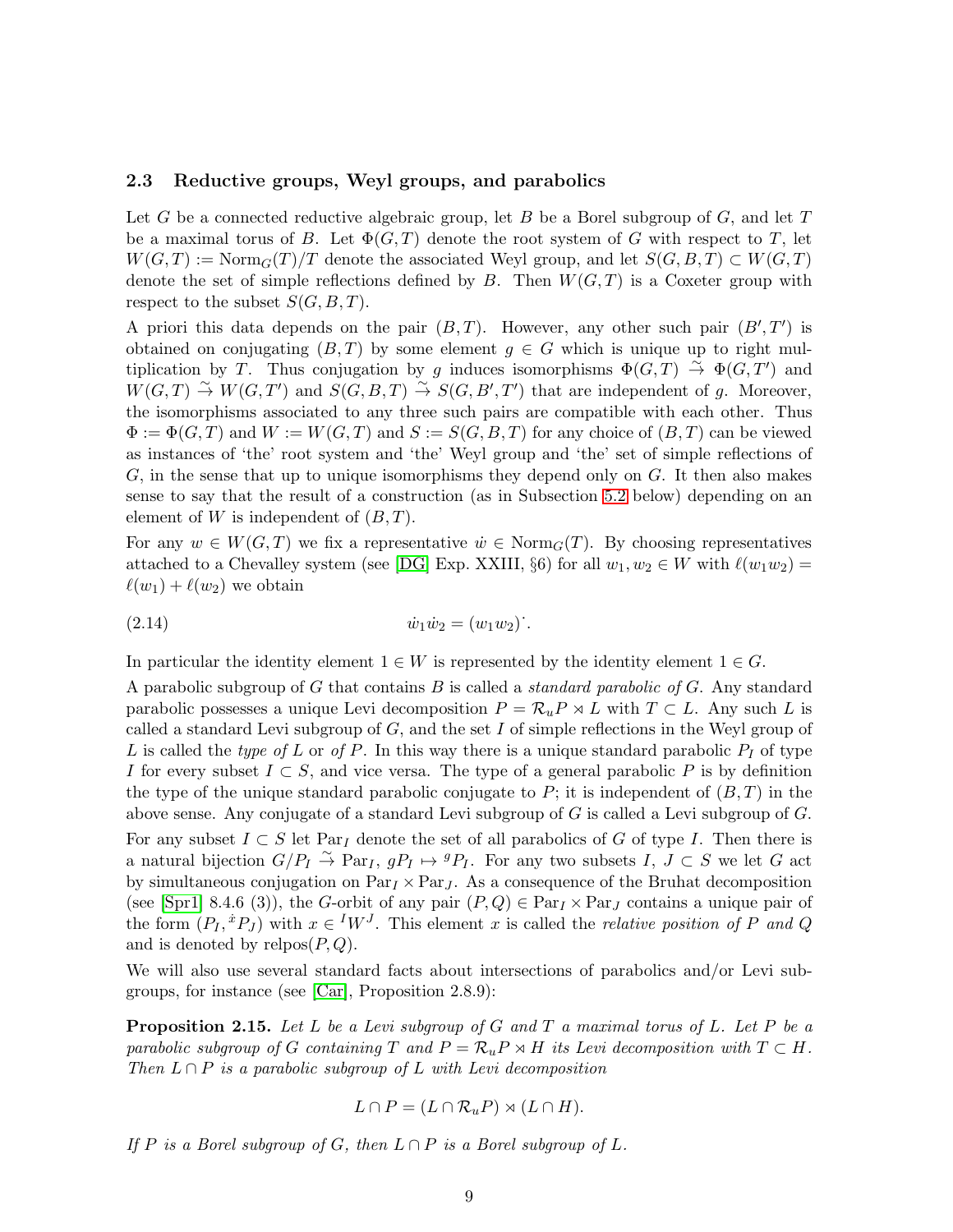### <span id="page-9-0"></span>3 Connected algebraic zip data

We now define the central technical notions of this article.

**Definition 3.1.** A connected algebraic zip datum is a tuple  $\mathcal{Z} = (G, P, Q, \varphi)$  consisting of a connected reductive group G with parabolic subgroups P and Q and an isogeny  $\varphi: P/R_uP \to$  $Q/R_uQ$ . The group

<span id="page-9-4"></span>(3.2) 
$$
E_{\mathcal{Z}} := \{(p,q) \in P \times Q \mid \varphi(\pi_P(p)) = \pi_Q(q)\}
$$

is called the *zip group associated to*  $Z$ . It acts on G by restriction of the left action

<span id="page-9-3"></span>(3.3) 
$$
(P \times Q) \times G \to G, \quad ((p, q), g) \mapsto p g q^{-1}.
$$

For any subset  $X \subset G$  we denote the union of the  $E_Z$ -orbits of all elements of X by

<span id="page-9-6"></span>
$$
(3.4) \t\t\t o_Z(X).
$$

Note that if X is a constructible subset of G, then so is  $o_{\mathcal{Z}}(X)$ .

Throughout the following sections we fix a connected algebraic zip datum  $\mathcal{Z} = (G, P, Q, \varphi)$ . We also abbreviate  $U := \mathcal{R}_u P$  and  $V := \mathcal{R}_u Q$ , so that  $\varphi$  is an isogeny  $P/U \to Q/V$ . Our aim is to study the orbit structure of the action of  $E_z$  on G.

<span id="page-9-5"></span>**Example 3.5.** For dimension reasons we have  $P = G$  if and only if  $Q = G$ . In that case the action of  $E_z = \text{graph}(\varphi)$  is equivalent to the action of G on itself by twisted conjugation  $(h, g) \mapsto h g \varphi(h)^{-1}.$ 

In order to work with  $\mathcal Z$  it is convenient to fix the following data.

<span id="page-9-1"></span>**Definition 3.6.** A *frame of*  $\mathcal{Z}$  is a tuple  $(B, T, g)$  consisting of a Borel subgroup B of G, a maximal torus T of B, and an element  $g \in G$ , such that

- (a)  $B \subset Q$ ,
- (b)  ${}^gB \subset P$ ,
- (c)  $\varphi(\pi_P({}^gB)) = \pi_Q(B)$ , and

(d) 
$$
\varphi\big(\pi_P(^{g}T)\big)=\pi_Q(T).
$$

Proposition 3.7. Every connected algebraic zip datum possesses a frame.

*Proof.* Choose a Borel subgroup B of Q and a maximal torus T of B. Let  $\overline{T}' \subset \overline{B}' \subset P/U$ denote the respective identity components of  $\varphi^{-1}(\pi_Q(T)) \subset \varphi^{-1}(\pi_Q(B)) \subset P/U$ . Then  $\bar{B}'$  is a Borel subgroup of  $P/U$ , and  $\overline{T}'$  is a maximal torus of  $\overline{B}'$ . Thus we have  $\overline{B}' = \pi_P(B')$  for a Borel subgroup B' of P, and  $\overline{T}' = \pi_P(T')$  for some maximal torus T' of B'. Finally take  $g \in G$  such that  $B' = {}^g B$  and  $T' = {}^g T$ . Then  $(B, T, g)$  is a frame of  $\mathcal{Z}$ .  $\Box$ 

<span id="page-9-2"></span>**Proposition 3.8.** Let  $(B,T,g)$  be a frame of Z. Then every frame of Z has the form  $({}^qB, {}^qT, pgtq^{-1})$  for  $(p, q) \in E_{\mathcal{Z}}$  and  $t \in T$ , and every tuple of this form is a frame of  $\mathcal{Z}$ .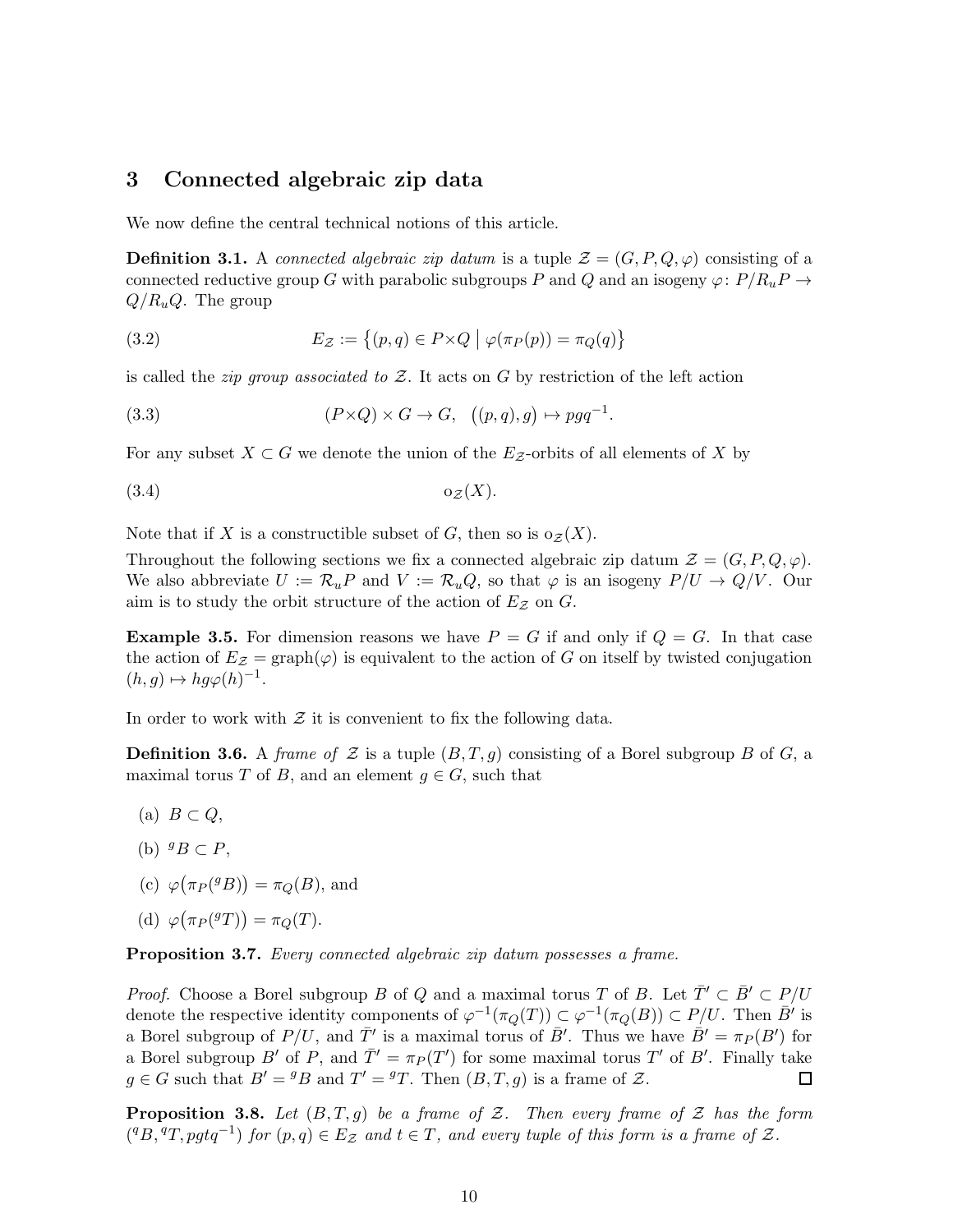*Proof.* Let  $(B', T', g')$  be another frame of Z. Since all Borel subgroups of Q are conjugate, we have  $B' = {}^qB$  for some element  $q \in Q$ . Since all maximal tori of  $B'$  are conjugate, after multiplying q on the left by an element of B' we may in addition assume that  $T' = T$ . Similarly we can find an element  $p \in P$  such that  $^{g'}B' = {^{pg}}B$  and  $^{g'}T' = {^{pg}}T$ . Combining these equations with the defining properties of frames we find that

$$
\begin{array}{lcl} \varphi(\pi_P(p))\pi_Q(B) & = & \varphi(\pi_P(p))\varphi\big(\pi_P(^gB)\big) & = & \varphi\big(\pi_P(^{pg}B)\big) & = & \varphi\big(\pi_P(^{g'}B')\big) & = \\ \\ & = & \pi_Q(B') & = & \pi_Q(^{q}B) & = & \pi_Q(q)\pi_Q(B), \end{array}
$$

and similarly  $\sqrt{\varphi(\pi_P(p))} \pi_Q(T) = \sqrt{\pi_Q(q)} \pi_Q(T)$ . Thus  $\varphi(\pi_P(p)) = \pi_Q(q) \cdot \pi_Q(t')$  for some element  $t' \in T$ . Since we may still replace q by qt' without changing the above equations, we may without loss of generality assume that  $\varphi(\pi_P(p)) = \pi_Q(q)$ , so that  $(p,q) \in E_{\mathcal{Z}}$ . On the other hand, the above equations imply that  $B = \frac{g^{-1}p^{-1}g'q}{g}$  and  $T = \frac{g^{-1}p^{-1}g'q}{g}$ , so that  $t := g^{-1}p^{-1}g'q \in T$  and hence  $g' = pgtq^{-1}$ . This proves the first assertion. The second involves a straightforward calculation that is left to the conscientious reader. П

Throughout the following sections we fix a frame  $(B, T, g)$  of Z. It determines unique Levi components  $^gT \subset L \subset P$  and  $T \subset M \subset Q$ . Via the isomorphisms  $L \stackrel{\sim}{\to} P/U$  and  $M \stackrel{\sim}{\to} Q/V$ we can then identify  $\varphi$  with an isogeny  $\varphi: L \to M$ . The zip group then becomes

<span id="page-10-2"></span>(3.9) 
$$
E_{\mathcal{Z}} = \{(u\ell, v\varphi(\ell)) \mid u \in U, v \in V, \ell \in L\}
$$

and acts on G by  $((u\ell, v\varphi(\ell)), g) \mapsto u\ell g\varphi(\ell)^{-1}v^{-1}$ . Moreover, conditions [3.6](#page-9-1) (c) and (d) are then equivalent to

<span id="page-10-1"></span>(3.10) 
$$
\varphi({}^{g}B \cap L) = B \cap M, \quad \text{and} \quad \varphi({}^{g}T) = T,
$$

which are a Borel subgroup and a maximal torus of M, respectively.

Let  $\Phi$  be the root system, W the Weyl group, and  $S \subset W$  the set of simple reflections of G with respect to  $(B, T)$ . Let  $I \subset S$  be the type of  $g^{-1}P$  and  $J \subset S$  the type of Q. Then M has root system  $\Phi_J$ , Weyl group  $W_J$ , and set of simple reflections  $J\subset W_J$ . Similarly  $^{g^{-1}}L$  has root system  $\Phi_I$ , Weyl group  $W_I$ , and set of simple reflections  $I \subset W_I$ , and the inner automorphism  $\text{int}(g)$  identifies these with the corresponding objects associated to L. Moreover, the equations  $(3.10)$  imply that  $\varphi \circ \text{int}(g)$  induces an isomorphism of Coxeter systems

<span id="page-10-0"></span>(3.11) 
$$
\psi: (W_I, I) \overset{\sim}{\rightarrow} (W_J, J).
$$

Recall that  $\Phi$ , W, and S can be viewed as independent of the chosen frame, as explained in Subsection [2.3.](#page-8-0)

<span id="page-10-3"></span>**Proposition 3.11.** The subsets I, J and the isomorphism  $\psi$  are independent of the frame.

*Proof.* Consider another frame  $({}^qB, {}^qT, pgtq^{-1})$  with  $(p, q) \in E_Z$  and  $t \in T$ , as in Proposition [3.8.](#page-9-2) Then we have a commutative diagram

$$
(g^{-1}L, B, T) \xrightarrow{\text{int}(g)} (L, {}^{g}B, {}^{g}T) \xrightarrow{\varphi} (M, B, T)
$$
  
\n
$$
\text{int}(qt^{-1})\Bigg\downarrow \qquad \text{int}(p)\Bigg\downarrow \qquad \text{int}(q)\Bigg\downarrow
$$
  
\n
$$
({}^{gg^{-1}}L, {}^{g}B, {}^{g}T) \xrightarrow{\text{int}(pgtq^{-1})} ({}^{p}L, {}^{pg}B, {}^{pg}T) \xrightarrow{\varphi} ({}^{g}M, {}^{g}B, {}^{g}T),
$$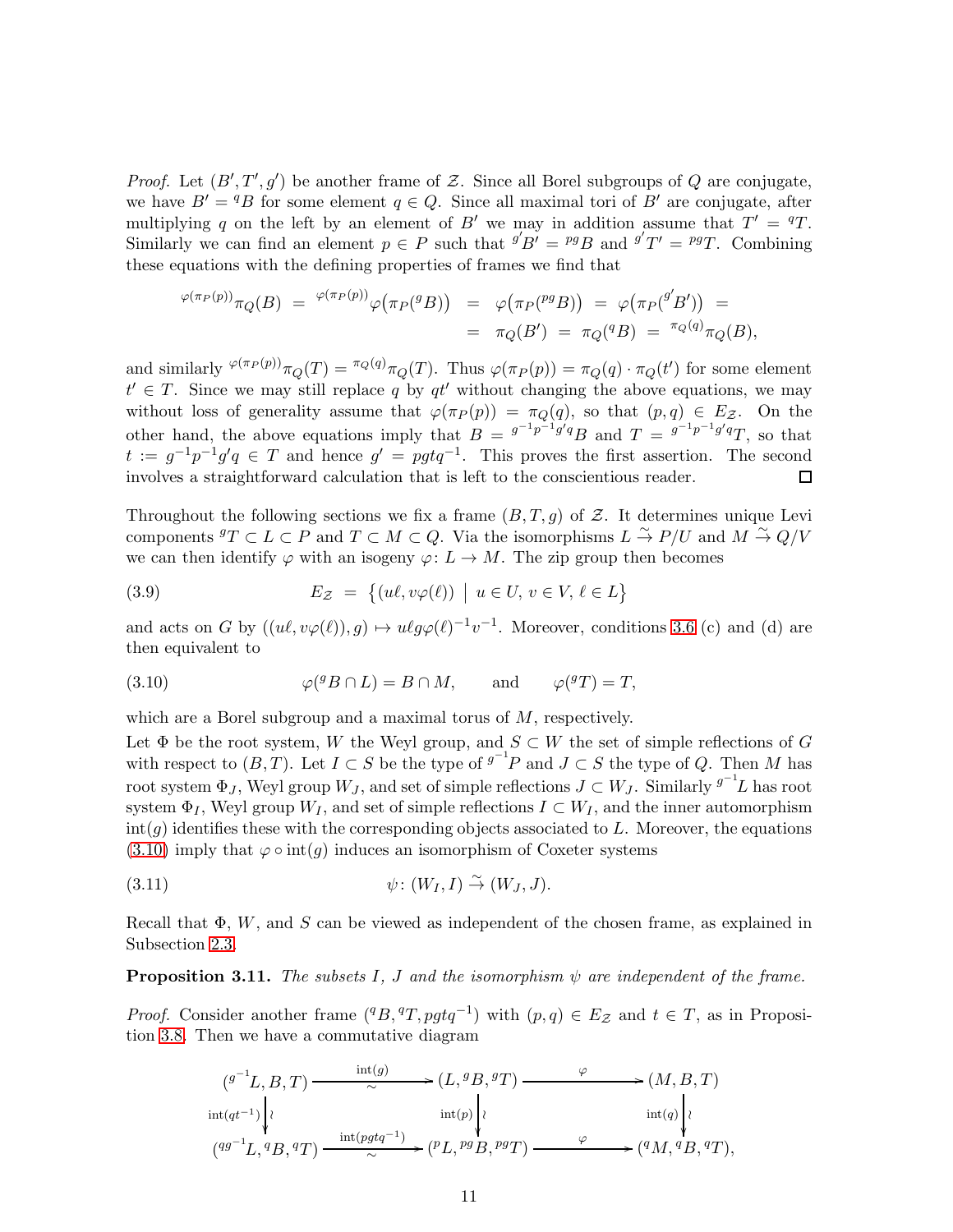whose upper row contains the data inducing  $\psi$  for the old frame and whose lower row is the analogue for the new frame. Since the vertical arrows are inner automorphisms, they induce the identity on the abstract Coxeter system  $(W, S)$  of G as explained in Subsection [2.3.](#page-8-0) Everything follows from this. 口

### <span id="page-11-0"></span>4 Induction step

We keep the notations of the preceding section. Since  $g^{-1}P$  and Q are parabolic subgroups containing the same Borel B, by Bruhat (see [\[Spr1\]](#page-41-10) 8.4.6 (3)) we have a disjoint decomposition

<span id="page-11-4"></span>
$$
G = \coprod_{x \in {}^{I}W^{J}} g^{-1} P \dot{x} Q.
$$

Left translation by  $g$  turns this into a disjoint decomposition

(4.1) 
$$
G = \coprod_{x \in {}^{I}W^{J}} Pg\dot{x}Q.
$$

Here each component  $P g \dot{x} Q$  is an irreducible locally closed subvariety of G that is invariant under the action of  $E_z$ . In this section we fix an element  $x \in {}^I W^J$  and establish a bijection between the  $E_z$ -orbits in  $P g \dot{x} Q$  and the orbits of another zip datum constructed from  $\mathcal Z$ and  $\dot{x}$ . This will allow us to prove facts about the orbits inductively. The base case of the induction occurs when the decomposition possesses just one piece, i.e., when  $P = Q = G$ .

<span id="page-11-2"></span>**Lemma 4.2.** The stabilizer of  $g\dot{x}Q \subset Pg\dot{x}Q$  in  $E_z$  is the subgroup

$$
E_{\mathcal{Z},\dot{x}} := \{ (p,q) \in E_{\mathcal{Z}} \mid p \in P \cap {}^{g\dot{x}}Q \},\
$$

and the action of  $E_z$  induces an  $E_z$ -equivariant isomorphism

$$
E_{\mathcal{Z}}\times^{E_{\mathcal{Z},x}}g\dot{x}Q\stackrel{\sim}{\longrightarrow}Pg\dot{x}Q,\text{ }[((p,q),h)]\mapsto phq^{-1}.
$$

*Proof.* The action [\(3.3\)](#page-9-3) of  $(p,q) \in E_{\mathcal{Z}}$  on PgxQ induces the action on the quotient  $P g \dot{x} Q/Q$ by left multiplication with  $p$ . From  $(3.2)$  we see that the latter action is transitive, and the stabilizer of the point  $gxQ$  is  $E_{\mathcal{Z},\dot{x}}$ ; hence there is an  $E_{\mathcal{Z}}$ -equivariant isomorphism  $Pg\dot{x}Q/Q \cong$  $E_z/E_{z,i}$ . Thus everything follows by applying Lemma [2.2](#page-4-1) to the projection morphism  $P g \dot{x} Q \rightarrow P g \dot{x} Q/Q \cong E_{\mathcal{Z}}/E_{\mathcal{Z},\dot{x}}.$  $\Box$ 

<span id="page-11-3"></span>Construction 4.3. Consider the following subgroups of the connected reductive algebraic group M (which are independent of the representative  $\dot{x}$  of  $x$ ):

$$
P_x := M \cap {}^{\dot{x}^{-1}g^{-1}}P, \qquad Q_x := \varphi(L \cap {}^{g\dot{x}}Q),
$$
  
\n
$$
U_x := M \cap {}^{\dot{x}^{-1}g^{-1}}U, \qquad V_x := \varphi(L \cap {}^{g\dot{x}}V),
$$
  
\n
$$
L_x := M \cap {}^{\dot{x}^{-1}g^{-1}}L, \qquad M_x := \varphi(L \cap {}^{g\dot{x}}M).
$$

Proposition [2.15](#page-8-1) shows that  $P_x$  is a parabolic with unipotent radical  $U_x$  and Levi component  $L_x$ , and that  $Q_x$  is a parabolic with unipotent radical  $V_x$  and Levi component  $M_x$ . Moreover,  $\varphi \circ \text{int}(g\dot{x})$  induces an isogeny  $\varphi_{\dot{x}}: L_x \to M_x$ , or equivalently  $P_x/U_x \to Q_x/V_x$ . Thus we obtain a connected algebraic zip datum  $\mathcal{Z}_x := (M, P_x, Q_x, \varphi_x)$ . By [\(3.9\)](#page-10-2) its zip group is

<span id="page-11-1"></span>(4.4) 
$$
E_{\mathcal{Z}_{\dot{x}}} = \{ (u'\ell', v'\varphi_{\dot{x}}(\ell')) \mid u' \in U_x, v' \in V_x, \ell' \in L_x \}.
$$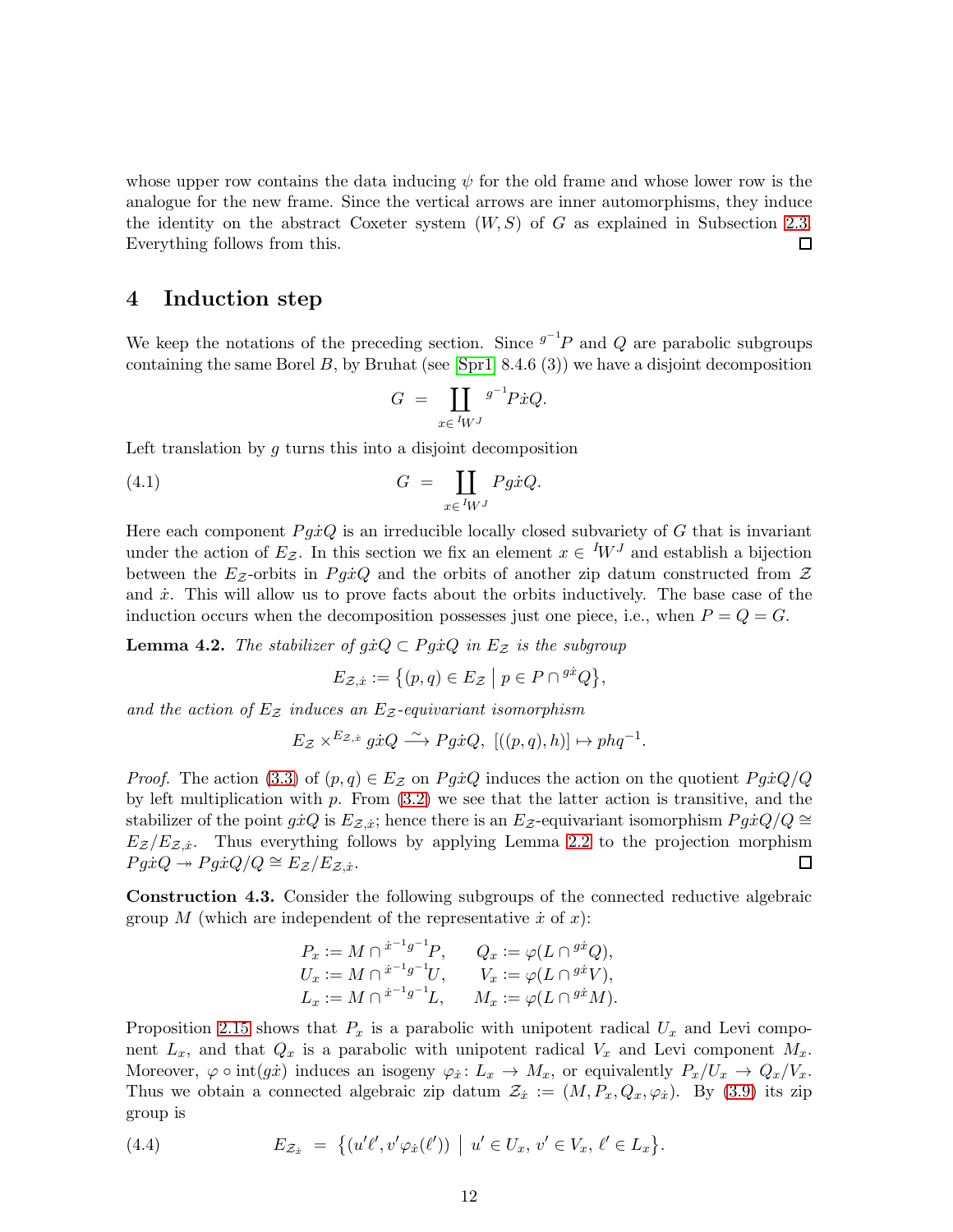<span id="page-12-0"></span>Lemma 4.5. There is a surjective homomorphism

$$
E_{\mathcal{Z},\dot{x}} \twoheadrightarrow E_{\mathcal{Z}_{\dot{x}}}, \ (p,q) \mapsto (m,\varphi(\ell)),
$$

where  $p = u\ell$  for  $u \in U$  and  $\ell \in L$ , and  $x^{-1}g^{-1}p = v m$  for  $v \in V$  and  $m \in M$ .

*Proof.* For ease of notation abbreviate  $h := g\dot{x}$ , so that  ${}^h T = {}^g T \subset L$  and therefore  $T \subset$  $h^{-1}L \subset h^{-1}P$ . Thus  $h^{-1}P$  and Q are parabolics of G with T-invariant Levi decompositions  $h^{-1}P = h^{-1}U \rtimes h^{-1}L$  and  $Q = V \rtimes M$ . It follows (see [\[Car\]](#page-40-13) Thm. 2.8.7) that any element of  $h^{-1}P \cap Q$  can be written as a product  $abu'\ell'$  with unique

$$
a \in {}^{h^{-1}}U \cap V, \qquad u' \in {}^{h^{-1}}U \cap M = U_x,
$$
  

$$
b \in {}^{h^{-1}}L \cap V, \qquad \ell' \in {}^{h^{-1}}L \cap M = L_x.
$$

Consider  $(p, q) \in E_{\mathcal{Z},\dot{x}}$  with  $p = u\ell$  and  $h^{-1}p = v\ell m$  as in the lemma. Then we can write the element  $h^{-1}p = abu'l' \in h^{-1}p \cap Q$  in the indicated fashion. Comparing the different factorizations yields the equations  $v = ab$ ,  $m = u'\ell'$ ,  $u = {}^h(abu'b^{-1})$ , and  $\ell = {}^h(b\ell')$ . Thus  $\varphi(\ell) = \varphi({}^h b)\varphi({}^h \ell') = v'\varphi_x({}^{\ell})$  with  $v' := \varphi({}^h b) \in \varphi(L \cap {}^h V) = V_x$ . In view of [\(4.4\)](#page-11-1) it follows that  $(m, \varphi(\ell)) = (u'\ell', v'\varphi_x(\ell'))$  lies in  $E_{\mathcal{Z}_x}$ , and so the map in question is well-defined. Since m and  $\ell$  are obtained from p by projection to Levi components, the map is a homomorphism. Conversely, every element of  $E_{\mathcal{Z}_{\dot{x}}}$  can be obtained in this way from some element  $p \in P \cap {}^h Q$ . By [\(3.9\)](#page-10-2) we can then also find  $q \in Q$  with  $(p,q) \in E_{\mathcal{Z},\dot{x}}$ . Thus the map is surjective, and we are done. □

<span id="page-12-1"></span>Lemma 4.6. The surjective morphism

$$
\pi\colon g\dot{x}Q\twoheadrightarrow M,\ g\dot{x}\tilde{m}\tilde{v}\mapsto\tilde{m}
$$

for  $\tilde{m} \in M$  and  $\tilde{v} \in V$  is equivariant under the group  $E_{\mathcal{Z},\dot{x}},$  which acts on  $g\dot{x}Q$  as in Lemma [4.2](#page-11-2) and on M through the homomorphism from Lemma [4.5.](#page-12-0)

*Proof.* Take  $(p, q) \in E_{\mathcal{Z}, \dot{x}}$  with  $p = u\ell$  and  $\dot{x}^{-1}g^{-1}p = v\ell m$  as in Lemma [4.5.](#page-12-0) Then [\(3.9\)](#page-10-2) implies that  $q = v_1 \varphi(\ell)$  for some  $v_1 \in V$ . Thus the action of  $(p, q)$  sends  $g\dot{x}\tilde{m}\tilde{v} \in g\dot{x}Q$  to the element

 $pg\dot{x} \cdot \tilde{m}\tilde{v} \cdot q^{-1} = g\dot{x}vm \cdot \tilde{m}\tilde{v} \cdot \varphi(\ell)^{-1}v_1^{-1} = g\dot{x} \cdot m\tilde{m}\varphi(\ell)^{-1} \cdot \text{(an element of } V\text{)}.$ 

The morphism  $\pi$  maps this element to  $m\tilde{m}\varphi(\ell)^{-1} \in M$ . But this is also the image of  $\tilde{m} =$  $\Box$  $\pi(g\dot{x}\tilde{m}\tilde{v})$  under the action of  $(m,\varphi(\ell)) \in E_{\mathcal{Z}_{\dot{x}}}$ . Thus the morphism is equivariant.

<span id="page-12-2"></span>**Proposition 4.7.** There is a closure-preserving bijection between  $E_{\mathcal{Z}_x}$ -invariant subsets  $Y \subset$ M and  $E_z$ -invariant subsets  $X \subset Pg\dot{x}Q$ , defined by  $Y = M \cap \dot{x}^{-1}g^{-1}X$  and  $X = o_{\mathcal{Z}}(g\dot{x}Y)$ . Moreover, Y is a subvariety if and only if X is one, and in that case  $X \cong E_{\mathcal{Z}} \times^{E_{\mathcal{Z},x}} \pi^{-1}(Y)$ .

*Proof.* From [\(3.2\)](#page-9-4) and [\(3.3\)](#page-9-3) we see that the subgroup  $V \cong \{(1, v) \mid v \in V\} \subset E_{\mathcal{Z},\dot{x}}$  acts by right translation on  $gxQ$ . Thus every  $E_{\mathcal{Z},x}$ -invariant subset of  $gxQ$  is a union of cosets of V and therefore of the form  $Z = g\dot{x}YV = \pi^{-1}(Y)$  for a subset  $Y \subset M$ , which moreover satisfies  $Y = M \cap \dot{x}^{-1}g^{-1}Z$ . By Lemmas [4.5](#page-12-0) and [4.6](#page-12-1) this defines a bijection between  $E_{\mathcal{Z}_{\dot{x}}}$ invariant subsets  $Y \subset M$  and  $E_{\mathcal{Z},\dot{x}}$ -invariant subsets  $Z \subset g\dot{x}Q$ . On the other hand, Lemmas [2.1](#page-4-2) and [4.2](#page-11-2) yield a bijection between  $E_{\mathcal{Z},\dot{x}}$ -invariant subsets  $Z \subset g\dot{x}Q$  and  $E_{\mathcal{Z}}$ -invariant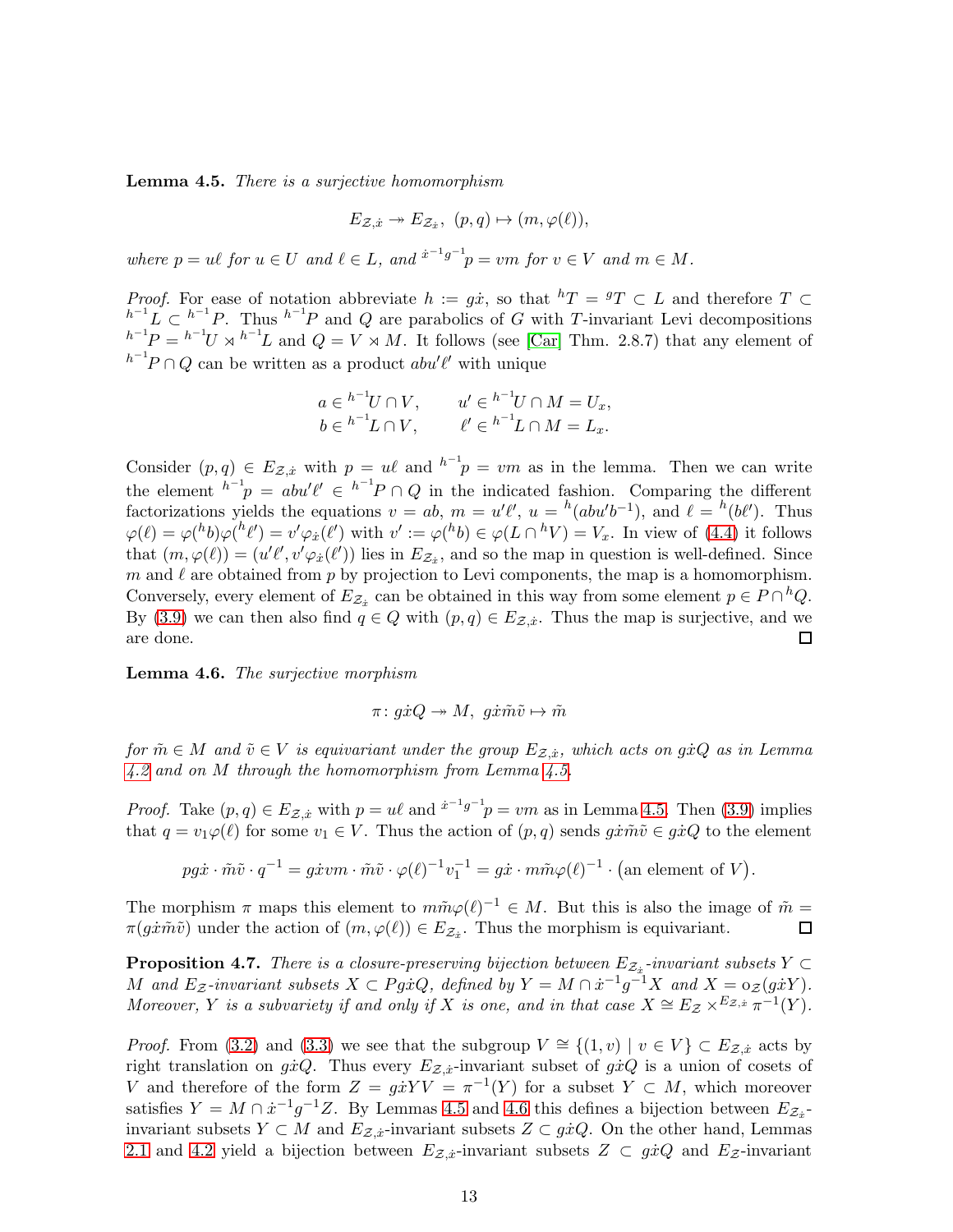subsets  $X \subset P g \dot{x} Q$  that is characterized by  $Z = g \dot{x} Q \cap X$  and  $X = o_{\mathcal{Z}}(Z)$ . Together we obtain the desired bijection with  $Y = M \cap \dot{x}^{-1}g^{-1}(g\dot{x}Q \cap X) = M \cap \dot{x}^{-1}g^{-1}X$  and  $X = o_{\mathcal{Z}}(g\dot{x}YV) = o_{\mathcal{Z}}(g\dot{x}Y).$ 

The equations  $Z = \pi^{-1}(Y)$  and  $Y = M \cap \dot{x}^{-1}g^{-1}Z$  imply that the bijection between Y and Z preserves closures and maps subvarieties to subvarieties. The corresponding facts for the bijection between Z and X follow from Lemma [2.1,](#page-4-2) which also implies the last statement.  $\Box$ 

<span id="page-13-2"></span>**Proposition 4.8.** If X and Y in Proposition [4.7](#page-12-2) are subvarieties, then

 $\dim X = \dim Y + \dim P - \dim P_x + \ell(x).$ 

*Proof.* By the definition of  $E_{\mathcal{Z},\dot{x}}$  we have

$$
\dim E_{\mathcal{Z}} - \dim E_{\mathcal{Z},\dot{x}} = \dim P - \dim(P \cap {}^{g\dot{x}}Q) = \dim P - \dim P_x - \dim(P \cap {}^{g\dot{x}}V).
$$

With the last statement of Proposition [4.7](#page-12-2) this implies that

$$
\dim X = \dim Y + \dim V + \dim P - \dim P_x - \dim (P \cap {}^{g\dot{x}}V).
$$

From the decomposition of V into root subgroups it follows that dim  $V - \dim(P \cap {}^{g\dot{x}}V) =$  $\dim V - \dim(V \cap i^{j-1}g^{-1}P)$  is the cardinality of the set

$$
\{\alpha \in \Phi^+ \smallsetminus \Phi_J \mid x\alpha \in \Phi^- \smallsetminus \Phi_I\}.
$$

By Lemma [2.13](#page-7-2) for  $w_J = 1$  this cardinality is  $\ell(x)$ .

<span id="page-13-1"></span>**Lemma 4.9.** For any subset  $Y \subset M$  we have  $\mathrm{O}_{\mathcal{Z}}(g\dot{x} \mathrm{O}_{\mathcal{Z}_{\dot{x}}}(Y)) = \mathrm{O}_{\mathcal{Z}}(g\dot{x}Y)$ .

*Proof.* It suffices to show that  $g\dot{x} \circ z_{\dot{x}}(Y) \subset \circ z(g\dot{x}Y)$ , which follows from a straightforward calculation that is left to the reader. Alternatively the formula can be deduced from the formal properties stated in Proposition [4.7.](#page-12-2)  $\Box$ 

We can also give an inductive description of the stabilizers of points in  $Pg\dot{x}Q$ . However, this does not give the scheme-theoretic stabilizers, which may in fact be non-reduced. Likewise, the following lemma does not describe the scheme-theoretic kernel:

<span id="page-13-0"></span>**Lemma 4.10.** The kernel of the homomorphism from Lemma [4.5](#page-12-0) is  $(U \cap {}^{g\dot{x}}V) \times V$ .

*Proof.* Let  $p = u\ell$  and  $x^{-1}g^{-1}p = v\ell$  be as in Lemma [4.5.](#page-12-0) Then  $(p, q)$  is in the kernel if and only if  $m = 1$  and  $\varphi(\ell) = 1$ . The first equation is equivalent to  $p = g\dot{x}_v \in g\dot{x}_v$ , which implies that  $\ell$  is unipotent. Being in the kernel of the isogeny  $\varphi$  is then equivalent to  $\ell = 1$ . Thus the second equation is equivalent to  $p \in U$ , and the two together are equivalent to  $p \in U \cap {}^{g\dot{x}}V$ . By [\(3.9\)](#page-10-2) we then have  $q \in V$ , and so we are done.  $\Box$ 

<span id="page-13-3"></span>**Proposition 4.11.** For any  $m \in M$  there is a short exact sequence

$$
1 \longrightarrow U \cap {}^{g\dot{x}}V \longrightarrow Stab_{E_{\mathcal{Z}}}(g\dot{x}m) \stackrel{\{4\cdot 5}{\longrightarrow}} Stab_{E_{\mathcal{Z}_{\dot{x}}}}(m) \longrightarrow 1.
$$

 $\Box$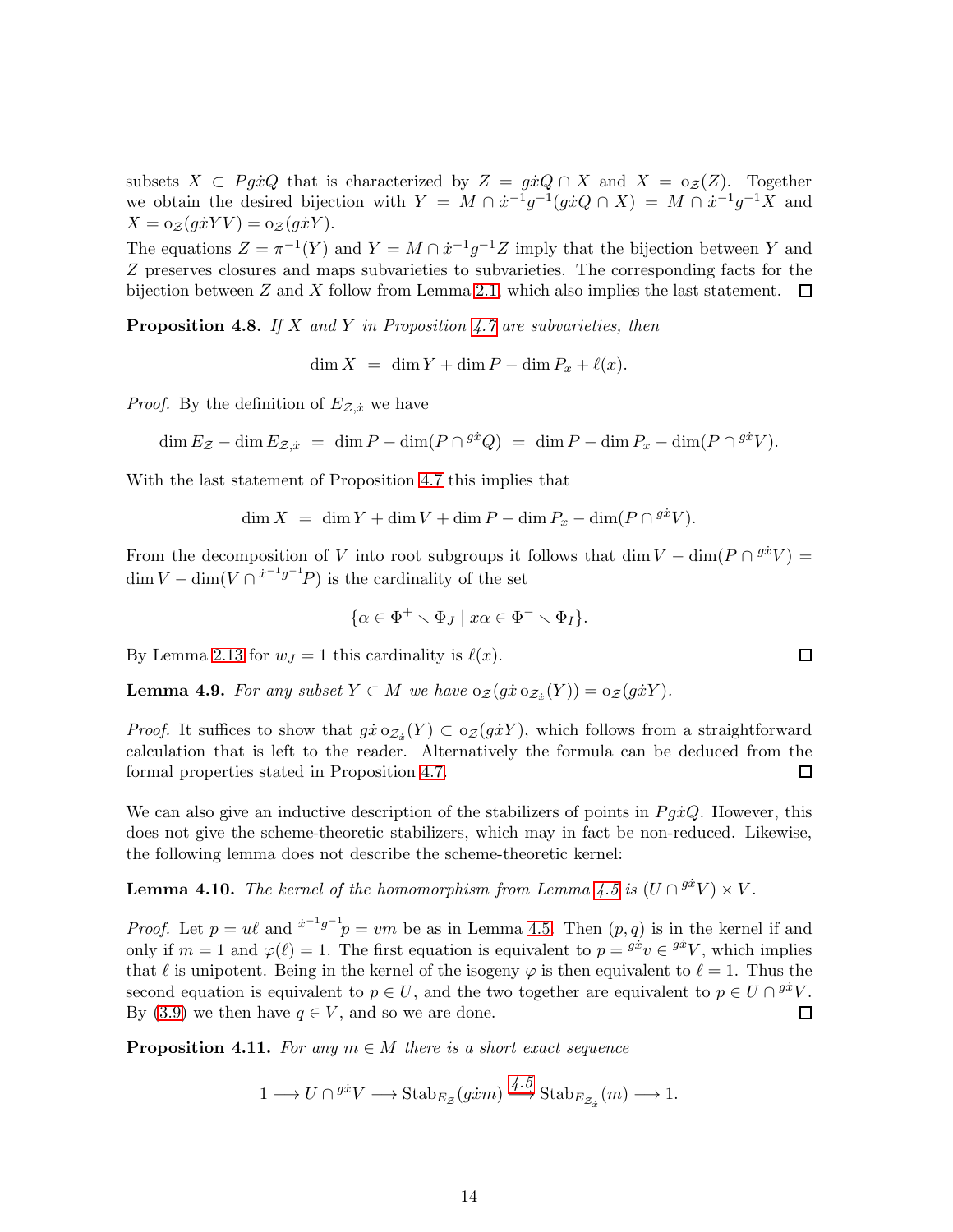Proof. The second half of Lemma [4.2](#page-11-2) and Lemma [4.6](#page-12-1) imply that we have an equality, respectively a homomorphism

$$
Stab_{E_{\mathcal{Z}}}(g\dot{x}m) = Stab_{E_{\mathcal{Z},\dot{x}}}(g\dot{x}m) \xrightarrow{4.5} Stab_{E_{\mathcal{Z}_{\dot{x}}}}(m).
$$

This homomorphism is surjective, because the subgroup  $V \cong \{(1, v) \mid v \in V\}$  contained in the kernel of the surjection  $E_{\mathcal{Z},\dot{x}} \twoheadrightarrow E_{\mathcal{Z}_{\dot{x}}}$  acts transitively on the fibers of  $\pi$ . By Lemma [4.10](#page-13-0) the kernel is the stabilizer of  $g\dot{x}m$  in the group  $(U \cap {}^{g\dot{x}}V) \times V$  acting by left and right translation. This stabilizer consists of  $(u, (g^{j+m})^{-1}u)$  for all  $u \in U \cap g^{j}V$ , and we are done.

Finally, the assumption  $x \in {}^{I}W^{J}$  allows us to construct a frame of  $\mathcal{Z}_{\dot{x}}$ :

<span id="page-14-0"></span>**Proposition 4.12.** The tuple  $(M \cap B, T, 1)$  is a frame of  $\mathcal{Z}_x$ , and the associated Levi components of  $P_x$  and  $Q_x$  are  $L_x$  and  $M_x$ , respectively.

*Proof.* First, the assumptions  $T \subset M$  and  $\frac{g \dot{x}}{T} = {}^g T \subset L$  imply that  $T \subset M \cap \frac{\dot{x}}{T} = {}^g T \cup L$ , the latter being  $L_x$  by Construction [4.3.](#page-11-3) Together with the equation  $\varphi(T) = T$  from [\(3.10\)](#page-10-1) they also imply that  $T = \varphi(^{g\dot{x}}T) \subset \varphi(L \cap {}^{g\dot{x}}M)$ , the latter being  $M_x$  by Construction [4.3.](#page-11-3) This proves the statement about the Levi components. We can also directly deduce that  $\varphi_x(T) = \varphi({}^{g\dot x}T) = T.$ 

Next, as T is a common maximal torus of M and B, Proposition [2.15](#page-8-1) implies that  $M \cap B$  is a Borel subgroup of M. Recall that M has the root system  $\Phi_J,$  so that  $M \cap B$  corresponds to the subset  $\Phi_J^+ = \Phi_J \cap \Phi^+$ . For the same reasons  $M \cap {\dot{x}}^{-1}B$  is a Borel subgroup of M corresponding to the subset  $\Phi_J \cap x^{-1}\Phi^+$ . But with [\(2.11\)](#page-7-0) the assumption  $x \in {}^I W^J \subset W^J$ implies that  $x\Phi_J^+\subset \Phi^+$ , and hence  $\Phi_J^+\subset \Phi_J\cap x^{-1}\Phi^+$ . Since both subsets correspond to Borel subgroups, they must then coincide, and therefore  $M \cap B = M \cap \dot{x}^{-1}B$ . With the inclusion  ${}^g B \subset P$  from [\(3.6\)](#page-9-1) we deduce that

$$
M \cap B = M \cap {}^{\dot{x}^{-1}}B \subset M \cap {}^{\dot{x}^{-1}g^{-1}}P \stackrel{4.3}{=} P_x.
$$

In the same way one shows that  $L \cap {}^{g}B = L \cap {}^{g\dot{x}}B$ , which together with  $B \subset Q$  implies that

$$
M \cap B \stackrel{(3.10)}{=} \varphi(L \cap {}^g B) = \varphi(L \cap {}^{g\dot{x}}B) \subset \varphi(L \cap {}^{g\dot{x}}Q) \stackrel{4.3}{=} Q_x.
$$

The equation  $M \cap B = \varphi(L \cap {}^{g\dot{x}}B)$  and Construction [4.3](#page-11-3) also imply that

$$
\varphi_{\dot{x}}\big((M\cap B)\cap L_x\big) \;=\; \varphi\big({}^{g\dot{x}}M\cap {}^{g\dot{x}}B\cap L\big) \;\subset\; \varphi\big(L\cap {}^{g\dot{x}}M\big)\cap \varphi\big(L\cap {}^{g\dot{x}}B\big) \;=\; (M\cap B)\cap M_x.
$$

As both sides of this inclusion are Borel subgroups of  $M_x$ , they must be equal. Thus  $(M \cap$  $B, T, 1$ ) satisfies Definition [3.6](#page-9-1) in the variant  $(3.10)$ , as desired. 囗

Recall that M has the Weyl group  $W_J$  with the set of simple reflections J, and that  $\psi: W_I \overset{\sim}{\rightarrow} W_J$ is the isomorphism induced by  $\varphi \circ \text{int}(g)$ .

**Proposition 4.13.** (a) The type of the parabolic  $P_x$  of M is  $I_x := J \cap {}^{x^{-1}}I$ .

- (b) The type of the parabolic  $Q_x$  of M is  $J_x := \psi(I \cap {}^xJ)$ .
- (c) The isomomorphism  $\psi_x \colon W_{I_x} \stackrel{\sim}{\to} W_{J_x}$  induced by  $\varphi_x$  is the restriction of  $\psi \circ \text{int}(x)$ .

*Proof.* Proposition [2.6](#page-6-2) implies that  $L_x = M \cap^{x^{-1}g^{-1}}L$  has the Weyl group  $W_J \cap^{x^{-1}}W_I = W_{I_x}$ , which shows (a). Likewise  $M_x = \varphi(L \cap^{g_x} M)$  has the Weyl group  $\psi(W_I \cap^x W_J) = W_{J_x}$ , which implies (b). Finally, (c) follows from  $\varphi_{\dot{x}} = \varphi \circ \text{int}(g\dot{x})$ .  $\Box$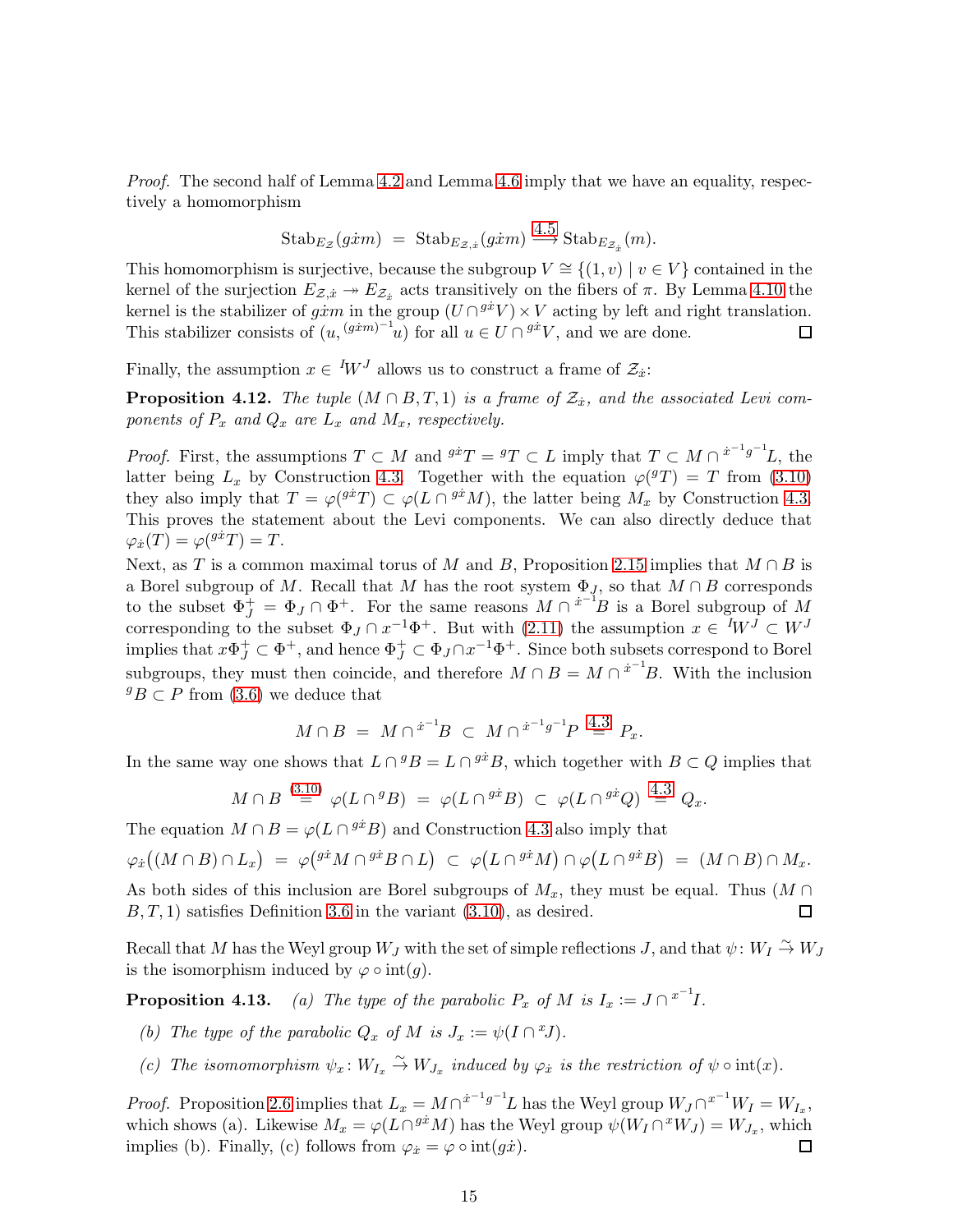## <span id="page-15-0"></span>5 Decomposition of  $G$

In this section we construct a natural decomposition of G into finitely many  $E_z$ -invariant subvarieties  $G^w$ .

### 5.1 The Levi subgroup  $H_w$

Fix an element  $w \in {}^I W$ . Note that we can compare any subgroup H of  $\dot{w}^{-1}g^{-1}L$  with its image  $\varphi \circ \text{int}(q\dot{w})(H)$  in M, because both are subgroups of G. Moreover, the collection of all such H satisfying  $\varphi \circ \text{int}(g\dot{w})(H) = H$  possesses a unique largest element, namely the subgroup generated by all such subgroups.

<span id="page-15-1"></span>**Definition 5.1.** We let  $H_w$  denote the unique largest subgroup of  $\psi^{-1}g^{-1}L$  satisfying  $\varphi \circ$  $\text{int}(g\dot{w})(H_w) = H_w$ . We let  $\varphi_{\dot{w}}: H_w \to H_w$  denote the isogeny induced by  $\varphi \circ \text{int}(g\dot{w})$ , and let  $H_w$  act on itself from the left by the twisted conjugation  $(h, h') \mapsto hh' \varphi_w(h)^{-1}$ .

<span id="page-15-3"></span>**Remark 5.2.** Since  $\varphi \circ \text{int}(g\dot{w})(T) = \varphi(^{g}T) = T$  by [\(3.10\)](#page-10-1), the defining property of  $H_w$ implies that  $T \subset H_w$ . Thus  $H_w$  does not depend on the choice of representative  $\dot{w}$  of  $w$ , justifying the notation  $H_w$ . Also, in the case that  $w = x \in W^J$  observe that the  $\varphi_w$  defined here is the restriction to  $H_w$  of the isogeny  $\varphi_{\dot{x}}$  from Construction [4.3.](#page-11-3) Using the same notation for both is therefore only mildly abusive.

<span id="page-15-2"></span>**Example 5.3.** In the case  $P = Q = G$  from Example [3.5](#page-9-5) we have  $M = L = G$  and  $I = J = \psi(J) = S$  and hence  $^I W = \{1\}$  and  $H_1 = G$ .

To analyze  $H_w$  in the general case we apply the induction step from Section [4.](#page-11-0) Let  $w = xw_J$ be the decomposition from Proposition [2.8](#page-6-1) with  $x \in {}^{I}W^{J}$  and  $w_{J} \in {}^{I_{x}}W_{J}$  for  $I_{x} = J \cap {}^{x^{-1}I}$ . Since  $W_J$  is the Weyl group of M, and  $I_x$  is the type of the parabolic  $P_x \subset M$  by Proposition 4.13 (a), we can also apply Definition [5.1](#page-15-1) to the pair  $(\mathcal{Z}_x, w_J)$  in place of  $(\mathcal{Z}, w)$ .

<span id="page-15-4"></span>**Lemma 5.4.** The subgroup  $H_w$  and the isogeny  $\varphi_w$  associated to  $(\mathcal{Z}, w)$  in Definition [5.1](#page-15-1) are equal to those associated to  $(\mathcal{Z}_x, w_J)$ .

*Proof.* Since  $\dot{w}_J \in M = \varphi(L)$ , Definition [5.1](#page-15-1) and Construction [4.3](#page-11-3) imply that

$$
H_w \ \subset \ M \cap {}^{\dot w_J^{-1} \dot x^{-1} g^{-1}} \! L \ = \ {}^{\dot w_J^{-1}} \! \big( M \cap {}^{\dot x^{-1} g^{-1}} \! L \big) \ = \ {}^{\dot w_J^{-1}} \! L_x
$$

and that  $\varphi_x \circ \text{int}(\dot{w}_y)(H_w) = \varphi \circ \text{int}(g\dot{w})(H_w) = H_w$ . Since  $H_w$  is the largest subgroup of  $\dot{w}^{-1}g^{-1}L$  with this property, it is also the largest in  $\dot{w}^{-1}_J L_x$ .  $\Box$ 

**Remark 5.5.** The preceding lemma implies that  $H_w$  and  $\varphi_w$  also remain the same if we repeat the induction step with  $(\mathcal{Z}_x, w_J)$  in place of  $(\mathcal{Z}, w)$ , and so on. When the process becomes stationary, we have reached a pair consisting of a zip datum as in Example [5.3](#page-15-2) and the Weyl group element 1, whose underlying connected reductive group and isogeny are  $H_w$ and  $\varphi_w$ . This induction process is the idea underlying many proofs throughout this section.

<span id="page-15-5"></span>**Proposition 5.6.** The subgroup  $H_w$  is the standard Levi subgroup of G containing T whose set of simple reflections is the unique largest subset  $K_w$  of  $w^{-1}I$  satisfying  $\psi \circ int(w)(\tilde{K}_w) = K_w$ .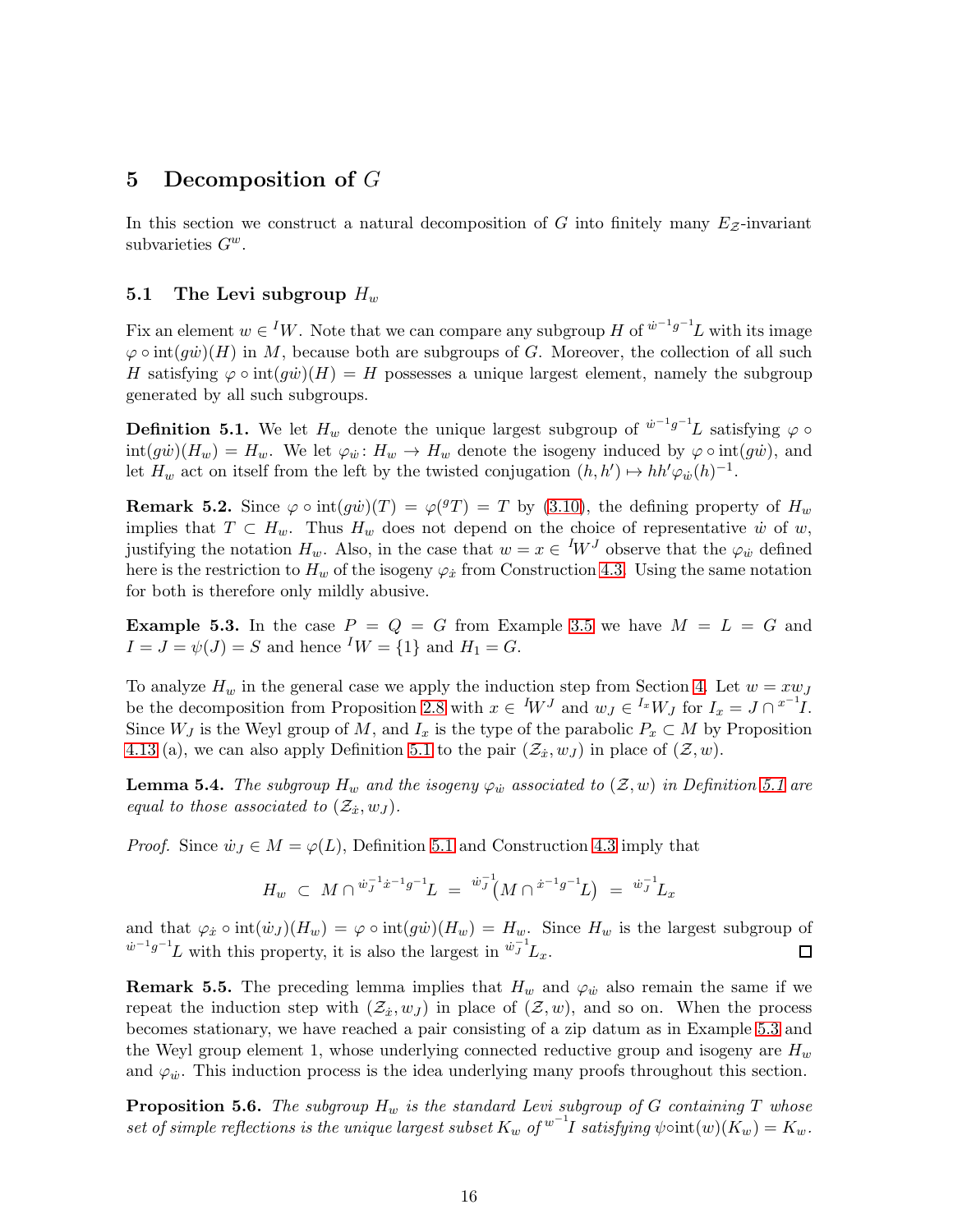*Proof.* For any subset K of  $w^{-1}I$  the equality  $\psi \circ int(w)(K) = K$  makes sense, because both sides are subsets of  $W$ . The collection of all such  $K$  satisfying that equality possesses a unique largest element  $K_w$ , namely the union of all of them. Then  $K_w = \psi \circ \text{int}(w)(K_w) \subset \psi(I) =$  $J \subset S$ , and so  $K_w$  consists of simple reflections.

Let  $H$  denote the standard Levi subgroup of  $G$  containing  $T$  with the set of simple reflections  $K_w$ . Then the isogeny  $\varphi \circ \text{int}(g\tilde{w})$ :  $\tilde{w}^{-1}g^{-1}L \to M$  sends T to itself by Remark [5.2,](#page-15-3) and the associated isomorphism of Weyl groups  $\psi \circ \text{int}(w)$ :  $w^{-1}W_I \to W_J$  sends  $K_w$  to itself by construction. Together this implies that  $\varphi \circ \text{int}(g\dot{w})(H) = H$  and hence  $H \subset H_w$ .

We now prove the equality  $H_w = H$  by induction on dim G. In the base case  $M = G$  we have  $I = J = S$  and  $w = 1$  and thus  $K_1 = S$  and  $H = G$ , while  $H_1 = G$  by Example [5.3;](#page-15-2) hence we are done. Otherwise write  $w = xw_J$  as above. Then Lemma [5.4](#page-15-4) and the induction hypothesis show that  $H_w$  is a Levi subgroup of M containing T with a set of simple reflections  $K \subset {}^{w_J^{-1}}I_x$  satisfying  $\psi_x \circ \text{int}(w_J)(K) = K$ . But  ${}^{w_J^{-1}}I_x = {}^{w_J^{-1}}(J \cap {}^{x^{-1}}I) \subset {}^{w^{-1}}I$  and  $\psi_x \circ \text{int}(w_J)$ is the restriction of  $\psi \circ \text{int}(x) \circ \text{int}(w_J) = \psi \circ \text{int}(w)$ . By the maximality of  $K_w$  we thus have  $K \subset K_w$  and therefore  $H_w \subset H$ . Together with the earlier inequality  $H \subset H_w$  we deduce that  $H_w = H$ , as desired.

### <span id="page-16-0"></span>5.2 First description of  $G^w$

<span id="page-16-1"></span>**Definition 5.7.** For any  $w \in {}^I W$  we set  $G^w := o_{\mathcal{Z}}(g \dot{w} H_w)$ .

**Proposition 5.8.** The set  $G^w$  does not depend on the representative w of w or the frame.

*Proof.* The independence of  $\dot{w}$  follows from the inclusion  $T \subset H_w$ . For the rest note first that by Propositions [3.11](#page-10-3) and [5.6](#page-15-5) the set  $K_w$  is independent of the frame. Consider another frame  $({}^qB, {}^qT, pgtq^{-1})$  for  $(p, q) \in E_{\mathcal{Z}}$  and  $t \in T$ , as in Proposition [3.8.](#page-9-2) Recall from Subsection [2.3](#page-8-0) that the isomorphism  $W(G, \widetilde{T}) \overset{\sim}{\to} W(G, {}^qT)$  is induced by  $\text{int}(q) : \text{Norm}_G(T) \overset{\sim}{\to} \text{Norm}_G({}^qT)$ . It follows that  $w \in {}^I W$  as an element of the abstract Weyl group of G is represented by  $q\dot{w}q^{-1} \in \text{Norm}_G(qT)$ , and with Proposition [5.6](#page-15-5) it follows that the Levi subgroup associated to w and the new frame is  $^{q}H_{w}$ . Thus the right hand side in Definition [5.7](#page-16-1) associated to the new frame is

$$
\mathrm{o}_{\mathcal{Z}}\big((pgtq^{-1})(q\dot{w}q^{-1})^qH_w\big)=\mathrm{o}_{\mathcal{Z}}\big(pgt\dot{w}H_wq^{-1}\big)=\mathrm{o}_{\mathcal{Z}}\big(gt\dot{w}H_w\big)=\mathrm{o}_{\mathcal{Z}}\big(g\dot{w}H_w\big),
$$

where the second equation follows from  $(p,q) \in E_{\mathcal{Z}}$  and the third from  $\dot{w}^{-1}t\dot{w} \in T \subset H_w$ . Thus  $G^w$  is independent of the frame.  $\Box$ 

In Example [5.3](#page-15-2) we have  $H_1 = G$  and hence  $G^1 = G$ . Otherwise recall from Proposition [4.12](#page-14-0) that  $\mathcal{Z}_x$  has the frame  $(M \cap B, T, 1)$ . Thus by Lemma [5.4,](#page-15-4) the subset associated to  $(\mathcal{Z}_x, w_J)$ by Definition [5.7](#page-16-1) is  $M^{w_J} := \mathrm{o}_{\mathcal{Z}_x}(\dot{w}_J H_w)$ .

<span id="page-16-2"></span>**Lemma 5.9.** Under the bijection of Proposition [4.7,](#page-12-2) the subset  $M^{w_J} \subset M$  corresponds to the subset  $G^w \subset Pg\dot{x}Q$ . In particular  $G^w = o_{\mathcal{Z}}(g\dot{x}M^{w_J})$ . Also, there is a bijection between the  $E_{\mathcal{Z}_{\dot{x}}}$ -orbits  $X' \subset M^{w_J}$  and the  $E_{\mathcal{Z}}$ -orbits  $X \subset G^w$ , defined by  $X = o_{\mathcal{Z}}(g\dot{x}X')$ .

*Proof.* Using, in this order, the definition of  $G^w$ , the equation [\(2.14\)](#page-8-2), Lemma [4.9,](#page-13-1) and the definition of  $M^{w_J}$  we find that

$$
G^w = o_{\mathcal{Z}}(g\dot{w}H_w) = o_{\mathcal{Z}}(g\dot{x}\dot{w}_JH_w) = o_{\mathcal{Z}}(g\dot{x} \circ_{\mathcal{Z}_{\dot{x}}}(\dot{w}_JH_w)) = o_{\mathcal{Z}}(g\dot{x}M^{w_J}).
$$

The other assertions follow from Proposition [4.7.](#page-12-2)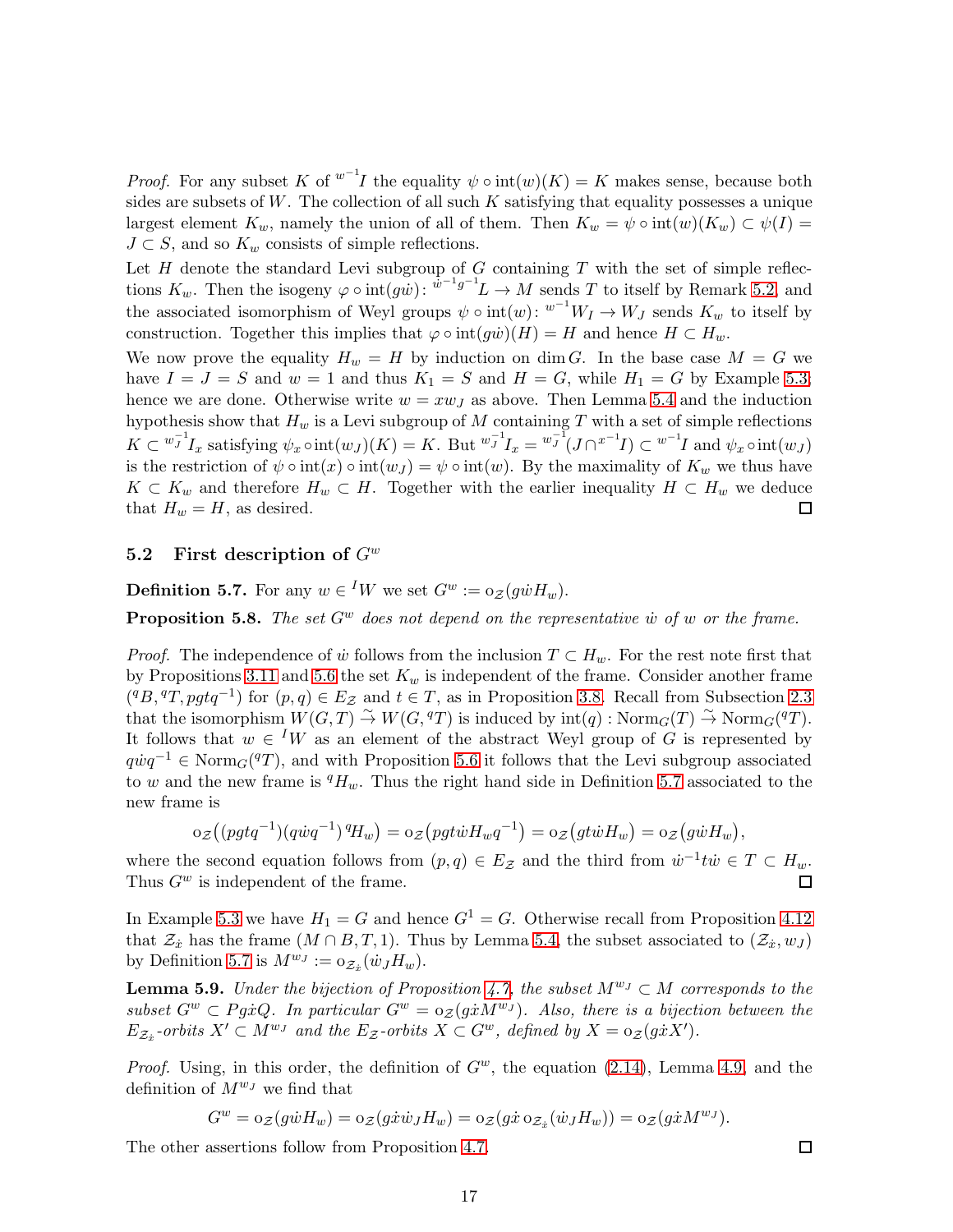### 5.3 Main properties of  $G^w$

<span id="page-17-0"></span>**Theorem 5.10.** The  $G^w$  for all  $w \in {}^I W$  form a disjoint decomposition of  $G$ .

*Proof.* We show this by induction on dim G. In the base case  $M = G$  we have  $^I W = \{1\}$  and  $H_1 = G = G^1$  by Example [5.3;](#page-15-2) hence the theorem is trivially true. Otherwise take an element  $x \in {}^{I}W^{J}$ . By the induction hypothesis applied to the zip datum  $E_{\mathcal{Z}_{\dot{x}}}$  the subsets  $M^{w_{J}}$  for  $w_J \in {}^{I_x}W_J$  form a disjoint decomposition of M. Thus by Proposition [4.7](#page-12-2) and Lemma [5.9,](#page-16-2) the subsets  $G^{xw_J}$  for  $w_J \in {}^{I_x}W_J$  form a disjoint decomposition of  $P_g \dot{x} Q$ . Combining this with the Bruhat decomposition [\(4.1\)](#page-11-4) it follows that the subsets  $G^{xw_J}$  for all x and  $w_J$  form a disjoint decomposition of G. But by Proposition [2.8](#page-6-1) these are precisely the subsets  $G^w$  for  $w \in {}^{I}W$ , as desired.  $\Box$ 

<span id="page-17-1"></span>**Theorem 5.11.** For any  $w \in {}^I W$  the subset  $G^w$  is a nonsingular subvariety of G of dimension  $\dim P + \ell(w)$ .

*Proof.* Again we proceed by induction on dim G. If  $M = G$ , there is only one piece  $G^1 =$  $G = P$  associated to  $w = 1$ , and the assertion is clear. Otherwise write  $w = xw_J$  as in Proposition [2.8.](#page-6-1) By the induction hypothesis the subset  $M^{w_J}$  is a nonsingular subvariety of M of dimension dim  $P_x + \ell(w_j)$ . Thus by Propositions [4.7](#page-12-2) and [4.8](#page-13-2) and Lemma [5.9](#page-16-2) the subset  $G^w$  is a nonsingular subvariety of dimension

$$
[\dim P_x + \ell(w_J)] + \dim P - \dim P_x + \ell(x) = \dim P + \ell(x) + \ell(w_J).
$$

□

By Proposition [2.7](#page-6-0) the last expression is equal to dim  $P + \ell(w)$ , as desired.

<span id="page-17-2"></span>**Theorem 5.12.** For any  $w \in {}^I W$ , there is a bijection between the  $H_w$ -orbits  $Y \subset H_w$  and the E<sub>Z</sub>-orbits  $X \subset G^w$ , defined by  $X = o_{\mathcal{Z}}(g\dot{w}Y)$  and satisfying

$$
\mathrm{codim}(X \subset G^w) = \mathrm{codim}(Y \subset H_w).
$$

*Proof.* If  $M = G$ , we have  $w = 1$  and  $G = G^1 = H_1$ , and  $E_Z \cong G$  acts on itself by the twisted conjugation  $(h, h') \mapsto h \cdot h' \cdot \varphi(h)^{-1}$ . Thus the  $E_{\mathcal{Z}}$ -orbits  $X \subset G$  are precisely the cosets gY for  $H_1$ -orbits Y according to Definition [5.1,](#page-15-1) which finishes that case.

If  $M \neq G$  write  $w = xw_J$  as in Proposition [2.8.](#page-6-1) Then  $\mathcal{Z}_x$  has the frame  $(M \cap B, T, 1)$  by Proposition [4.12,](#page-14-0) and so by Lemma [5.4](#page-15-4) and the induction hypothesis there is a bijection between the  $H_w$ -orbits  $Y \subset H_w$  and the  $E_{\mathcal{Z}_x}$ -orbits  $X' \subset M^{w_J}$ , defined by  $X' = o_{\mathcal{Z}_x}(w_J Y)$  and satisfying  $\text{codim}(X' \subset M^{w_J}) = \text{codim}(Y \subset H_w)$ . By Proposition [4.7](#page-12-2) and Lemma [5.9](#page-16-2) there is a bijection between these X' and the  $E_{\mathcal{Z}}$ -orbits  $X \subset G^w$ , defined by  $X = o_{\mathcal{Z}}(g \dot{x} X')$ . Moreover, since pushout and flat pullback preserve codimensions, the last statement in Proposition [4.7](#page-12-2) implies that

$$
\mathrm{codim}(X \subset G^w) = \mathrm{codim}(\mathrm{o}_{\mathcal{Z}}(g\dot{x}X') \subset \mathrm{o}_{\mathcal{Z}}(g\dot{x}M^{w_J})) = \mathrm{codim}(X' \subset M^{w_J}).
$$

Finally, since  $\dot{w} = \dot{x}\dot{w}_J$  by [\(2.14\)](#page-8-2), Lemma [4.9](#page-13-1) shows that  $X = o_Z(g\dot{x} o_{Z_{\dot{x}}}(\dot{w}_J Y)) = o_Z(g\dot{x}\dot{w}_J Y)$  $= o<sub>Z</sub>(g\dot{w}Y)$ , finishing the induction step.  $\Box$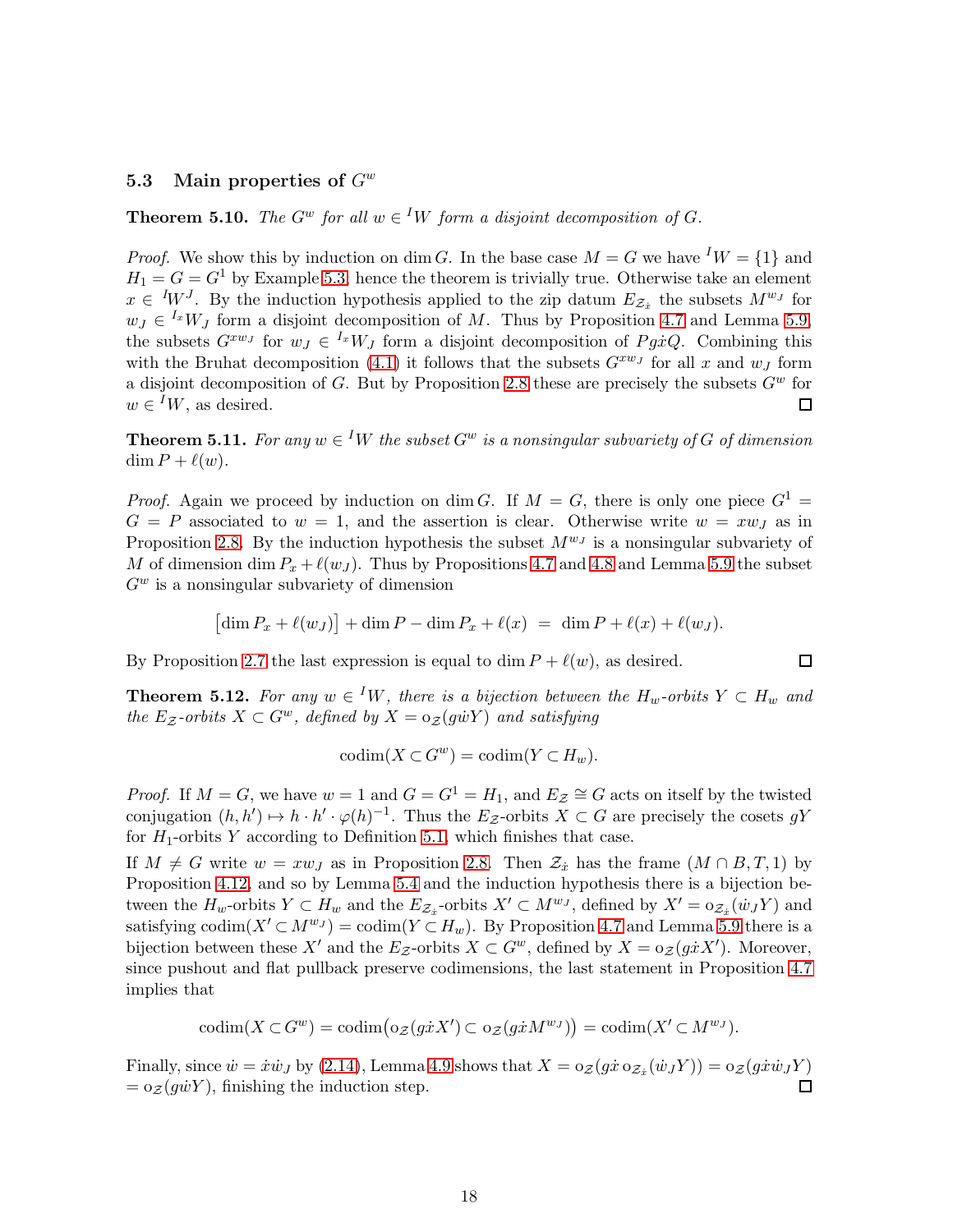#### 5.4 Other descriptions of  $G^w$

<span id="page-18-2"></span>**Lemma 5.13.** For any element  $g' \in G$  we have

 $\mathrm{o}_{\mathcal{Z}}(gBg'B) = \mathrm{o}_{\mathcal{Z}}(gg'B) = \mathrm{o}_{\mathcal{Z}}(gBg').$ 

*Proof.* Take any element  $b \in B$ . Then the condition [3.6](#page-9-1) (b) implies that  $p := qbg^{-1} \in P$ , and so there exists  $q \in Q$  such that  $(p,q) \in E_{\mathcal{Z}}$ . By the condition [3.6](#page-9-1) (c) we then have  $q \in B$ . It follows that  $gbg'B = pgg'Bq^{-1} \subset o_{\mathcal{Z}}(gg'B)$ . Since b was arbitrary, this shows that  $gBg'B \subset o_{\mathcal{Z}}(gg'B)$ , whence the first equality. A similar argument proves the second equality. □

<span id="page-18-0"></span>**Theorem 5.14.** For any  $w \in {}^I W$  we have

$$
G^w = o_{\mathcal{Z}}(g\dot{w}H_w) = o_{\mathcal{Z}}(g\dot{w}(H_w \cap B)) = o_{\mathcal{Z}}(g\dot{w}B) = o_{\mathcal{Z}}(gB\dot{w}) = o_{\mathcal{Z}}(gB\dot{w}B).
$$

*Proof.* The first equation is Definition [5.7](#page-16-1) of  $G^w$ , and the last two equations are cases of Lemma [5.13.](#page-18-2) The remaining two equations are proved by induction on  $\dim G$ . In the base case  $M = G$  we have  $w = 1$  and  $H_1 = G$ ; hence the second term is  $o_{\mathcal{Z}}(gG) = G$ , and the third and fourth terms are both equal to  $o_{\mathcal{Z}}(gB)$ . By Proposition [2.5](#page-5-0) applied to the isogeny  $\varphi \circ \text{int}(g)$  the latter is equal to G, as desired.

In the case  $M \neq G$  write  $w = xw_J$  as in Proposition [2.8.](#page-6-1) Then  $\mathcal{Z}_x$  has the frame  $(M \cap B, T, 1)$ by Proposition [4.12,](#page-14-0) and so by Lemma [5.4](#page-15-4) and the induction hypothesis we have

$$
\mathrm{o}_{\mathcal{Z}_{\dot{x}}}(\dot{w}_J H_w) = \mathrm{o}_{\mathcal{Z}_{\dot{x}}}(\dot{w}_J(H_w \cap B)) = \mathrm{o}_{\mathcal{Z}_{\dot{x}}}(\dot{w}_J(M \cap B)).
$$

Using Lemma [4.9](#page-13-1) this implies that

$$
\mathrm{o}_{\mathcal{Z}}(g\dot{x}\dot{w}_J H_w) = \mathrm{o}_{\mathcal{Z}}(g\dot{x}\dot{w}_J (H_w \cap B)) = \mathrm{o}_{\mathcal{Z}}(g\dot{x}\dot{w}_J (M \cap B)).
$$

By  $(2.14)$  we may replace  $\dot{x}\dot{w}_J$  by  $\dot{w}$  in these equations. Moreover,  $(3.3)$  and  $(3.9)$  show that  $g\dot{w}B = g\dot{w}(M \cap B)V \subset o_{\mathcal{Z}}(g\dot{w}(M \cap B))$  and so  $o_{\mathcal{Z}}(g\dot{w}B) = o_{\mathcal{Z}}(g\dot{w}(M \cap B))$ . Thus both equations follow.  $\Box$ 

**Example 5.15.** If P is a Borel subgroup, then so is Q, and we have  $^I W = W$ . The last equation in Theorem [5.14](#page-18-0) then implies that  $G^w = gB\dot{w}B$  for all  $w \in W$ .

<span id="page-18-1"></span>For a further equivalent description of  $G^w$  see Subsection [11.1.](#page-30-1)

### 6 Closure relation

In this section, we determine the closure of  $G^w$  in G for any  $w \in {}^I W$ . To formulate a precise result recall that ≤ denotes the Bruhat order on W.

<span id="page-18-3"></span>**Definition 6.1.** For  $w, w' \in {}^I W$  we write  $w' \preccurlyeq w$  if and only if there exists  $y \in W_I$  such that  $yw'\psi(y)^{-1} \leq w$ .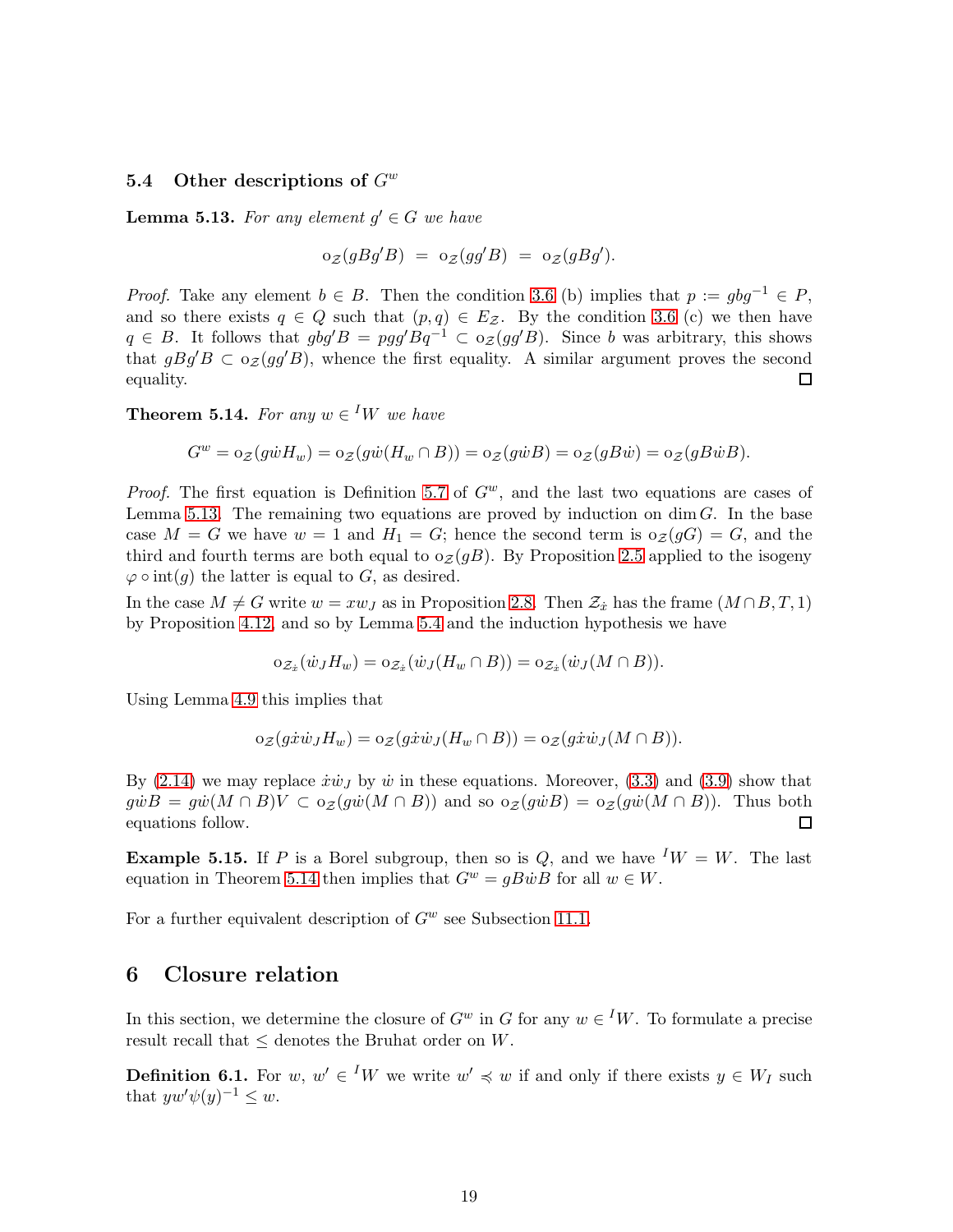<span id="page-19-0"></span>**Theorem 6.2.** For any  $w \in {}^I W$  we have

$$
\overline{G^w} = \coprod_{\substack{w' \in {^I}W \\ w' \preccurlyeq w}} G^{w'}.
$$

A direct consequence of this is:

**Corollary 6.3.** The relation  $\preccurlyeq$  is a partial order on <sup>I</sup>W.

**Remark 6.4.** The relation  $\leq$  has been introduced by He in [\[He2\]](#page-40-2) for a somewhat more special class of isomorphisms  $\psi: W_I \overset{\sim}{\to} W_J$ . He gives a direct combinatorial proof that  $\preccurlyeq$  is a partial order (Proposition 3.13 of loc. cit.), which can be adapted to our more general setting (see [\[Wed\]](#page-41-1), Section 4).

The rest of this section is devoted to proving Theorem [6.2.](#page-19-0) We will exploit the fact that the closure relation for the Bruhat decomposition of G is known. Namely, for any  $w \in W$  we have by [\[Spr1\]](#page-41-10), Proposition 8.5.5:

(6.5) 
$$
\overline{B\dot{w}B} = \coprod_{\substack{w' \in W \\ w' \le w}} B\dot{w}'B.
$$

<span id="page-19-4"></span>**Lemma 6.6.** For any  $w \in W$  we have

<span id="page-19-1"></span>
$$
\overline{\mathrm{o}_{\mathcal{Z}}(gB\dot{w}B)} = \bigcup_{\substack{w' \in W \\ w' \le w}} \mathrm{o}_{\mathcal{Z}}(g\dot{w}'B).
$$

*Proof.* Let  $B_{\mathcal{Z}} \subset E_{\mathcal{Z}}$  denote the subgroup of all elements  $(u\ell, v\varphi(\ell))$  with  $u \in U, v \in V$ , and  $\ell \in L \cap {}^g B$ . Then  $E_Z/B_Z \cong L/(L \cap {}^g B)$  is proper, and  $gB\dot{w}B \subset G$  is a  $B_Z$ -invariant subvariety. Thus Lemma [2.3](#page-5-1) and [\(6.5\)](#page-19-1) imply that

$$
\overline{\mathrm{o}_{\mathcal{Z}}(gB\dot{w}B)} = \mathrm{o}_{\mathcal{Z}}(\overline{gB\dot{w}B}) = \bigcup_{w' \leq w} \mathrm{o}_{\mathcal{Z}}(gB\dot{w}'B).
$$

The desired equality then follows from Lemma [5.13.](#page-18-2)

<span id="page-19-2"></span>**Lemma 6.7.** For any  $w, v \in W$  and  $b \in B$  there exists  $u \in W$  such that  $u \leq v$  and  $\dot{w}\dot{b}\dot{v} \in B\dot{w}\dot{u}B.$ 

*Proof.* We prove the statement by induction on  $\ell(v)$ . If  $v = 1$ , we may take  $u = 1$ . For the induction step write  $v = v's$  for some simple reflection s such that  $\ell(v') = \ell(v) - 1$ . By the induction hypothesis there exists  $u' \leq v'$  such that  $\dot{w} \dot{v}' \in B\dot{w}\dot{u}'B$ . Hence  $\dot{w} \dot{v} \in B\dot{w}\dot{u}'B\dot{s} \subset$  $B\dot{w}\dot{u}'\dot{s}B \cup B\dot{w}\dot{u}'B$ , so either  $u = u's$  or  $u = u'$  will have the required property.  $\Box$ 

<span id="page-19-3"></span>**Lemma 6.8.** For any  $z \in W$  and  $w \in {}^I W$  and  $v \in W_I$  such that  $z \leq w\psi(v)$ , there exists  $y \in W_I$  such that  $yz\psi(y)^{-1} \leq vw$ .

 $\Box$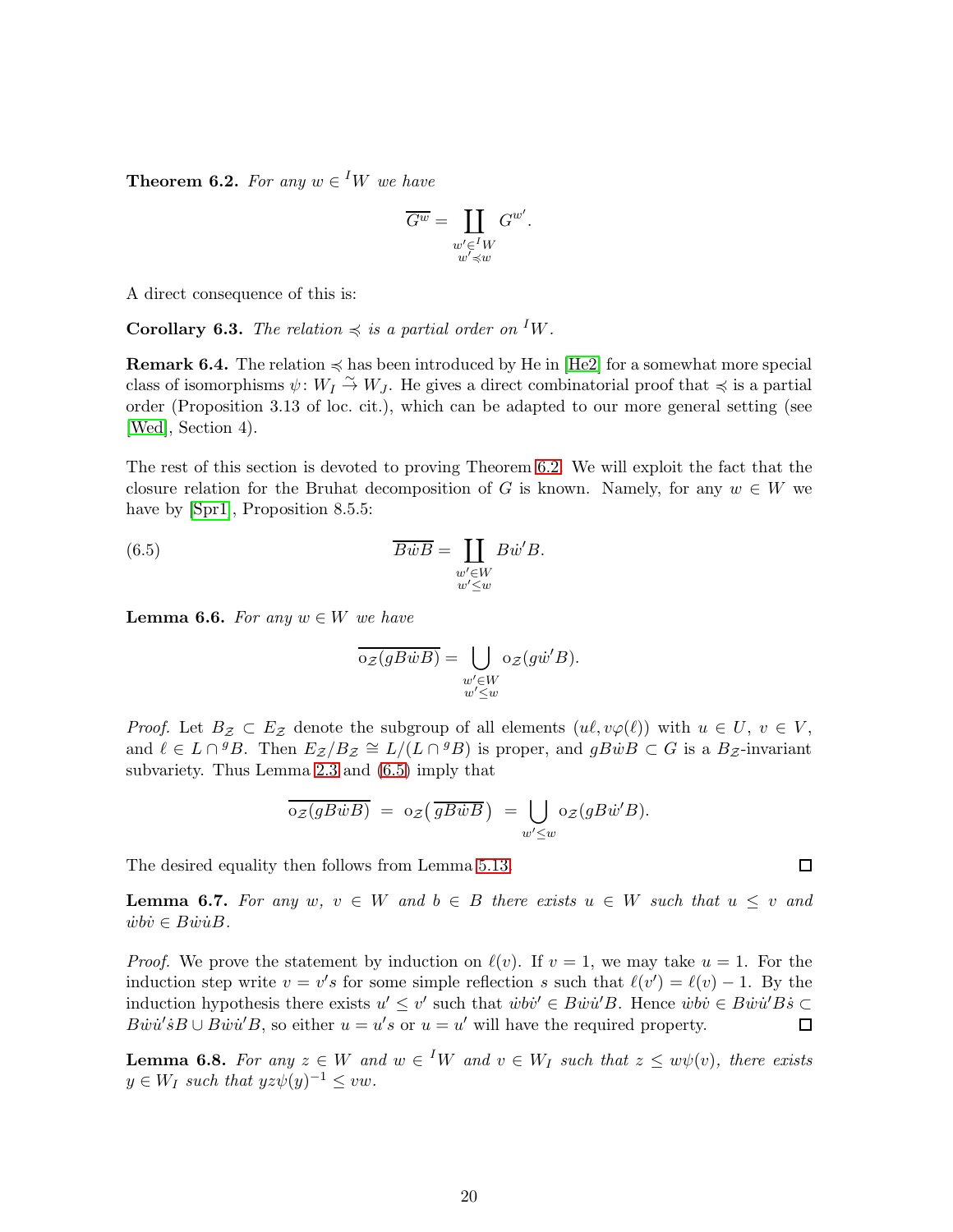*Proof.* Choose reduced expressions for w and v as products of simple reflections. Since  $\psi(I)$  = J, this also yields a reduced expression for  $\psi(v)$ . Together this yields an expression for  $w\psi(v)$  as a product of simple reflections, which is not necessarily reduced. However, by [\[BB\]](#page-40-12), Theorem 2.2.2 a reduced expression for  $w\psi(v)$  can be obtained from the given one by possibly deleting some factors. By the definition of the Bruhat order, the assumption  $z \leq w\psi(v)$  means that a reduced expression for  $z$  is obtained from this by deleting further factors, if any. Let  $y'$ denote the product of all factors remaining from w. Since all factors in the reduced expression for v lie in I, the product of all factors remaining from  $\psi(v)$  is equal to  $\psi(y)$  for some  $y \in W_I$ . By construction we then have  $z = y'\psi(y)$ , and so  $yz\psi(y)^{-1} = yy'$ . But the assumptions on w and v imply that  $\ell(vw) = \ell(v) + \ell(w)$ ; hence the product of the given reduced expressions for v and w is a reduced expression for vw. By construction  $yy'$  is obtained from that product by possibly deleting some factors, so we deduce that  $yy' \leq vw$ , as desired. □

<span id="page-20-0"></span>**Lemma 6.9.** For any  $w \in {}^I W$  and  $w' \in W$  and  $b, b' \in B$  such that  $\alpha_{\mathcal{Z}}(g\dot{w}b) = \alpha_{\mathcal{Z}}(g\dot{w}'b')$ there exists  $y \in W_I$  such that  $y w \psi(y)^{-1} \leq w'.$ 

*Proof.* We proceed by induction on dim G. In the base case  $M = G$  we have  $w = 1$  and may take  $y = 1$ . So assume that  $M \neq G$ . Write  $w = xw_J$  as in Proposition [2.8](#page-6-1) with  $x \in {}^I W^J$  and  $w_J \in {}^{I_x}W_J$ . From  $\circ_{\mathcal{Z}}(g\dot{w}^l b') = \circ_{\mathcal{Z}}(g\dot{w}^l b')$  we deduce that  $Pg\dot{x}Q = Pg\dot{w}Q = Pg\dot{w}^lQ$ , which in view of [\(4.1\)](#page-11-4) implies that  $w' \in W_I x W_J$ . Write  $w' = v' x w'_J$  for  $v' \in W_I$  and  $w'_J \in {}^{I_x} W_J$ , as in Proposition [2.7.](#page-6-0)

Recall that  $\varphi(gv'g^{-1}) \in \text{Norm}_M(T)$  is a representative of  $\psi(v') \in W_J$ . Thus by Lemma [6.7,](#page-19-2) there exists  $u \in W$  such that  $u \leq \psi(v')$  and  $\dot{x}\dot{w}'_J b' \varphi(g\dot{v}'g^{-1}) \in B\dot{x}\dot{w}'_J \dot{u}B$ . The first condition implies that  $u \in W_J$ , the Weyl group of M. The action of  $E_Z$  and the second condition imply

$$
\mathrm{o}_{\mathcal{Z}}(g\dot{w}'b') = \mathrm{o}_{\mathcal{Z}}(g\dot{v}'\dot{x}\dot{w}'_Jb') = \mathrm{o}_{\mathcal{Z}}(g\dot{x}\dot{w}'_Jb'\varphi(g\dot{v}'g^{-1})) \subset \mathrm{o}_{\mathcal{Z}}(gB\dot{x}\dot{w}'_J\dot{u}B).
$$

Here the last term is equal to  $o_{\mathcal{Z}}(g\dot{x}\dot{w}'_{J}\dot{u}B)$  by Lemma [5.13.](#page-18-2) Thus there exists  $b'' \in B$  such that

$$
\mathrm{o}_{\mathcal{Z}}(g\dot{x}\dot{w}_{J}b) = \mathrm{o}_{\mathcal{Z}}(g\dot{w}b) = \mathrm{o}_{\mathcal{Z}}(g\dot{w}'b') = \mathrm{o}_{\mathcal{Z}}(g\dot{x}\dot{w}'_{J}\dot{u}b'').
$$

By the action of  $E_z$  we may and do assume that  $b, b'' \in M \cap B$ . Then  $\dot{w}_j b$  and  $\dot{w}'_j \dot{w}''$ lie in M, and so Proposition [4.7](#page-12-2) implies that  $o_{\mathcal{Z}_{\dot{x}}}(\dot{w}_J b) = o_{\mathcal{Z}_{\dot{x}}}(\dot{w}'_J \dot{u} b'')$ . By the induction hypothesis there therefore exists  $y_x \in W_{I_x}$  such that

$$
y_x w_J \psi_x (y_x)^{-1} \le w'_J u.
$$

Now we work our way back up. Since both sides of the last relation lie in  $W_J$ , and since  $x \in W<sup>J</sup>$ , we deduce that

$$
z := xy_x w_J \psi_x(y_x)^{-1} \leq x w'_J u.
$$

Recall that  $u \leq \psi(v')$ , which implies that  $u = \psi(u')$  for some  $u' \in W_I$  satisfying  $u' \leq v'$ . Also, note that  $xw'_J \in {}^I W$  by Proposition [2.8.](#page-6-1) Thus by Lemma [6.8](#page-19-3) there exists  $y' \in W_I$  such that

$$
y'z\psi(y')^{-1} \le u'xw'_J.
$$

As u' and v' lie in  $W_I$ , and  $xw'_J \in {}^I W$ , we deduce that

$$
y'z\psi(y')^{-1} \le u'xw'_J \le v'xw'_J = w'.
$$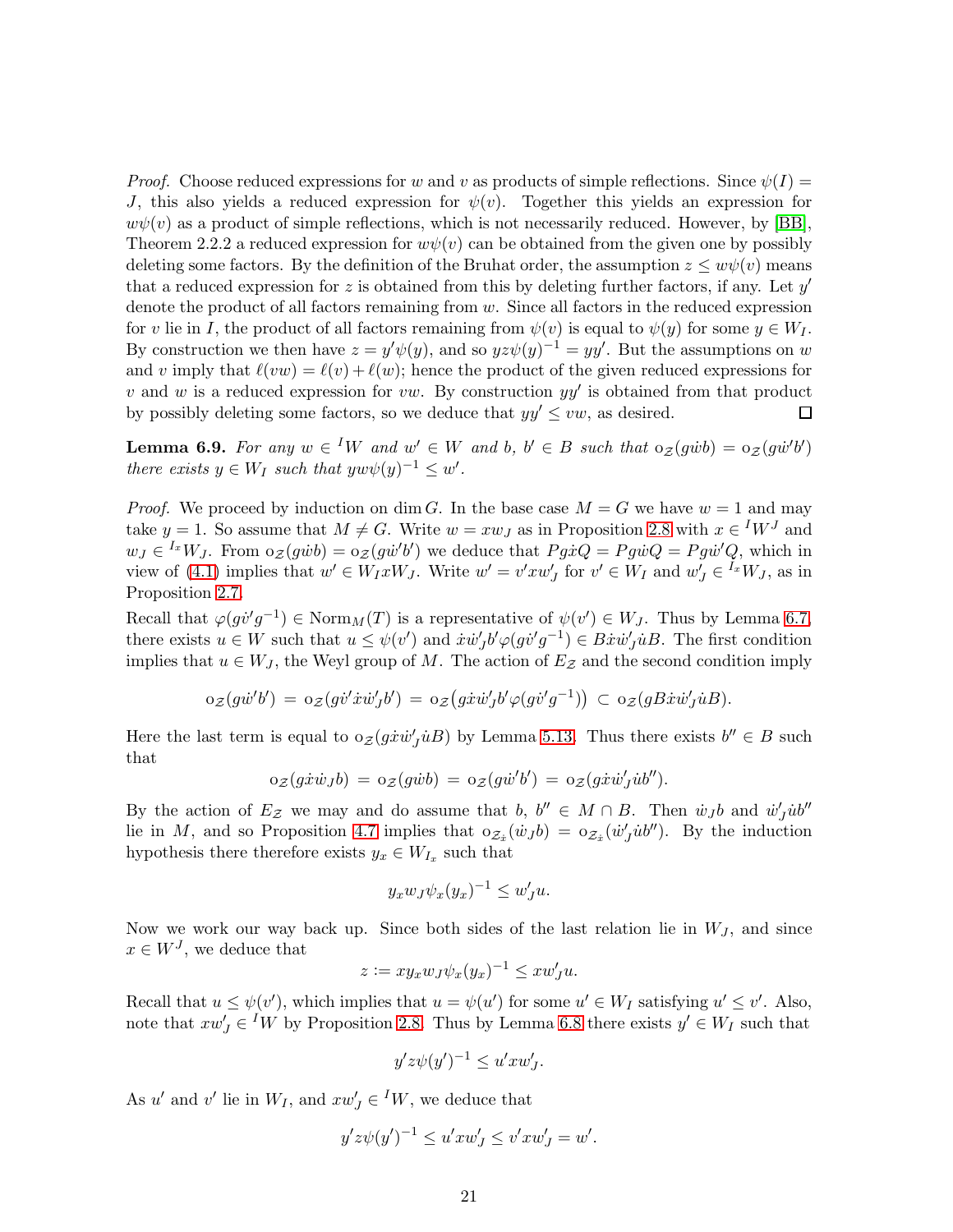Finally, since  $\psi_x = \psi \circ \text{int}(x)$ , we have

$$
y'z\psi(y')^{-1} = y'xy_xw_J\psi(xy_xx^{-1})^{-1}\psi(y')^{-1} = (y'xy_xx^{-1})xw_J\psi(y'xy_xx^{-1})^{-1} = yw\psi(y)^{-1}
$$

with  $y := y'xy_x x^{-1} \in W_I$ . Thus  $y w \psi(y)^{-1} \leq w'$ , as desired.

<span id="page-21-2"></span>**Lemma 6.10.** For any  $w \in {}^I W$ , the set  $o_{\mathcal{Z}}(g \dot{w} T)$  is dense in  $G^w$ .

*Proof.* Theorem [5.12](#page-17-2) implies that  $o_{\mathcal{Z}}(g\dot{w}T) = o_{\mathcal{Z}}(g\dot{w}Y)$ , where  $Y \subset H_w$  is the orbit of T under twisted conjugation by  $H_w$ . But Proposition [2.5](#page-5-0) (b) asserts that Y is dense in  $H_w$ . Thus  $o_{\mathcal{Z}}(g\dot{w}Y)$  is dense in  $o_{\mathcal{Z}}(\overline{g\dot{w}Y}) = o_{\mathcal{Z}}(g\dot{w}H_w) = G^w$ , as desired. 口

*Proof of Theorem [6.2.](#page-19-0)* Consider  $w' \in {}^I W$  such that  $G^{w'} \cap \overline{G^w} \neq \emptyset$ . Then by Theorem [5.14](#page-18-0) and Lemma [6.6](#page-19-4) there exist b,  $b' \in B$  and  $w'' \in W$  such that  $w'' \leq w$  and  $o_{\mathcal{Z}}(gw'b) = o_{\mathcal{Z}}(gw''b')$ . Lemma [6.9](#page-20-0) then implies that  $yw'\psi(y)^{-1} \leq w''$  for some  $y \in W_I$ . Together it follows that  $yw'\psi(y)^{-1} \leq w$ , and hence  $w' \preccurlyeq w$ , proving " $\subset$ ".

To prove " $\supset$ " consider  $w' \in {}^I W$  with  $w' \preccurlyeq w$ . By definition there exists  $y \in W_I$  such that  $w'':= yw'\psi(y)^{-1} \leq w.$  Lemma [6.6](#page-19-4) and Theorem [5.14](#page-18-0) then show that  $o_{\mathcal{Z}}(g\dot{w}''T) \subset \overline{G^w}.$ Therefore

$$
\mathrm{o}_{\mathcal{Z}}(g\dot{w}^{\prime}T) = \mathrm{o}_{\mathcal{Z}}(g\dot{y}\dot{w}^{\prime}T\varphi(g\dot{y}g^{-1})^{-1}) = \mathrm{o}_{\mathcal{Z}}(g\dot{y}\dot{w}^{\prime}\varphi(g\dot{y}g^{-1})^{-1}T) = \mathrm{o}_{\mathcal{Z}}(g\dot{w}^{\prime\prime}T) \subset \overline{G^w}.
$$

With Lemma [6.10](#page-21-2) for  $o_{\mathcal{Z}}(g\dot{w}^{\prime}T)$  we conclude that  $G^{w'} \subset \overline{G^w}$ , as desired.

### <span id="page-21-1"></span>7 Orbitally finite zip data

<span id="page-21-0"></span>Proposition 7.1. The following assertions are equivalent:

- (a) For any  $w \in {}^I W$ , the number of fixed points of the endomorphism  $\varphi_w = \varphi \circ int(gw)$  of  $H_w$  from Definition [5.1](#page-15-1) is finite.
- (b) For any  $w \in {}^I W$  the  $E_Z$ -invariant subvariety  $G^w$  is a single orbit under  $E_Z$ .
- (c) The number of orbits of  $E_z$  on G is finite.

*Proof.* If (a) holds, the Lang-Steinberg Theorem [2.4](#page-5-2) shows that the orbit of  $1 \in H_w$  under twisted conjugation is all of  $H_w$ , and by Theorem [5.12](#page-17-2) this implies (b). The implication (b)⇒(c) is trivial. So assume (c). Then again by Theorem [5.12,](#page-17-2) the number of orbits in  $H_w$ under twisted conjugation by  $\varphi_w$  is finite for any  $w \in {}^I W$ . In particular there exists an open orbit; let h be an element thereof. Then for dimension reasons its stabilizer is finite. But

Stab<sub>H<sub>w</sub></sub>(h) = {
$$
h' \in H_w | h'h\varphi_w(h')^{-1} = h
$$
} = { $h' \in H_w | h' = h\varphi_w(h')h^{-1}$ }

is also the set of fixed points of the endomorphism  $int(h) \circ \varphi_w$  of  $H_w$ . Thus the Lang-Steinberg Theorem [2.4](#page-5-2) implies that  $\{h'h\varphi_w(h')^{-1}h^{-1} \mid h' \in H_w\} = H_w$ . After right multiplication by h this shows that the orbit of h is all of  $H_w$ . We may thus repeat the argument with the identity element in place of h, and deduce that the set of fixed points of  $\varphi_w$  on  $H_w$  is finite, proving (a). 囗

 $\Box$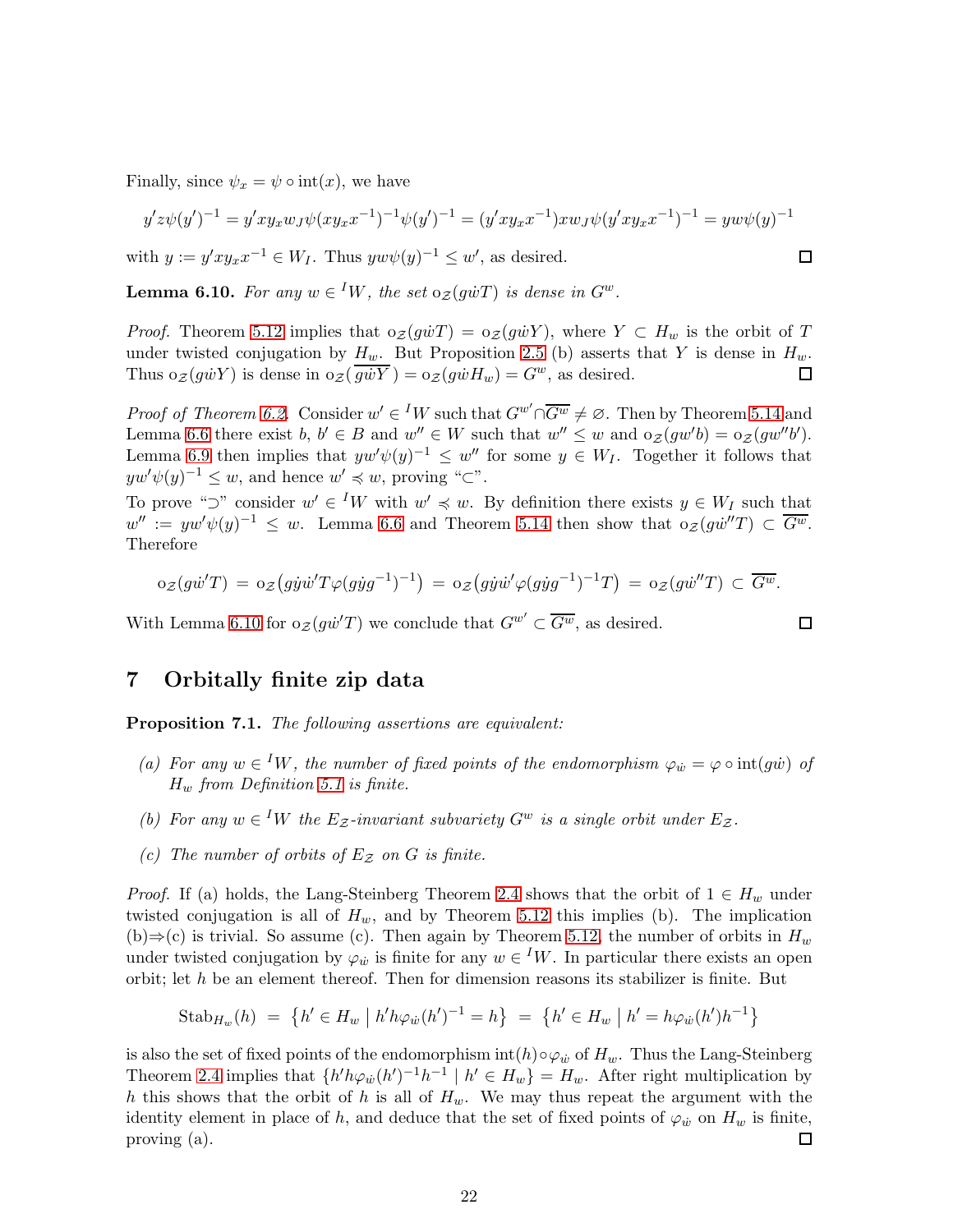**Definition 7.2.** We call  $\mathcal Z$  orbitally finite if the conditions in Proposition [7.1](#page-21-0) are met.

<span id="page-22-0"></span>**Proposition 7.3.** If the differential of  $\varphi$  at 1 vanishes, then  $\mathcal Z$  is orbitally finite.

*Proof.* If the differential of  $\varphi$  vanishes, then so does the differential of  $\varphi_w = \varphi \circ \text{int}(g\dot{w})|H_w$  for any  $w \in {}^I W$ . Let  $H_w^f$  denote the fixed point locus of  $\varphi_w$ , which is a closed algebraic subgroup. Then the restriction  $\varphi_w|H_w^f$  is the identity and its differential is zero. This is possible only when dim  $H_w^f = 0$ , that is, when  $H_w^f$  is finite.  $\Box$ 

Remark 7.4. In particular Proposition [7.3](#page-22-0) applies when the base field has characteristic  $p > 0$  and the isogeny  $\varphi$  is a relative Frobenius  $L \to L^{(p^r)} \cong M$ .

Since  $g\dot{w} \in G^w$  by Definition [5.7,](#page-16-1) we can now rephrase condition [7.1](#page-21-0) (b) and Theorems [5.10,](#page-17-0) [5.11,](#page-17-1) and [6.2](#page-19-0) as follows:

<span id="page-22-1"></span>**Theorem 7.5.** Assume that  $Z$  is orbitally finite. Then:

- (a) For any  $w \in {}^I W$  we have  $G^w = o_{\mathcal{Z}}(g\dot{w})$ .
- (b) The elements giv for  $w \in {}^I W$  form a set of representatives for the  $E_z$ -orbits in G.
- (c) For any  $w \in {}^I W$  the orbit  $\circ z(g\dot{w})$  has dimension dim  $P + \ell(w)$ .
- (d) For any  $w \in {}^I W$  the closure of  $\circ z(gw)$  is the union of  $\circ z(gw')$  for all  $w' \in {}^I W$  with  $w' \preccurlyeq w$ .

### <span id="page-22-2"></span>8 Point stabilizers

In this section we study the stabilizer in  $E_z$  of an arbitrary element  $g' \in G$ . Take  $w \in {}^I W$ such that  $g' \in G^w$ . Then Theorem [5.12](#page-17-2) shows that g' is conjugate to given for some  $h \in H_w$ . Thus it suffices to consider the stabilizer of  $q\dot{w}h$ .

Recall from Definition [5.1](#page-15-1) that  $H_w$  acts on itself by twisted conjugation with the isogeny  $\varphi_w$ , which is defined as the restriction of  $\varphi \circ \text{int}(g\dot{w})$ .

<span id="page-22-4"></span>**Theorem 8.1.** For any  $w \in {}^I W$  and  $h \in H_w$  the stabilizer  $\text{Stab}_{E_\mathcal{Z}}(g\dot{w}h)$  is the semi-direct product of a connected unipotent normal subgroup with the subgroup

<span id="page-22-3"></span>(8.2)  $\{(\text{int}(g\dot{w})(h'), \varphi(\text{int}(g\dot{w})(h'))) \mid h' \in \text{Stab}_{H_w}(h)\}.$ 

*Proof.* For any  $h' \in H_w$  we have  $\text{int}(g\dot{w})(h') \cdot g\dot{w}h \cdot \varphi(\text{int}(g\dot{w})(h'))^{-1} = g\dot{w}h$  if and only if  $h'h\varphi(\text{int}(g\dot{w})(h'))^{-1} = h$  if and only if  $h' \in \text{Stab}_{H_w}(h)$ . This implies that  $(8.2)$  is a subgroup of  $\text{Stab}_{E_{\mathcal{Z}}}(g\dot{w}h)$ .

For the rest we proceed by induction on dim G. If  $M = G$ , we have  $w = 1$  and  $\dot{w} = 1$  and  $G = H_1$ , and  $(g', \varphi(g')) \in E_{\mathcal{Z}}$  acts on G by the twisted conjugation  $g'' \mapsto g'g''\varphi(g')^{-1}$ . Under left translation by g this corresponds to the action of  $H_w$  on itself, so that  $\text{Stab}_{E_z}(g\dot{w}h)$  is precisely the subgroup [\(8.2\)](#page-22-3) and the normal subgroup is trivial.

If  $M \neq G$  write  $w = xw_J$  as in Proposition [2.8.](#page-6-1) Then  $\dot{w} = \dot{x}\dot{w}_J$  and  $\mathcal{Z}_{\dot{x}}$  has the frame  $(M \cap$  $B, T, 1$ , and Proposition [4.11](#page-13-3) shows that  $\text{Stab}_{E_{\mathcal{Z}}}(g\dot{w}h)$  is an extension of  $\text{Stab}_{E_{\mathcal{Z}_x}}(\dot{w}_Jh)$  by a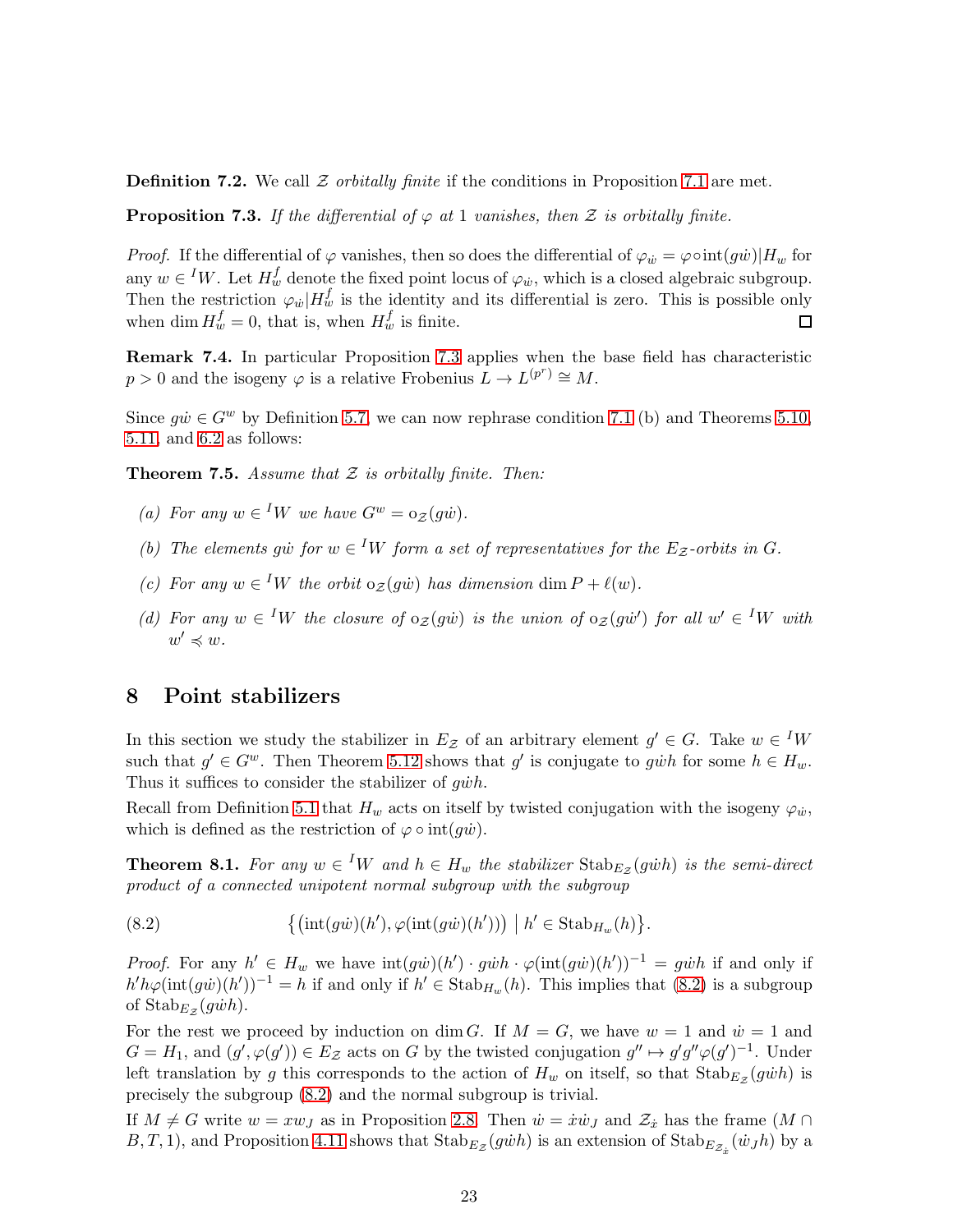connected unipotent normal subgroup. Moreover, by the induction hypothesis  $\text{Stab}_{E_{\mathcal{Z}_x}}(\dot{w}_J h)$ is the semi-direct product of a connected unipotent normal subgroup with the subgroup

<span id="page-23-1"></span>(8.3) 
$$
\{(\text{int}(\dot{w}_J)(h'), \varphi_x(\text{int}(\dot{w}_J)(h'))) \mid h' \in \text{Stab}_{H_w}(h)\}.
$$

Furthermore a direct calculation shows that the projection in Proposition [4.11](#page-13-3) sends the subgroup [\(8.2\)](#page-22-3) isomorphically to the subgroup [\(8.3\)](#page-23-1). Since any extension of connected unipotent groups is again connected unipotent, the theorem follows. П

Remark 8.4. For the stabilizer, a similar result was obtained by Evens and Lu([\[EL\]](#page-40-7) Theorem 3.13).

If the differential of  $\varphi$  at 1 vanishes, we can also describe the infinitesimal stabilizer in the Lie algebra. Since in that case the zip datum is orbitally finite by Proposition [7.3,](#page-22-0) it suffices to consider the stabilizer of  $g\dot{w}$ .

<span id="page-23-2"></span>**Theorem 8.5.** Assume that the differential of  $\varphi$  at 1 vanishes. For any  $w \in {}^I W$  let  $w = xw_J$ be the decomposition from Proposition [2.8.](#page-6-1) Then the infinitesimal stabilizer of gw in the Lie algebra of  $E_z$  has dimension dim  $V - \ell(x)$ .

*Proof.* Since  $d\varphi = 0$ , we have Lie  $E_z = \text{Lie } P \times \text{Lie } V \subset \text{Lie}(P \times Q)$ . Thus an arbitrary tangent vector of  $E_z$  at 1 has the form  $(1+dp, 1+dv)$  for  $dp \in \text{Lie } P$  and  $dv \in \text{Lie } V$ , viewed as infinitesimal elements of  $P$  and  $V$  in Leibniz's sense. That element stabilizes  $g\dot{w}$  if and only if  $(1+dp)g\dot{w}(1+dv)^{-1} = g\dot{w}$ . This condition is equivalent to  $dp \cdot g\dot{w} - g\dot{w} \cdot dv = 0$ , or again to  $dp =$  $\mathrm{Ad}_{g\dot{w}}(dv)$ . The dimension is therefore dim(Lie  $P \cap \mathrm{Ad}_{g\dot{w}}(\mathrm{Lie} V)) = \dim(\mathrm{Lie}^{g^{-1}}P \cap \mathrm{Lie}^{\dot{w}}V)$ . As both  $g^{-1}P$  and  $\dot{w}V$  are normalized by T, the dimension is just the number of root spaces in the last intersection. This number is

$$
\begin{array}{rcl}\n\#[(\Phi^+ \cup \Phi_I) \cap w(\Phi^+ \setminus \Phi_J)] & = & \# \{ \alpha \in \Phi^+ \setminus \Phi_J \mid w\alpha \in \Phi^+ \cup \Phi_I \} \\
& = & \dim V - \# \{ \alpha \in \Phi^+ \setminus \Phi_J \mid w\alpha \in \Phi^- \setminus \Phi_I \}.\n\end{array}
$$

 $\Box$ 

By Lemma [2.13](#page-7-2) it is therefore dim  $V - \ell(x)$ , as desired.

**Remark 8.6.** The dimension in Theorem [8.5](#page-23-2) depends only on the first factor of  $w = xw_J$ and thus only on the Bruhat cell  $Pg\dot{w}Q$ . Since that Bruhat cell is an irreducible variety and in general composed of more than one  $E_z$ -orbit, these orbits have different dimensions. Thus the corresponding point stabilizers in  $E_z$  have different dimension, while the dimension of their Lie algebra stabilizer is constant. Therefore the scheme-theoretic stabilizer of  $q\dot{w}$  is in general not reduced.

## <span id="page-23-0"></span>9 Abstract zip data

By Theorem [5.10](#page-17-0) the subsets  $G^w$  for all  $w \in {}^I W$  form a disjoint decomposition of G satisfying  $g\dot{w} \in G^w$ . It is natural to ask which other elements of the form  $g\dot{w}'$  for  $w' \in W$  are contained in a given  $G^w$ . When  $\mathcal Z$  is orbitally finite, by Theorem [7.5](#page-22-1) this question is equivalent to asking which elements  $g\dot{w}'$  for  $w' \in W$  lie in the same  $E_z$ -orbit. This problem turns out to depend only on the groups  $W_I \subset W$  and the homomorphism  $\psi$  and can therefore be studied abstractly. We return to this situation at the end of this section.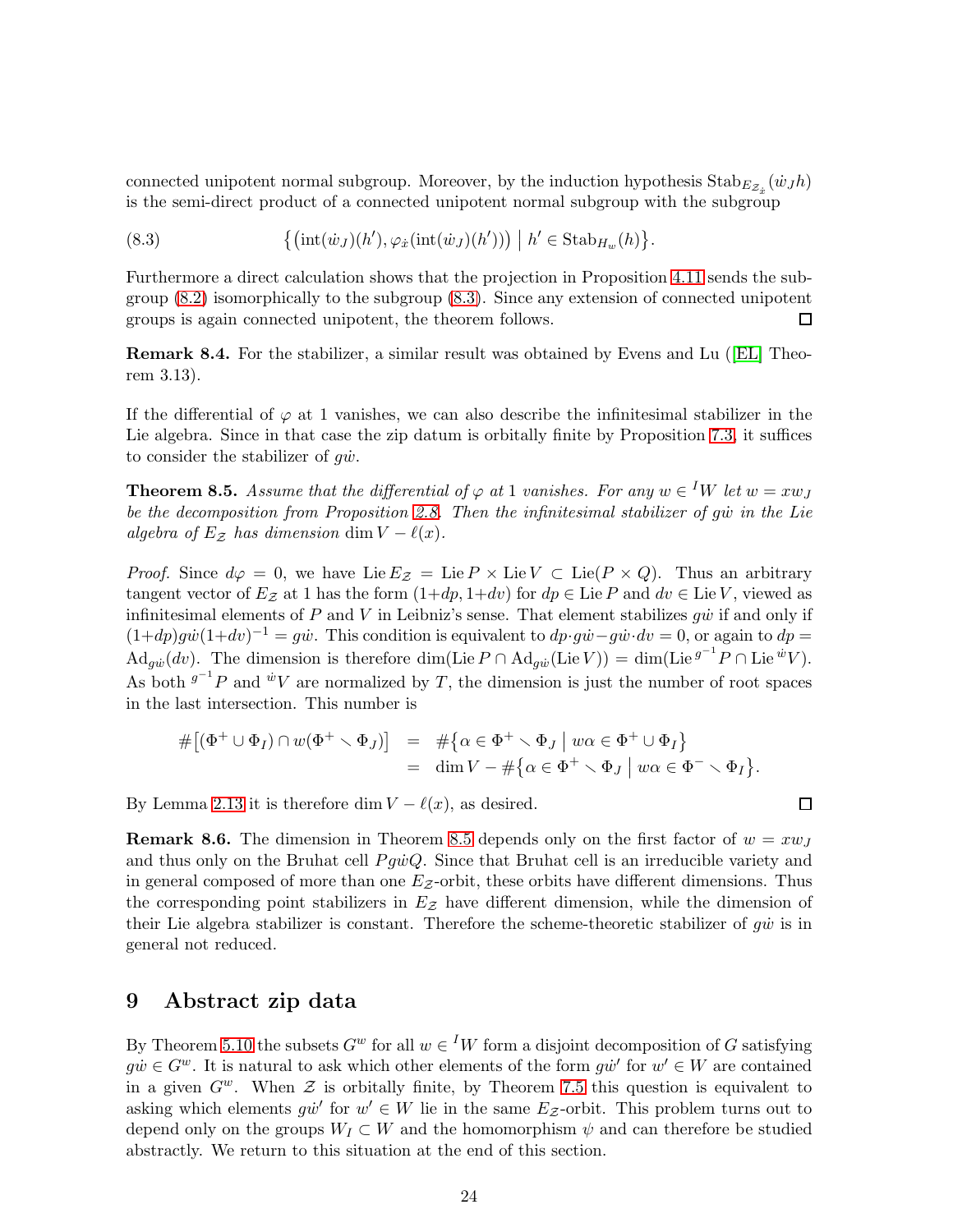#### 9.1 Abstract groups

**Definition 9.1.** An abstract zip datum is a tuple  $\mathcal{A} = (\Gamma, \Delta, \psi)$  consisting of a group  $\Gamma$ , a subgroup  $\Delta$ , and a homomorphism  $\psi: \Delta \to \Gamma$ .

Fix such an abstract zip datum A. For any  $\gamma \in \Gamma$ , the collection of subgroups E of  $\gamma^{-1}\Delta$  satisfying  $\psi \circ \text{int}(\gamma)(E) = E$  possesses a unique largest element, namely the subgroup generated by all such subgroups.

<span id="page-24-2"></span>**Definition 9.2.** For any  $\gamma \in \Gamma$  we let  $E_\gamma$  denote the unique largest subgroup of  $^{\gamma^{-1}}\!\Delta$  satisfying  $\psi \circ \text{int}(\gamma)(E_{\gamma}) = E_{\gamma}.$ 

<span id="page-24-1"></span>**Lemma 9.3.** For any  $\gamma \in \Gamma$  and  $\delta \in \Delta$  and  $\varepsilon \in E_{\gamma}$ , we have  $E_{\delta \gamma \in \psi(\delta)^{-1}} = \psi(\delta) E_{\gamma}$ .

Proof. Abbreviate  $\gamma' := \delta \gamma \varepsilon \psi(\delta)^{-1}$ . Then the calculation  $\psi(\gamma'(\psi(\delta)) E_{\gamma}) = \psi(\delta \gamma \varepsilon E_{\gamma}) =$  $\psi^{(\delta)}\psi(\gamma E_{\gamma}) = \psi^{(\delta)}E_{\gamma}$  and the definition of  $E_{\gamma'}$  imply that  $\psi^{(\delta)}E_{\gamma} \subset E_{\gamma'}$ . In particular,  $\varepsilon' := \psi^{(\delta)} \varepsilon^{-1}$  is an element of  $E_{\gamma'}$ . Since  $\gamma = \delta' \gamma' \varepsilon' \psi(\delta')^{-1}$  with  $\delta' := \delta^{-1} \in \Delta$ , a calculation like the first shows that  $\psi^{(\delta')} E_{\gamma'} \subset E_{\gamma}$ . Together it follows that  $E_{\gamma'} = \psi^{(\delta)} E_{\gamma}$ , as desired.

<span id="page-24-3"></span>**Definition 9.4.** For any  $\gamma$ ,  $\gamma' \in \Gamma$  we write  $\gamma' \sim \gamma$  if and only if there exist  $\delta \in \Delta$  and  $\varepsilon \in E_{\gamma}$ such that  $\gamma' = \delta \gamma \varepsilon \psi(\delta)^{-1}$ . For any  $\gamma \in \Gamma$  we abbreviate  $o_{\mathcal{A}}(\gamma) := {\gamma' \in \Gamma | \gamma' \sim \gamma}.$ 

Lemma 9.5. This is an equivalence relation.

Proof. Reflexivity is clear, and symmetry was shown already in the proof of Lemma [9.3.](#page-24-1) To prove transitivity, suppose that  $\gamma' = \delta \gamma \varepsilon \psi(\delta)^{-1}$  for  $\delta \in \Delta$  and  $\varepsilon \in E_{\gamma}$  and  $\gamma'' =$  $\delta' \gamma' \varepsilon' \psi (\delta')^{-1}$  for  $\delta' \in \Delta$  and  $\varepsilon' \in E_{\gamma'}$ . Then  $\psi^{(\delta)^{-1}} \varepsilon' \in E_{\gamma}$  by Lemma [9.3,](#page-24-1) and so  $\gamma'' =$  $\delta' \delta \gamma \varepsilon \psi(\delta)^{-1} \varepsilon' \psi(\delta')^{-1} = \delta'' \gamma \varepsilon'' \psi(\delta'')^{-1}$  for  $\delta'' := \delta' \delta \in \Delta$  and  $\varepsilon'' := \varepsilon \psi(\delta)^{-1} \varepsilon' \in E_\gamma$ , as desired. □

<span id="page-24-0"></span>**Theorem 9.6.** If  $\Delta$  is finite, each equivalence class in  $\Gamma$  has cardinality  $\#\Delta$  and the number of equivalence classes is  $[\Gamma : \Delta]$ .

*Proof.* Take any  $\gamma \in \Gamma$ ; then the group  $E_{\gamma} \subset \gamma^{-1} \Delta$  is finite, too. Consider the surjective map  $\Delta \times E_\gamma \twoheadrightarrow o_\mathcal{A}(\gamma)$ ,  $(\delta, \varepsilon) \mapsto \delta \gamma \varepsilon \psi(\delta)^{-1}$ . Two elements  $(\delta, \varepsilon)$ ,  $(\delta', \varepsilon') \in \Delta \times E_\gamma$  lie in the same fiber if and only if  $\delta \gamma \varepsilon \psi(\delta)^{-1} = \delta' \gamma \varepsilon' \psi(\delta')^{-1}$  if and only if  $\varepsilon \psi(\delta^{-1} \delta') = \gamma^{-1} (\delta^{-1} \delta') \gamma \varepsilon'.$ With  $\varepsilon'' := \gamma^{-1}(\delta^{-1}\delta')\gamma \in \gamma^{-1}\Delta$  this is equivalent to  $\varepsilon\psi(\gamma \varepsilon'') = \varepsilon''\varepsilon'$ . Since  $\varepsilon, \varepsilon' \in E_{\gamma}$ , this equation implies that the subgroup generated by  $E_{\gamma}$  and  $\varepsilon''$  is mapped onto itself under  $\psi \circ \text{int}(\gamma)$ . By maximality it is therefore equal to  $E_{\gamma}$ , and so  $\varepsilon'' \in E_{\gamma}$ . Together we find that the elements in the same fiber as  $(\delta, \varepsilon)$  are precisely the elements  $(\delta', \varepsilon')$  with  $\delta' = \delta^{\gamma} \varepsilon''$  and  $\varepsilon' = (\varepsilon'')^{-1} \varepsilon \psi(\gamma \varepsilon'')$  for some  $\varepsilon'' \in E_\gamma$ . Thus each fiber has cardinality  $\#E_\gamma$ , and so the image has cardinality  $\#\Delta$ , proving the first assertion. The second assertion is a direct consequence of the first. 囗

We can also perform an induction step as in Section [4](#page-11-0) for abstract zip data, obtaining ana-logues of Lemma [5.4](#page-15-4) and Proposition [4.7.](#page-12-2) For this fix an element  $\xi \in \Gamma$ , say in a set of representatives for the double quotient  $\Delta\Gamma/\psi(\Delta)$ . Then Definitions [9.2](#page-24-2) and [9.4](#page-24-3) imply that the equivalence class of any  $\gamma \in \Delta \xi \psi(\Delta)$  is again contained in  $\Delta \xi \psi(\Delta)$ .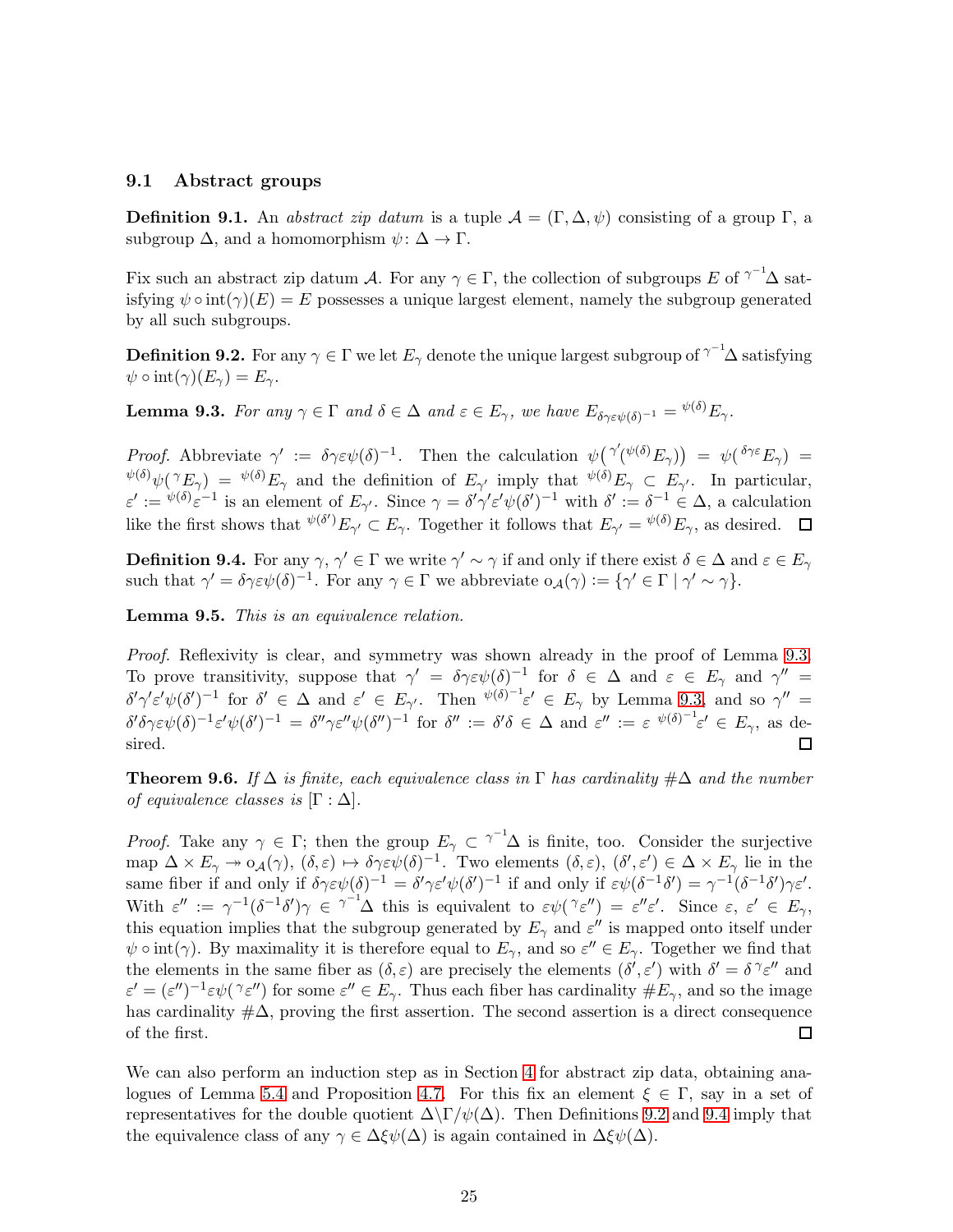<span id="page-25-3"></span>**Construction 9.7.** Set  $\Gamma_{\xi} := \psi(\Delta)$  and  $\Delta_{\xi} := \psi(\Delta) \cap {\xi^{-1}}\Delta$ , and let  $\psi_{\xi} : \Delta_{\xi} \to \Gamma_{\xi}$  denote the restriction of  $\psi \circ \text{int}(\xi)$ . This defines a new, possibly smaller, abstract zip datum

$$
\mathcal{A}_{\xi} := (\Gamma_{\xi}, \Delta_{\xi}, \psi_{\xi}).
$$

<span id="page-25-1"></span>**Lemma 9.8.** For any  $\gamma \in \Gamma_{\xi}$ , the group  $E_{\xi\gamma}$  associated by Definition [9.2](#page-24-2) to the pair  $(A, \xi\gamma)$ is equal to the group associated to the pair  $(\mathcal{A}_{\xi}, \gamma)$ .

*Proof.* Since  $\gamma \in \Gamma_{\xi} = \psi(\Delta)$ , Definition [9.2](#page-24-2) implies that

$$
E_{\xi\gamma} \ \subset \ \psi(\Delta) \cap^{\gamma^{-1}\xi^{-1}}\Delta \ = \ {}^{\gamma^{-1}}\big(\psi(\Delta) \cap {}^{\xi^{-1}}\Delta\big) \ = \ {}^{\gamma^{-1}}\Delta_{\xi}
$$

and that  $E_{\xi\gamma} = \psi \circ \text{int}(\xi\gamma)(E_{\xi\gamma}) = \psi_{\xi} \circ \text{int}(\gamma)(E_{\xi\gamma})$ . Since  $E_{\xi\gamma}$  is the largest subgroup of  $\gamma^{-1} \xi^{-1} \Delta$  with this property, it is also the largest in  $\gamma^{-1} \Delta_{\xi}$ .  $\Box$ 

<span id="page-25-2"></span>**Proposition 9.9.** There is a bijection between  $A_{\xi}$ -equivalence classes in  $\Gamma_{\xi}$  and  $A$ -equivalence classes in  $\Delta \xi \psi(\Delta)$ , defined by  $o_{\mathcal{A}_{\xi}}(\gamma) \mapsto o_{\mathcal{A}}(\xi \gamma)$  and  $o_{\mathcal{A}_{\xi}}(\gamma) = \Gamma_{\xi} \cap \xi^{-1} o_{\mathcal{A}}(\xi \gamma)$ .

Proof. Take any  $\gamma$ ,  $\gamma' \in \Gamma_{\xi}$ . Then  $\gamma' \in \xi^{-1} \circ \mathcal{A}(\xi \gamma)$  if and only if  $\xi \gamma' = \delta \xi \gamma \varepsilon \psi(\delta)^{-1}$  for some  $\delta \in \Delta$  and  $\varepsilon \in E_{\xi\gamma}$ . Writing  $\delta = \frac{\xi \delta'}{\zeta}$  this is equivalent to  $\gamma' = \delta' \gamma \varepsilon \psi(\frac{\xi \delta')^{-1}}{\zeta}$  for  $\delta' \in \frac{\xi^{-1} \Delta \zeta}{\zeta \delta}$ and  $\varepsilon \in E_{\xi\gamma}$ . In this equation  $\gamma$  and  $\gamma'$  and  $\psi({\xi\delta}')$  lie in  $\Gamma_{\xi} = \psi(\Delta)$  by assumption, and so does  $\varepsilon \in \overline{E}_{\xi\gamma} \subset \psi(\Delta)$  by Definition [9.2.](#page-24-2) Thus the equation requires that  $\delta'$  lies in  $\psi(\Delta)$ , and so a fortiori in  $\psi(\Delta) \cap {\xi^{-1}}\Delta = \Delta_{\xi}$ . In view of Lemma [9.8](#page-25-1) the condition is thus equivalent to  $\gamma' \in o_{\mathcal{A}_{\xi}}(\gamma)$ , proving the equation at the end of the proposition.

That equation implies that the map  $o_{\mathcal{A}_{\xi}}(\gamma) \mapsto o_{\mathcal{A}}(\xi \gamma)$  from  $\mathcal{A}_{\xi}$ -equivalence classes in  $\Gamma_{\xi}$  to A-equivalence classes in  $\Delta \xi \psi(\Delta)$  is well-defined and injective. But any element of  $\Delta \xi \psi(\Delta)$ has the form  $\delta \xi \gamma$  for  $\delta \in \Delta$  and  $\gamma \in \Gamma_{\xi}$  and is therefore equivalent to  $\xi \gamma \psi(\delta) \in \xi \Gamma_{\xi}$ . Thus the map is also surjective, and we are done.  $\Box$ 

#### <span id="page-25-4"></span>9.2 Coxeter groups

**Definition 9.10.** Let  $W$  be a Coxeter group with a finite set of simple reflections  $S$ . Let  $\psi: W_I \overset{\sim}{\to} W_J \subset W$  be an isomorphism of Coxeter groups with  $\psi(I) = J$  for subsets  $I, J \subset S$ . Then  $\mathcal{A} := (W, W_I, \psi)$  is an abstract zip datum that we call of Coxeter type.

Fix such an abstract zip datum of Coxeter type A. Recall that  $^I W^J$  is a set of representatives for the double quotient  $W_I \backslash W/W_J$ . We will apply the induction step from Proposition [9.9](#page-25-2) to  $x \in {}^{I}W^{J}$ . As in Proposition 4.13 set  $I_x := J \cap {}^{x^{-1}}I$  and  $J_x := \psi(I \cap {}^{x}J)$ , which are both subsets of J. Then  $W_J = \psi(W_I)$ , and  $W_{I_x} = \psi(W_I) \cap {}^{x^{-1}}W_I$  by Proposition [2.6,](#page-6-2) and  $\psi_x := \psi \circ \text{int}(x)$  induces an isomorphism  $\psi_x : W_{I_x} \overset{\sim}{\to} W_{J_x}$  such that  $\psi_x(I_x) = J_x$ . Thus the new abstract zip datum from Construction [9.7](#page-25-3) is  $\mathcal{A}_x := (W_J, W_{I_x}, \psi_x)$  and hence again of Coxeter type. Using this we obtain the following analogue of Theorem [5.10,](#page-17-0) which also has been previously proved by He([\[He3\]](#page-40-4) Corollary 2.6).

<span id="page-25-0"></span>**Theorem 9.11.** For A of Coxeter type <sup>I</sup>W is a set of representatives for the equivalence classes in W.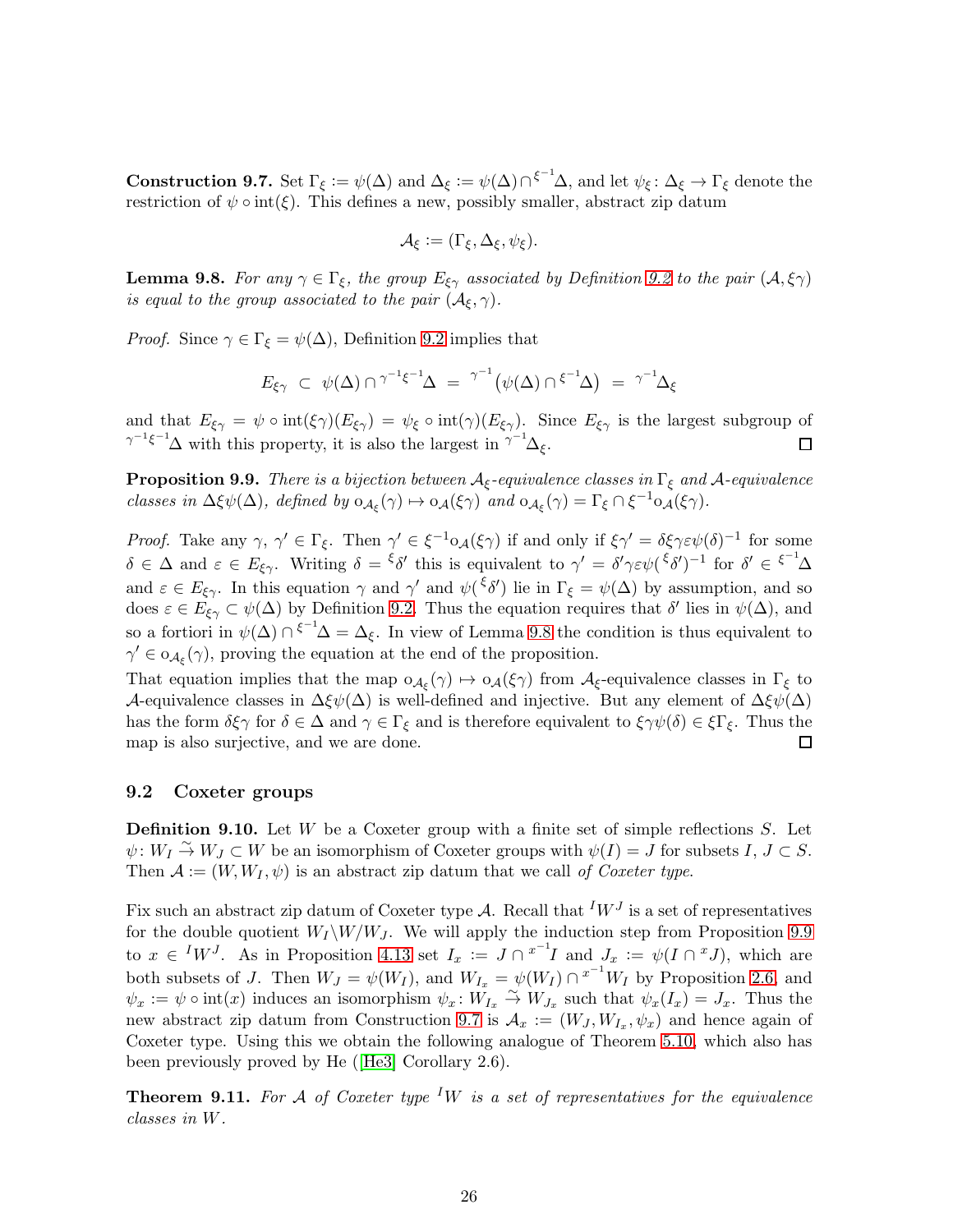*Proof.* We prove this by induction on #S. If  $I = S$ , we have  $W_I = W_J = W$  and so  $E_w = W$ for every  $w \in W$ . Then there is exactly one equivalence class, represented by the unique element of  $^I W = \{1\}$ , and the assertion holds.

Otherwise we have  $#I < #S$ . Take any  $x \in {}^I W^J$ . Then by the induction hypothesis  ${}^{I_x} W_J$ is a set of representatives for the  $A_x$ -equivalence classes in  $W_J$ . Thus Proposition [9.9](#page-25-2) implies that  $x^{I_x}W_J$  is a set of representatives for the A-equivalence classes in  $W_I x W_J$ . Varying x, Proposition [2.8](#page-6-1) implies that <sup>I</sup>W is a set of representatives for the equivalence classes in W, as desired.  $\Box$ 

For use in Section [11](#page-30-0) we include the following results.

**Lemma 9.12.** (a) For any  $w \in {}^I W$  there exists  $y \in W_I$  such that  $w' := y w \psi(y)^{-1} \in W^J$ .

(b) The element  $w'$  in (a) is independent of  $y$ .

*Proof.* For (a) we use induction on #S. If  $I = S$ , we have <sup>I</sup>W = {1} and w = 1, and so y = 1 does the job. Otherwise  $#I < #S$ . Write  $w = xw_J$  as in Proposition [2.8](#page-6-1) with  $x \in {}^I W^J$  and  $w_J \in {}^{I_x}W_J$ . Then by the induction hypothesis applied to  $\mathcal{A}_x$  there exists  $y' \in W_{I_x}$  such that

$$
w'_J := y' w_J \psi_x(y')^{-1} \in W_J^{J_x} = W_{\psi(I)}^{\psi(I \cap {^x\!J})} = \psi(W_I^{I \cap {^x\!J}}).
$$

Setting  $y := \psi^{-1}(y'w_J) \in W_I$  and using the definition of  $\psi_x$  we deduce that

$$
w' := y w \psi(y)^{-1} = \psi^{-1} (y' w_J) \cdot x w_J \cdot (y' w_J)^{-1}
$$
  
=  $\psi^{-1} (y' w_J) \cdot x y'^{-1} x^{-1} \cdot x$   
=  $\psi^{-1} (y' w_J \psi_x (y')^{-1}) \cdot x$   
=  $\psi^{-1} (w'_J) \cdot x \in W_I^{I \cap {^xJ}} \cdot x.$ 

By Proposition [2.9](#page-7-3) the right hand side is contained in  $W<sup>J</sup>$ , showing (a).

To prove (b) consider another element  $y' \in W_I$  such that  $w'' := y' w \psi(y')^{-1} \in W^J$ . Then with  $\tilde{y} := \psi(y'y^{-1}) \in W_J$  we have  $w'' = y'y^{-1}w'\psi(y)\psi(y')^{-1} = \psi^{-1}(\tilde{y})w'\tilde{y}^{-1}$  and hence  $w''^{-1} = \tilde{y}w'^{-1}\psi^{-1}(\tilde{y})^{-1}$ . Now observe that on replacing  $(I, J, \psi)$  by  $(J, I, \psi^{-1})$  we obtain another abstract zip datum  $\mathcal{A}' := (W, W_J, \psi^{-1})$  dual to  $\mathcal{A}$ . The last equality then shows that  $w''^{-1}$  and  $w'^{-1}$  are equivalent according to Definition [9.4](#page-24-3) for A'. Since these elements also lie in <sup>J</sup>W, Theorem [9.11](#page-25-0) applied to A' shows that they are equal. Therefore  $w'' = w'$ , as desired.  $\Box$ 

<span id="page-26-0"></span>**Proposition 9.13.** There exists a unique bijection  $\sigma: {}^I W \to W^J$  with the property that for any  $w \in {}^I W$  there exists  $y \in W_I$  such that  $\sigma(w) = y w \psi(y)^{-1}$ .

*Proof.* The existence of a unique  $map \ \sigma: {}^I W \to W^J$  with the stated property is equivalent to Lemma 9.12. By applying the same lemma to the abstract zip datum  $\mathcal{A}' := (W, W_J, \psi^{-1})$  in place of A we find that for any  $w' \in {}^J W$  there exists  $y' \in W_J$  such that  $w := y' w' \psi^{-1}(y')^{-1} \in$  $W<sup>I</sup>$ , and the element w is independent of y'. After replacing  $(w', w)$  by  $(w'^{-1}, w^{-1})$  this means that for any  $w' \in W^J$  there exists  $y' \in W_J$  such that  $w := \psi^{-1}(y')w'y'^{-1} \in {}^I W$ , and the element w is independent of y'. But with  $y := \psi^{-1}(y')^{-1} \in W_I$  the last equation is equivalent to  $w' = y w \psi(y)^{-1}$ , and so for any  $w' \in W^J$  there exists a unique  $w \in {}^I W$  with  $w' = \sigma(w)$ . In other words the map is bijective, as desired.  $\Box$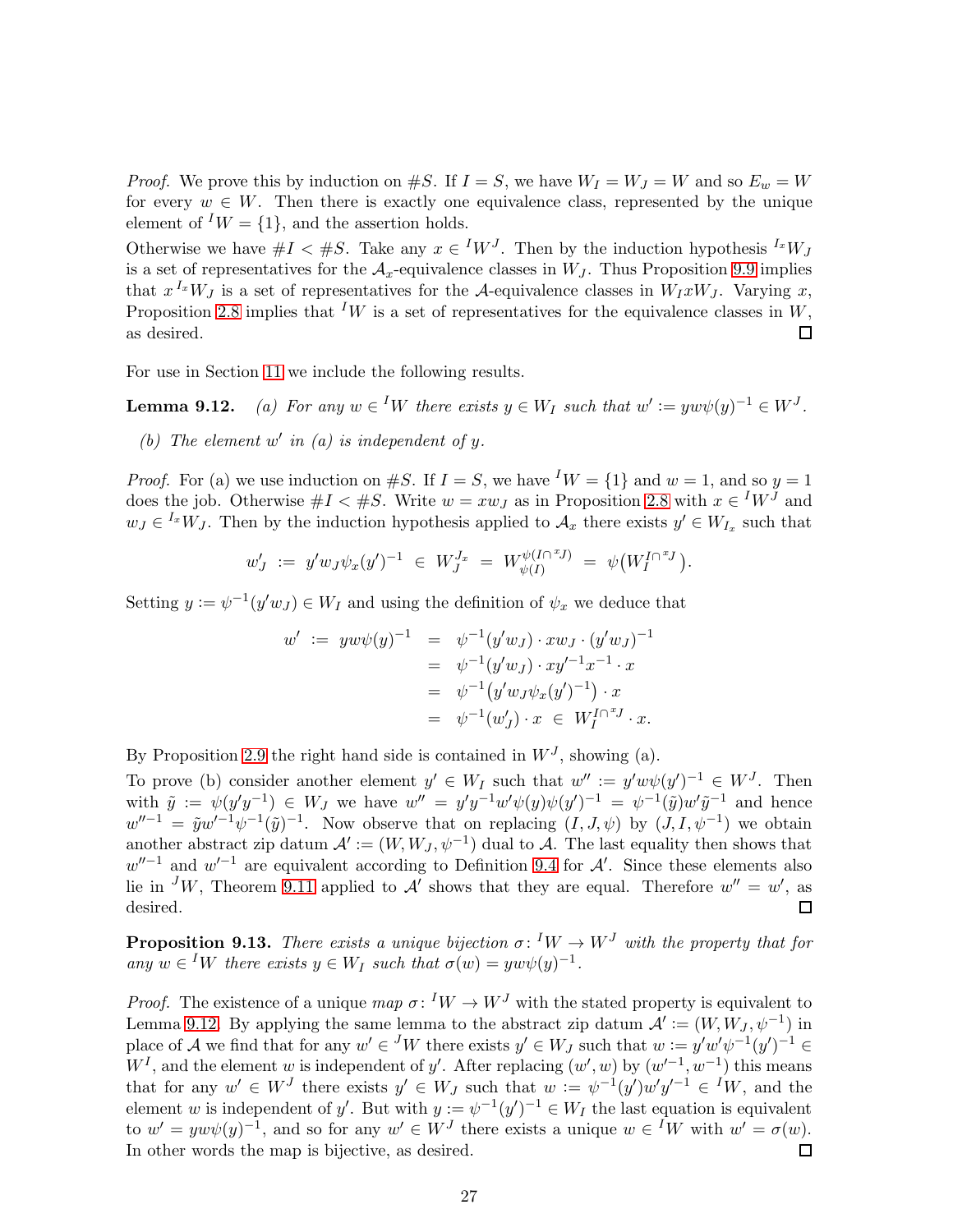<span id="page-27-1"></span>**Proposition 9.14.** The bijection in Proposition [9.13](#page-26-0) satisfies  $\ell(w) = \ell(\sigma(w))$  for all  $w \in {}^I W$ .

*Proof.* Write the defining relation in the form  $yw = \sigma(w)\psi(y)$ . Here  $y \in W_I$  and  $w \in {}^I W$ imply that  $\ell(yw) = \ell(y) + \ell(w)$ , and similarly  $\sigma(w) \in W^J$  and  $\psi(y) \in W_J$  imply that  $\ell(\sigma(w)\psi(y)) = \ell(\sigma(w)) + \ell(\psi(y)).$  Moreover, since  $\psi$  sends simple reflections to simple reflections, it satisfies  $\ell(\psi(y)) = \ell(y)$ . Together it follows that  $\ell(w) = \ell(\sigma(w))$ . □

<span id="page-27-2"></span>**Lemma 9.15.** Let  $\sigma: {}^I W \to W^J$  be the bijection from Proposition [9.13.](#page-26-0) For any  $x \in {}^I W^J$ let  $\sigma_x$ : <sup>I</sup><sub>x</sub>W<sub>J</sub>  $\rightarrow$  W<sub>J</sub><sup>T</sup><sub>x</sub> denote the bijection obtained by applying Proposition [9.13](#page-26-0) to  $\mathcal{A}_x$ . Then for all  $w_J \in {}^{I_x}W_J$  we have  $\sigma(xw_J) = \psi^{-1}(\sigma_x(w_J)) \cdot x$ .

*Proof.* The proof of Lemma 9.12 (a) shows that  $\sigma(w) = w' = \psi^{-1}(w'_J) \cdot x$  where  $w'_J = \sigma_x(w_J)$ , as desired.  $\Box$ 

Remark 9.16. Propositions [9.13](#page-26-0) and [9.14](#page-27-1) can also be deduced from more general results of He([\[He3\]](#page-40-4) Proposition 4.3).

#### 9.3 Back to algebraic groups

Now we return to the situation and the notations of the preceding sections. Clearly the connected algebraic zip datum  $\mathcal Z$  gives rise to an abstract zip datum of Coxeter type  $\mathcal A$  :=  $(W, W_I, \psi)$ , which by Proposition [3.11](#page-10-3) is independent of the frame, up to unique isomorphism. Theorem [5.10](#page-17-0) implies that for any  $w' \in W$  the element  $g\dot{w}'$  lies in  $G^w$  for a unique  $w \in {}^I W$ .

<span id="page-27-0"></span>**Theorem 9.17.** For any  $w' \in W$  and  $w \in {}^I W$  we have  $g\dot{w}' \in G^w$  if and only if  $w' \sim w$  with respect to A.

*Proof.* We prove this by induction on  $\#S$ . If  $J = S$ , there is exactly one  $G^w$  for  $w = 1$  and exactly one A-equivalence class in W, so the assertion holds. Otherwise we have  $\#J < \#S$ . Write  $w = xw_J$  with  $x \in {}^I W^J$  and  $w_J \in {}^{I_x} W_J$ , as in Proposition [2.8.](#page-6-1) Then by [\(4.1\)](#page-11-4) and Lemma [5.9](#page-16-2) the condition  $g\dot{w}' \in G^w$  requires that  $w' \in W_I xW_J$ , and so does the condition  $w' \sim w$  by the remarks in Subsection [9.2.](#page-25-4) It therefore suffices to consider  $w' = y x w'_{J}$  with  $y \in W_I$  and  $w'_J \in {}^{I_x}W_J$ , as in Proposition [2.7.](#page-6-0) But then  $w' \sim x w'_J \psi(y)$  with respect to A, and  $g\dot{w}' = g\dot{y}\dot{x}\dot{w}'_J$  is in the same  $E_z$ -orbit as  $g\dot{x}\dot{w}'_J\varphi({}^g\dot{y})$ . After replacing  $w'$  by  $xw'_J\psi(y)$  we may thus assume that  $w' = xw'_{J}$  for some  $w'_{J} \in W_{J}$ . Then Proposition [4.7](#page-12-2) and Lemma [5.9](#page-16-2) show that  $g\dot{w}' \in G^w$  if and only if  $\dot{w}'_J \in M^{w_J}$ . By the induction hypothesis this is equivalent to  $w'_J \sim w_J$  with respect to  $\mathcal{A}_x$ . By Proposition [9.9](#page-25-2) this in turn is equivalent to  $w' \sim w$  with respect to  $A$ , as desired. □

Combining Theorems [7.5](#page-22-1) and [9.17](#page-27-0) we deduce:

**Corollary 9.18.** If  $\mathcal{Z}$  is orbitally finite, then for any  $w, w' \in W$  the elements gw and gw' lie in the same  $E_z$ -orbit if and only if  $w \sim w'$  with respect to A.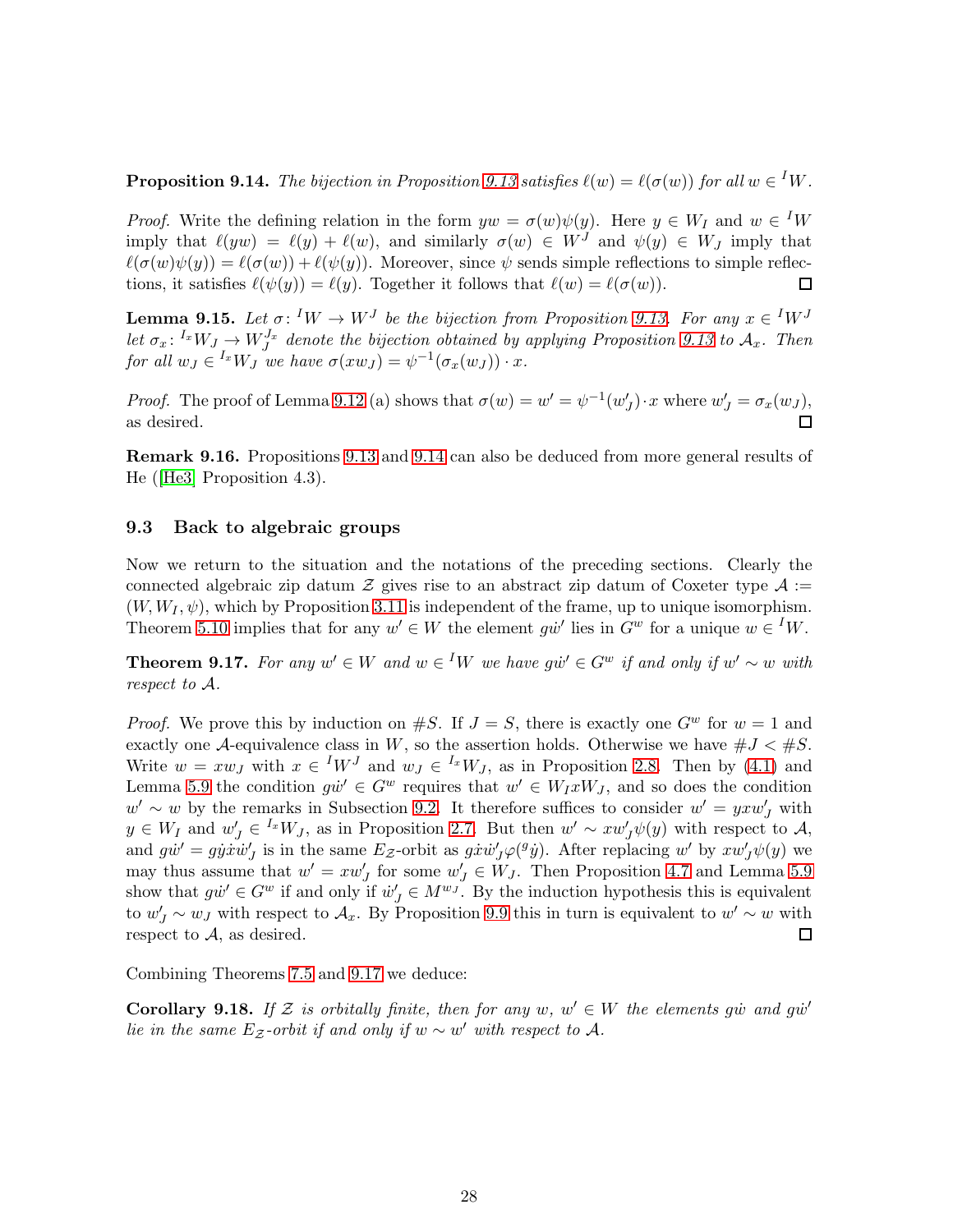### <span id="page-28-0"></span>10 Non-connected algebraic zip data

In this section we generalize the main results of Sections [5](#page-15-0) and [6](#page-18-1) to non-connected groups. Throughout we denote a not necessarily connected linear algebraic group by  $\ddot{G}$ , its identity component by G, and its finite group of connected components by  $\pi_0(\hat{G}) := \hat{G}/G$ ; and similarly for other letters of the alphabet. Note that the unipotent radical  $R_uG$  is a normal subgroup of  $\hat{G}$ . Any homomorphism  $\hat{\varphi}$ :  $\hat{G} \to \hat{H}$  restricts to a homomorphism  $\varphi$ :  $G \to H$ .

**Definition 10.1.** An *algebraic zip datum* is a tuple  $\hat{\mathcal{Z}} = (\hat{G}, \hat{P}, \hat{Q}, \hat{\varphi})$  consisting of a linear algebraic group  $\hat{G}$  with subgroups  $\hat{P}$  and  $\hat{Q}$  and a homomorphism  $\hat{\varphi}$ :  $\hat{P}/\mathcal{R}_u P \to \hat{Q}/\mathcal{R}_u Q$ , such that  $\mathcal{Z} := (G, P, Q, \varphi)$  is a connected algebraic zip datum. The zip group  $E_{\hat{Z}} \subset \hat{P} \times \hat{Q}$ , its action on  $\hat{G}$ , and the orbit  $\circ_{\hat{\mathcal{Z}}}(X)$  of a subset  $X \subset \hat{G}$  are defined in exact analogy to  $(3.2)$ , [\(3.3\)](#page-9-3), and [\(3.4\)](#page-9-6).

Throughout this section we fix an algebraic zip datum  $\hat{\mathcal{Z}} = (\hat{G}, \hat{P}, \hat{Q}, \hat{\varphi})$  with associated connected algebraic zip datum  $\mathcal{Z} = (G, P, Q, \varphi)$ . We fix a frame  $(B, T, g)$  of  $\mathcal Z$  and use the other pertaining notations from Sections [3](#page-9-0) through [5.](#page-15-0) We also define

$$
\hat{W}:=\text{Norm}_{\hat{G}}(T)/T\qquad\text{and}\qquad \Omega:=(\text{Norm}_{\hat{G}}(B)\cap \text{Norm}_{\hat{G}}(T))/T,
$$

so that  $\Omega \cong \pi_0(\hat{G})$  and  $\hat{W} = W \rtimes \Omega$ . For each  $\omega \in \Omega$  we fix a representative  $\hat{\omega} \in \text{Norm}_{\hat{G}}(B) \cap$ Norm $_{\hat{G}}(T)$ , and for  $\hat{w} = w\omega \in \hat{W}$  with  $w \in W$  and  $\omega \in \Omega$  we set  $\dot{\hat{w}} := \dot{w}\dot{\omega} \in \text{Norm}_{\hat{G}}(T)$ . Note that by definition  $E_z$  is the identity component of  $E_{\hat{z}}$ . Thus to study the  $E_{\hat{z}}$ -orbits in G, we first study the orbits under  $E_z$  and then the action of  $E_{\hat{z}}/E_z$  on them.

<span id="page-28-1"></span>**Lemma 10.2.** For any  $\omega \in \Omega$  the conjugate connected algebraic zip datum

$$
\omega z := (G, P, \omega Q, \text{int}(\omega) \circ \varphi)
$$

has zip group  $E_{\omega_{\mathcal{Z}}} = \{(p, \omega_q) \mid (p,q) \in E_{\mathcal{Z}}\}$  and frame  $(B,T,g)$ , and the isomorphism of varieties  $G \to G\ddot{\omega}$ ,  $g' \mapsto g'\dot{\omega}$  induces a bijection from the  $E_{\dot{\omega}_{\mathcal{Z}}}$ -orbits in G to the  $E_{\mathcal{Z}}$ -orbits  $in G\dot{\omega}$ .

Proof. Direct calculation.

<span id="page-28-2"></span>**Lemma 10.3.** The subsets  $o_{\mathcal{Z}}(gB\dot{\hat{w}}B)$  for all  $\hat{w} \in {}^I W\Omega$  form a disjoint decomposition of  $\hat{G}$ .

*Proof.* Take any  $\omega \in \Omega$ . Then by Theorems [5.10](#page-17-0) and [5.14](#page-18-0) the subsets  $\omega_{\mathcal{Z}}(gB\dot{w}B)$  for all  $w \in {}^{I}W$  form a disjoint decomposition of G. Thus by Lemma [10.2](#page-28-1) the subsets  $o_{\mathcal{Z}}(gB\dot{w}B\dot{\omega})$ for all  $w \in {}^I W$  form a disjoint decomposition of  $G\dot{\omega}$ . Since  $\dot{\omega} \in \text{Norm}_{\hat{G}}(B)$  by assumption, the latter subset is equal to  $o_{\mathcal{Z}}(gB\dot{w}\dot{\omega}B)$ . By varying  $\omega$  the proposition follows. □

Next define  $\hat{L} := \text{Norm}_{\hat{P}}(L)$  and  $\hat{M} := \text{Norm}_{\hat{O}}(M)$ , so that  $\hat{P} = U \rtimes \hat{L}$  and  $\hat{Q} = V \rtimes \hat{M}$ , and  $\hat{\varphi}$  can be identified with a homomorphism  $\hat{L} \to \hat{M}$ . Set

$$
\hat{W}_I := \text{Norm}_{g^{-1}\hat{L}}(T)/T, \qquad \Omega_I := (\text{Norm}_{g^{-1}\hat{L}}(B) \cap \text{Norm}_{g^{-1}\hat{L}}(T))/T, \n\hat{W}_J := \text{Norm}_{\hat{M}}(T)/T, \qquad \Omega_J := (\text{Norm}_{\hat{M}}(B) \cap \text{Norm}_{\hat{M}}(T))/T.
$$

 $\Box$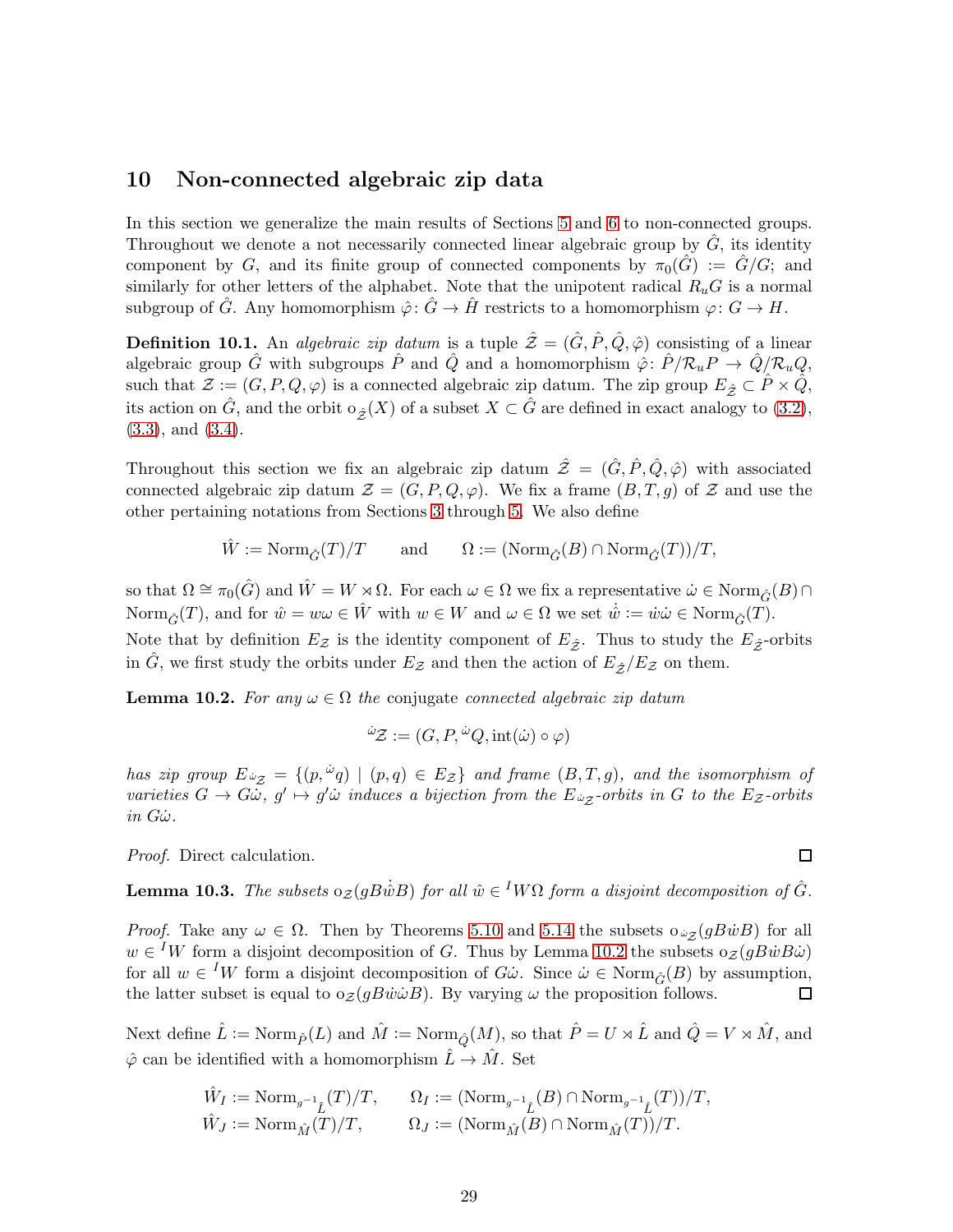These groups are subgroups of  $\hat{W}$  and satisfy

$$
\hat{W}_I = W_I \rtimes \Omega_I, \qquad \Omega_I \cong \pi_0(\hat{L}) \cong \pi_0(\hat{P}), \n\hat{W}_J = W_J \rtimes \Omega_J, \qquad \Omega_J \cong \pi_0(\hat{M}) \cong \pi_0(\hat{Q}).
$$

Also  $\hat{\varphi} \circ \text{int}(g)$  induces a homomorphism  $\hat{\psi} \colon \hat{W}_I \to \hat{W}_J$  extending  $\psi \colon W_I \to W_J$  and sending  $\Omega_I$ to  $\Omega_J$ . Moreover, the elements  $({}^g\dot{\omega}, \hat{\varphi}({}^g\dot{\omega}))$  for all  $\omega \in \Omega_I$  are representatives of the connected components of  $E_{\hat{\boldsymbol{z}}}$ .

**Lemma 10.4.** (a) The map  $(v, \hat{w}) \mapsto v \hat{w} \hat{\psi}(v)^{-1}$  defines a left action of  $\Omega_I$  on <sup>I</sup>W $\Omega$ .

(b) Take any  $v \in \Omega_I$  and  $\hat{w} \in {}^I W \Omega$  and abbreviate  $\hat{w}' := v \hat{w} \hat{\psi}(v)^{-1} \in {}^I W \Omega$ . Then the element  $({}^g\dot{v}, \hat{\varphi}({}^g\dot{v})) \in E_{\hat{\mathcal{Z}}}$  sends  $o_{\mathcal{Z}}(gB\dot{\hat{w}}B)$  to  $o_{\mathcal{Z}}(gB\dot{\hat{w}}'B)$ .

*Proof.* Conjugation by  $\Omega_I$  preserves the set of simple reflections I and thus the subset  ${}^I W \subset W$ . In (a) we therefore have  $v \hat{w} \hat{\psi}(v)^{-1} = {}^v \hat{w} \cdot v \hat{\psi}(v)^{-1} \in {}^I W \Omega \cdot \Omega = {}^I W \Omega$ , as desired. In (b) the elements  $\dot{v}$  and  $\hat{\varphi}(\theta \dot{v})$  normalize B; hence the image is

<span id="page-29-3"></span>
$$
{}^g\dot{v}\cdot {\rm o}_{\mathcal{Z}}(gB\dot{\hat{w}}B)\cdot\hat{\varphi}({}^g\dot{v})^{-1} \ = \ {\rm o}_{\mathcal{Z}}\big({}^g\dot{v}gB\dot{\hat{w}}B\hat{\varphi}({}^g\dot{v})^{-1}\big) \ = \ {\rm o}_{\mathcal{Z}}\big(gB\dot{v}\dot{\hat{w}}\hat{\varphi}({}^g\dot{v})^{-1}B\big).
$$

As  $\dot{v}\dot{\hat{w}}\hat{\varphi}({}^g\dot{v})^{-1}$  differs from  $\dot{\hat{w}}'$  by an element of T, this proves (b).

For any  $\hat{w} \in {}^{I}W\Omega$  we now define

(10.5) 
$$
\hat{G}^{\hat{w}} := o_{\hat{\mathcal{Z}}}(gB\dot{w}B),
$$

which is independent of the representative  $\dot{\hat{w}}$ . Lemma 10.4 implies that  $\hat{G}^{\hat{w}}$  is the union of  $\sigma_{\mathcal{Z}}(gB\dot{w}^{\prime}B)$  for all  $\hat{w}^{\prime}$  in the  $\Omega_{I}$ -orbit of  $\hat{w}$  under the action in 10.4 (a). Thus  $\hat{G}^{\hat{w}}$  depends only on  $\hat{w}$  modulo  $\Omega_I$ , and with Lemma [10.3](#page-28-2) we conclude:

<span id="page-29-2"></span>**Theorem 10.6.** The subsets  $\hat{G}^{\hat{w}}$  for all  $\hat{w} \in {}^{I}W\Omega$  modulo the action of  $\Omega_I$  from 10.4 (a) form a disjoint decomposition of  $\hat{G}$ .

To describe the closure relation between the subsets  $\hat{G}^{\hat{w}}$  we define analogues of the Bruhat order  $\leq$  on  $\hat{W} = W\Omega$  and of the relation  $\preccurlyeq$  from Definition [6.1](#page-18-3) on  $^I W\Omega$ :

<span id="page-29-0"></span>**Definition 10.7.** For  $\hat{w} = w\omega$  and  $\hat{w}' = w'\omega'$  with  $w, w' \in W$  and  $\omega, \omega' \in \Omega$  we write  $\hat{w}' \leq \hat{w}$ if and only if  $w' \leq w$  and  $\omega' = \omega$ .

<span id="page-29-1"></span>**Definition 10.8.** For  $\hat{w}, \hat{w}' \in {}^I W \Omega$  we write  $\hat{w}' \preccurlyeq \hat{w}$  if and only if there exists  $\hat{y} \in \hat{W}_I$  such that  $\hat{y}\hat{w}'\hat{\psi}(\hat{y})^{-1} \leq \hat{w}$ .

**Theorem 10.9.** For any  $\hat{w} \in {}^{I}W\Omega$  we have

$$
\overline{\hat{G}^{\hat{w}}}\ =\bigcup_{\substack{\hat{w}'\in {^I}W\Omega\\ \hat{w}'\preccurlyeq \hat{w}}}\hat{G}^{\hat{w}'}.
$$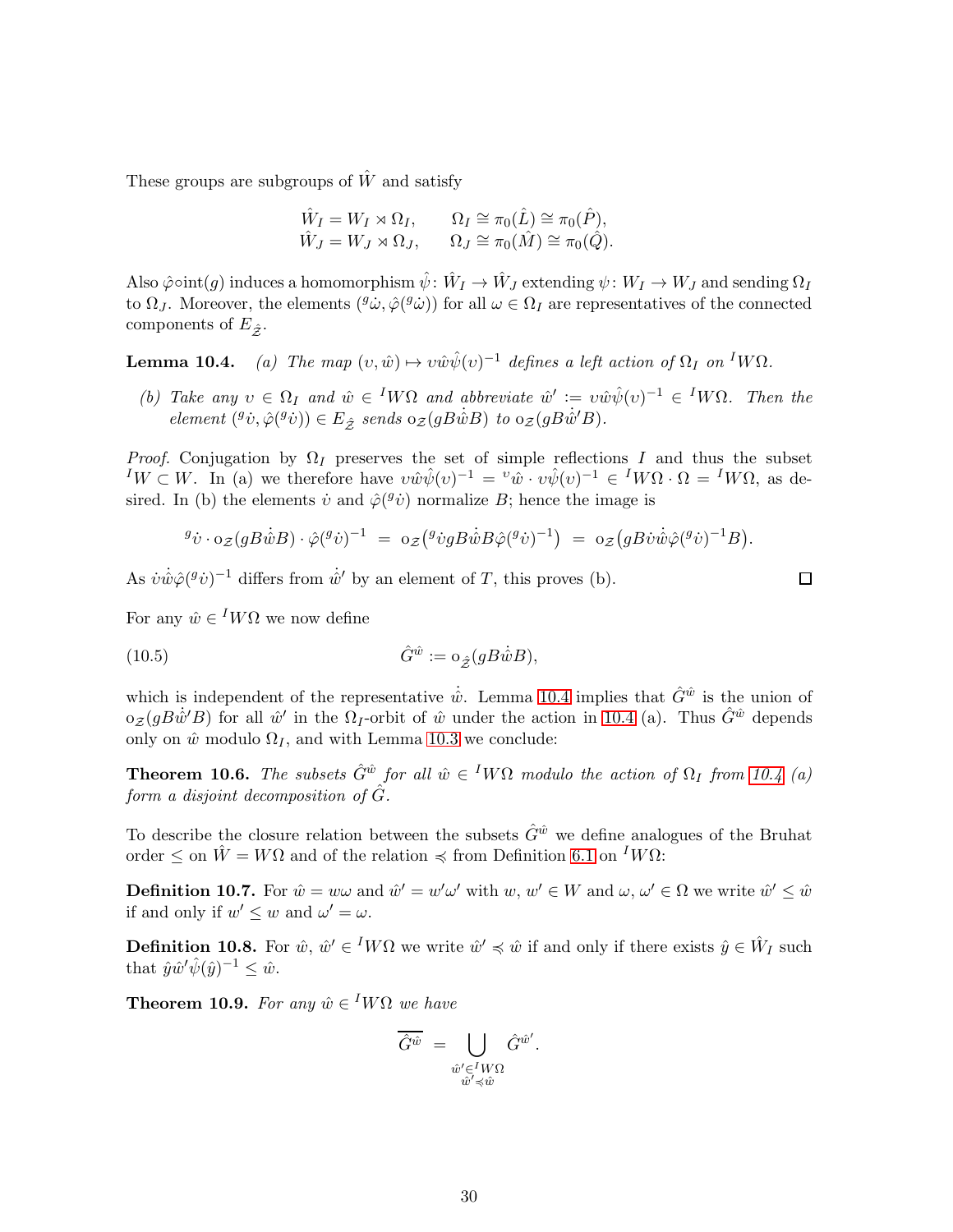*Proof.* Write  $\hat{w} = w\omega$  with  $w \in {}^I W$  and  $\omega \in \Omega$ . Then the conjugate zip datum  $\omega$ . has the isogeny  $int(\omega) \circ \varphi: L \to {}^{\omega}M$  and hence the induced isomorphism of Weyl groups  $\text{int}(\omega) \circ \psi : W_I \overset{\sim}{\to} {}^{\omega}W_J = W_{\omega}J$ . Thus Theorems [5.14](#page-18-0) and [6.2](#page-19-0) and Definition [6.1](#page-18-3) imply that

$$
\overline{\mathrm{O}_{\dot{\omega}_{\mathcal{Z}}}(gB\dot{w}B)} = \bigcup_{w'} \mathrm{O}_{\dot{\omega}_{\mathcal{Z}}}(gB\dot{w}'B),
$$

where the union ranges over all  $w' \in {}^I W$  such that  $yw' \omega \psi(y)^{-1} \leq w$  for some  $y \in W_I$ . Note that this inequality is equivalent to  $yw'\omega\psi(y)^{-1} \leq w\omega$  by Definition [10.7.](#page-29-0) Thus with Lemma [10.2](#page-28-1) we deduce that

$$
\overline{\mathrm{o}_{\mathcal{Z}}(g\dot{B}\dot{\hat{w}}B)} = \overline{\mathrm{o}_{\mathcal{Z}}(g\dot{B}\dot{w}\dot{\omega}B)} = \bigcup_{w'} \mathrm{o}_{\mathcal{Z}}(g\dot{B}\dot{w}'\dot{\omega}B) = \bigcup_{\hat{w}'} \mathrm{o}_{\mathcal{Z}}(g\dot{B}\dot{\hat{w}}'B),
$$

where the last union ranges over all  $\hat{w}' \in {}^I W \Omega$  such that  $y \hat{w}' \psi(y)^{-1} \leq \hat{w}$  for some  $y \in W_I$ . By taking the union of conjugates of this under  $({}^g\dot{v}, \hat{\varphi}({}^g\dot{v})) \in E_{\hat{\mathcal{Z}}}$  for all  $v \in \Omega_I$  we obtain the closure of  $\hat{G}^{\hat{w}}$ . By Lemma 10.4 the right hand side then yields the union of  $\sigma_{\mathcal{Z}}(gB\dot{w}''B)$  for all  $\hat{w}'' = v\hat{w}'\hat{\psi}(v)^{-1}$  with  $y\hat{w}'\psi(y)^{-1} \leq \hat{w}$  for some  $v \in \Omega_I$  and  $y \in W_I$ . But here  $\hat{y} := yv^{-1}$ runs through the group  $W_I \Omega_I = \hat{W}_I$  and the inequality is equivalent to

$$
\hat{y}\hat{w}''\hat{\psi}(\hat{y})^{-1} = yv^{-1}\hat{w}'\hat{\psi}(v)\psi(y)^{-1} \leq \hat{w}.
$$

 $\Box$ 

By Definition [10.8](#page-29-1) these  $\hat{w}''$  are precisely the elements of  $^I W\Omega$  satisfying  $\hat{w}'' \preccurlyeq \hat{w}$ .

Finally, let us call  $\hat{\mathcal{Z}}$  orbitally finite if the conjugates  $\hat{\mathcal{Z}}$  are orbitally finite for all  $\omega \in \Omega$ . This holds in particular when the differential of  $\hat{\varphi}$  at 1 vanishes, because then we can apply Proposition [7.3](#page-22-0) to  $\mathscr{Z}$ . Combining Theorem [7.5](#page-22-1) with the remarks leading up to Theorem [10.6](#page-29-2) we deduce:

**Theorem 10.10.** Assume that  $\hat{z}$  is orbitally finite. Then:

- (a) For any  $\hat{w} \in {}^{I}W\Omega$  we have  $\hat{G}^{\hat{w}} = o_{\hat{\mathcal{Z}}}(g\hat{w}).$
- (b) If  $\hat{w} \in {}^{I}W\Omega$  runs through a system of representatives for the action of  $\Omega_I$  from 10.4 (a), then g $\dot{\hat{w}}$  runs through a set of representatives for the  $E_{\hat{\mathcal{Z}}}$ -orbits in  $\hat{G}$ .

### <span id="page-30-0"></span>11 Dual parametrization

The decomposition of  $G$  from Theorem [5.10](#page-17-0) is parametrized in a natural way by elements of  $^I W$ . In this section we translate that parametrization into an equally natural parametrization by elements of  $W<sup>J</sup>$ , which was used by Lusztig and He (see Section [12\)](#page-33-0). We also carry out the corresponding translation in the non-connected case.

### <span id="page-30-1"></span>11.1 The connected case

For any  $w \in W^J$  we set

<span id="page-30-2"></span>(11.1) 
$$
G^w := o_{\mathcal{Z}}(gB\dot{w}B).
$$

Note that this does not depend on the representative  $\dot{w}$  of w and conforms to Definition [5.7](#page-16-1) by Theorem [5.14.](#page-18-0) In Proposition [9.13](#page-26-0) we have already established a natural bijection  $\sigma\colon {}^IW\to W^J.$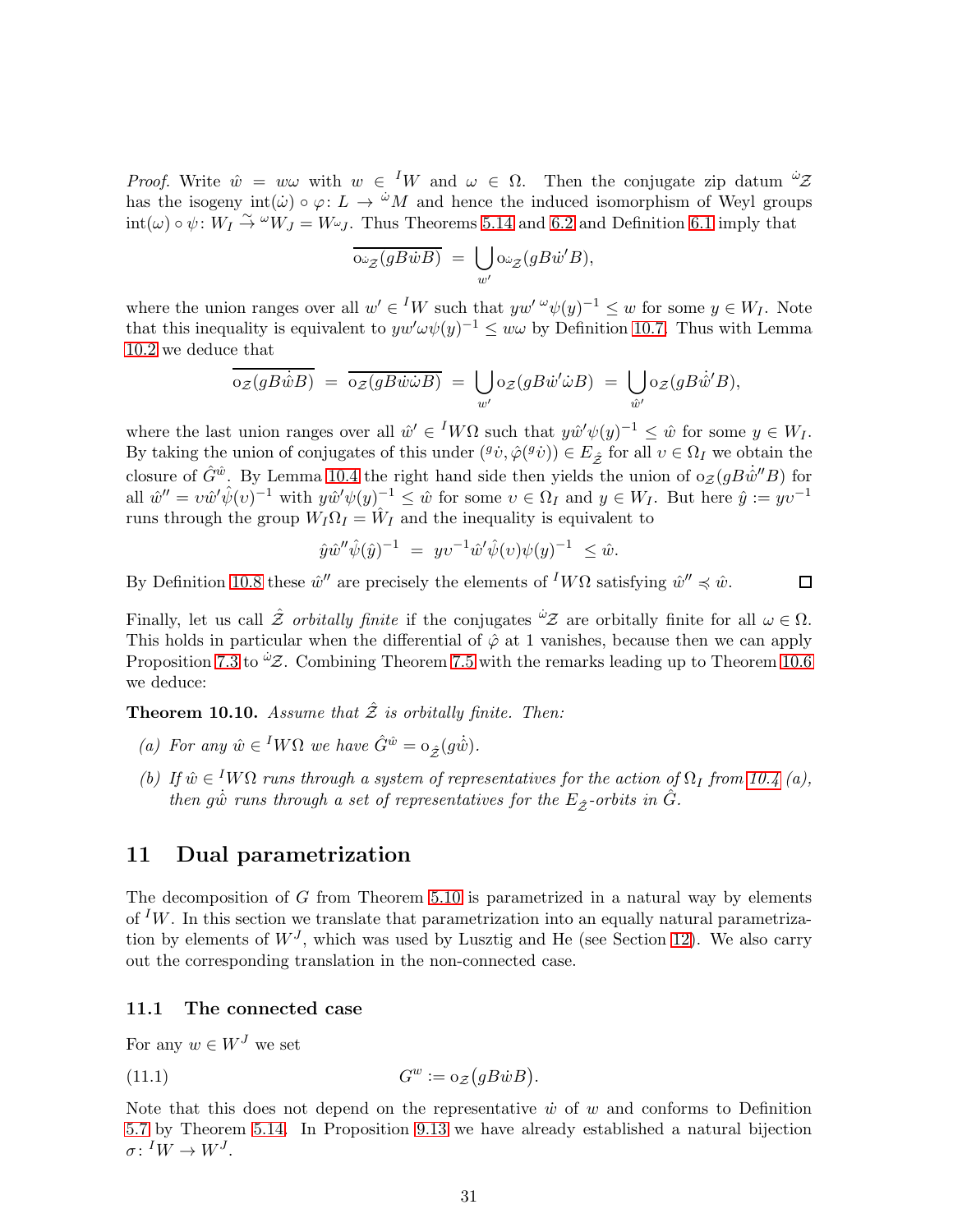<span id="page-31-0"></span>**Theorem 11.2.** For any  $w \in {}^I W$  we have  $G^w = G^{\sigma(w)}$ .

*Proof.* If  $I = J = S$ , we have  $^I W = W^J = \{1\}$  and so  $w = \sigma(w) = 1$ ; hence the assertion holds trivially. Otherwise  $\#I \leq \#S$ . Write  $w = xw_J$  as in Proposition [2.8](#page-6-1) with  $x \in {}^I W^J$  and  $w_J \in$  $^{I_x}W_J$ , and let  $\sigma_x: {}^{I_x}W_J \to W_J^{J_x}$  denote the bijection obtained by applying Proposition [9.13](#page-26-0) to  $\mathcal{A}_x$ . Then  $\mathcal{Z}_x$  has the frame  $(M \cap B, T, 1)$  by Proposition [4.12,](#page-14-0) and so the induction hypothesis implies that

$$
M^{w_J} = M^{\sigma_x(w_J)} = o_{\mathcal{Z}_x}((M \cap B)\dot{\sigma}_x(w_J)(M \cap B)).
$$

By Lemma [5.13](#page-18-2) this is equal to  $o_{\mathcal{Z}_x}((M \cap B)\dot{\sigma}_x(w_J))$ , and so by Lemmas [5.9](#page-16-2) and [4.9](#page-13-1) we have

$$
G^w = o_{\mathcal{Z}}(g\dot{x}M^{w_J}) = o_{\mathcal{Z}}(g\dot{x} o_{\mathcal{Z}_{\dot{x}}}((M \cap B)\dot{\sigma}_x(w_J))) = o_{\mathcal{Z}}(g\dot{x}(M \cap B)\dot{\sigma}_x(w_J)).
$$

Recall from Lemma [9.15](#page-27-2) that  $\sigma(w) = w_I x$  with  $w_I := \psi^{-1}(\sigma_x(w_J)) \in W_I$ . It follows that  $\sigma_x(w_J) = \psi(w_I)$  and therefore  $\dot{\sigma}_x(w_J) \in T \cdot \varphi({}^g \dot{w}_I)$  and  $\dot{\sigma}(w) \in T \cdot \dot{w}_I \dot{x}$ . Since  $T \subset M \cap B$ , using the action [\(3.3\)](#page-9-3) of  $E_z$  we deduce that

$$
G^w = o_{\mathcal{Z}}\big(g\dot{x}(M \cap B)\varphi({}^g\dot{w}_I)\big) = o_{\mathcal{Z}}\big(g\dot{w}_I\dot{x}(M \cap B)\big) = o_{\mathcal{Z}}\big(g\dot{\sigma}(w)(M \cap B)\big).
$$

Using  $(3.3)$  and  $(3.9)$  for the action of V, respectively Lemma [5.13,](#page-18-2) we conclude that

$$
G^w\,\,=\,\,\mathrm{o}_{\mathcal{Z}}\big(g\dot{\sigma}(w)B\big)\,\,=\,\,\mathrm{o}_{\mathcal{Z}}\big(gB\dot{\sigma}(w)B\big)\,\,=\,\,G^{\sigma(w)},
$$

 $\Box$ 

 $\Box$ 

as desired.

<span id="page-31-2"></span>**Theorem 11.3.** The  $G^w$  for all  $w \in W<sup>J</sup>$  form a disjoint decomposition of G by nonsingular subvarieties of dimension dim  $P + \ell(w)$ .

Proof. Combine Theorems [5.10,](#page-17-0) [5.11,](#page-17-1) [11.2](#page-31-0) and Proposition [9.14.](#page-27-1)

Next, in analogy to Definition [6.1](#page-18-3) we define:

**Definition 11.4.** For  $w, w' \in W^J$  we write  $w' \preccurlyeq w$  if and only if there exists  $y \in W_I$  such that  $yw'\psi(y)^{-1} \leq w$ .

<span id="page-31-1"></span>**Theorem 11.5.** For any  $w \in W<sup>J</sup>$  we have

$$
\overline{G^w} = \coprod_{\substack{w' \in W^J \\ w' \preccurlyeq w}} G^{w'}.
$$

*Proof.* By combining Theorems [11.2](#page-31-0) and [6.2](#page-19-0) we already know that  $\overline{G^w}$  is the disjoint union of  $G^{w'}$  for certain  $w' \in W^J$ ; it only remains to determine which.

First consider  $w' \in W^J$  with  $G^{w'} \subset \overline{G^w}$ . Then  $g\dot{w}' \in \overline{G^w}$ , and so by Lemma [6.6](#page-19-4) there exist  $b \in B$  and  $w'' \in W$  such that  $w'' \leq w$  and  $o_{\mathcal{Z}}(g\dot{w}') = o_{\mathcal{Z}}(g\dot{w}''b)$ . Set  $\tilde{w}' := \sigma^{-1}(w') \in {}^I W$ and take  $y \in W_I$  satisfying  $w' = y \tilde{w}' \psi(y)^{-1}$ . Then  $\dot{w}' = \dot{y} \dot{\tilde{w}}' t \varphi({}^g \dot{y})^{-1}$  for some  $t \in T$ , and thus  $o_{\mathcal{Z}}(gw') = o_{\mathcal{Z}}(g\tilde{w}'t)$ . Therefore  $o_{\mathcal{Z}}(g\tilde{w}'t) = o_{\mathcal{Z}}(gw''b)$ , and so Lemma [6.9](#page-20-0) implies that  $y' \tilde{w}' \psi(y')^{-1} \leq w''$  for some  $y' \in W_I$ . Together it follows that

$$
(y'y^{-1})w'\psi(y'y^{-1})^{-1} = y'\tilde{w}'\psi(y')^{-1} \le w'' \le w
$$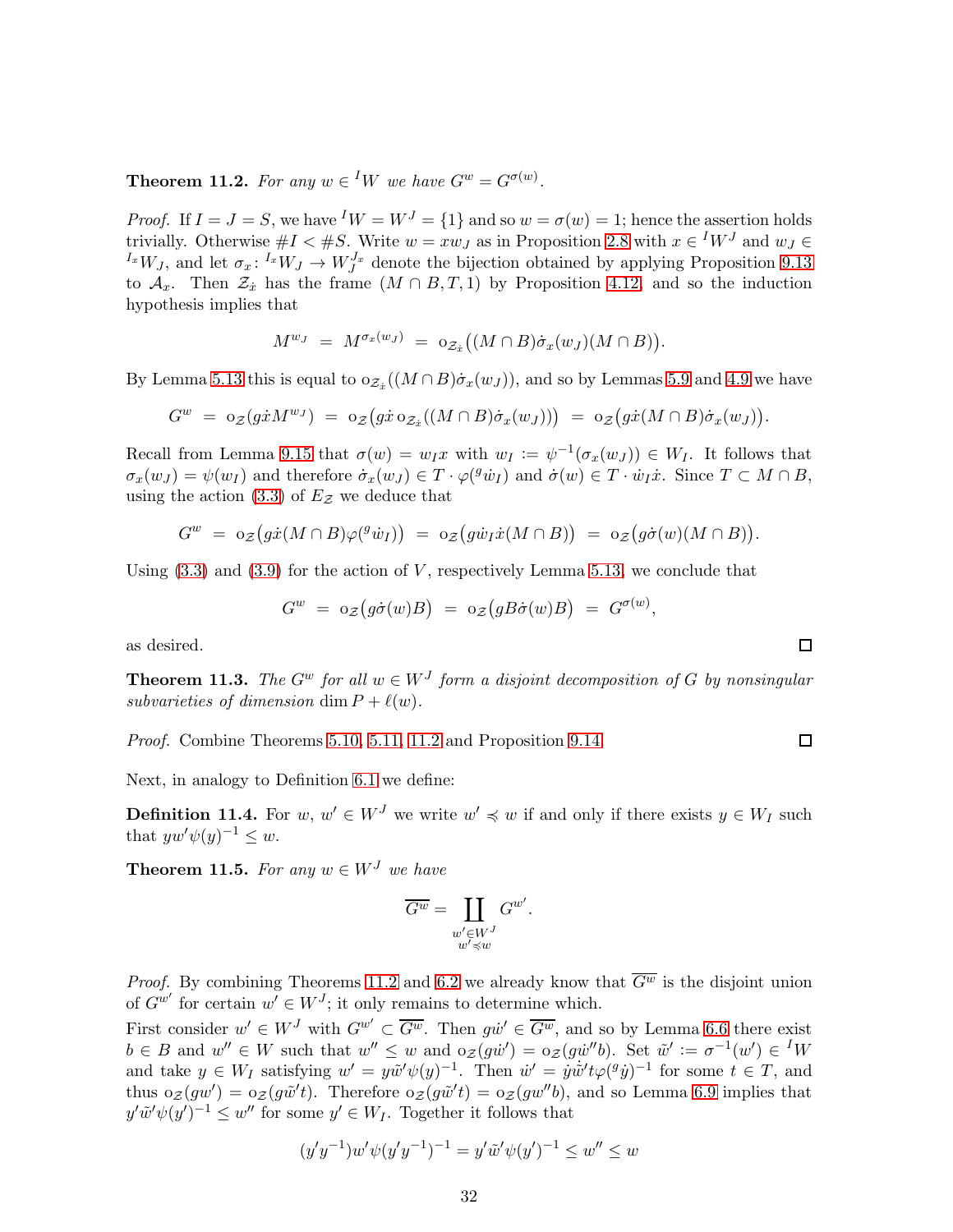and hence  $w' \preccurlyeq w$ , proving "⊂".

Conversely consider  $w' \in W^J$  with  $w' \preccurlyeq w$ , and take  $y \in W_I$  such that  $w'' := yw'\psi(y)^{-1} \preceq w$ . Lemma [6.6](#page-19-4) then shows that  $o_{\mathcal{Z}}(g\dot{w}''T) \subset \overline{G^w}$ . Therefore

$$
\mathrm{o}_{\mathcal{Z}}(g\dot{w}^{\prime}T) = \mathrm{o}_{\mathcal{Z}}(g\dot{y}\dot{w}^{\prime}T\varphi(g\dot{y}g^{-1})^{-1}) = \mathrm{o}_{\mathcal{Z}}(g\dot{y}\dot{w}^{\prime}\varphi(g\dot{y}g^{-1})^{-1}T) = \mathrm{o}_{\mathcal{Z}}(g\dot{w}^{\prime\prime}T) \subset \overline{G^w}.
$$

Since also  $o_{\mathcal{Z}}(g\dot{w}^{\prime}T)\subset G^{w}$ , this with the preliminary remark on  $\overline{G^{w}}$  shows that  $G^{w'}\subset \overline{G^{w}}$ , proving "⊃".  $\Box$ 

**Remark 11.6.** In Definitions [5.7](#page-16-1) and [11.1](#page-30-2) we have introduced the subsets  $G^w := o_{\mathcal{Z}}(gB\dot{w}B)$ only for  $w \in {}^I W \cup W^J$ , not for arbitrary  $w \in W$ . Our results do not say anything directly about the latter. Note that in case  $\varphi$  is an isomorphism their closures have been determined in [\[LY1\]](#page-40-10) Theorem 5.2 and [\[He3\]](#page-40-4) Proposition 5.8.

#### 11.2 The non-connected case

Now we return to the notations from Section [10.](#page-28-0) We begin with an analogue of Proposition [9.13:](#page-26-0)

<span id="page-32-0"></span>**Proposition 11.7.** There exists a unique bijection  $\hat{\sigma}$ : <sup>I</sup>W $\Omega \to \Omega W^J$  with the property that for any  $\hat{w} \in {}^{I}W\Omega$  there exists  $y \in W_I$  such that  $\hat{\sigma}(\hat{w}) = y\hat{w}\psi(y)^{-1}$ .

*Proof.* The equation requires that  $\hat{\sigma}(\hat{w}) \in \hat{W}$  lie in the same W-coset as  $\hat{w}$ . Thus for any fixed  $\omega \in \Omega$ , we need a unique bijection  $^I W \omega \to \omega W^J$  sending  $w \omega$  to an element of the form  $yw\omega\psi(y)^{-1}$  for some  $y \in W_I$ . Multiplying both elements on the right by  $\omega^{-1}$  this amounts to a unique bijection  $^IW \to \omega W^J \omega^{-1} = W^{\omega J}$  sending w to an element of the form  $yw\omega\psi(y)^{-1}\omega^{-1}$  for some  $y \in W_I$ . But  $\text{int}(\omega) \circ \psi \colon W_I \to \omega W_J \omega^{-1} = W \omega_J$  is precisely the isomorphism associated to the conjugate connected algebraic zip datum  $\omega z$  from Lemma [10.2.](#page-28-1) Thus a unique bijection with that property exists by Proposition [9.13](#page-26-0) applied to  ${}^{\omega}\mathcal{Z}$ .  $\Box$ 

For any  $\hat{w} \in \Omega W^J$  we now define

(11.8) 
$$
\hat{G}^{\hat{w}} := o_{\hat{\mathcal{Z}}}(gB\dot{w}B).
$$

Again this does not depend on the representative  $\hat{w}$  of  $\hat{w}$  and conforms to Definition [\(10.5\)](#page-29-3).

<span id="page-32-1"></span>**Theorem 11.9.** For any  $\hat{w} \in {}^{I}W\Omega$  we have  $\hat{G}^{\hat{w}} = \hat{G}^{\hat{\sigma}(\hat{w})}$ .

*Proof.* Write  $\hat{w} = w\omega$  with  $w \in {}^I W$  and  $\omega \in \Omega$ . In the proof of Proposition [11.7](#page-32-0) we have seen that  $\hat{\sigma}(\hat{w}) = w' \omega$ , where  $w' \in W^{ \omega}$  is the image of w under the isomorphism given by Proposition [9.13](#page-26-0) applied to  ${}^{\dot{\omega}}Z$ . Thus by Theorem [11.2](#page-31-0) we have  $\sigma_{\dot{\omega}z}(gB\dot{w}B) = \sigma_{\dot{\omega}z}(gB\dot{w}^{\prime}B)$ inside G. On multiplying on the right by  $\dot{\omega}$  and applying Lemma [10.2](#page-28-1) to both sides we deduce that

$$
\mathrm{o}_{\mathcal{Z}}(gB\dot{\hat{w}}B) = \mathrm{o}_{\mathcal{Z}}(gB\dot{w}B\dot{\omega}) = \mathrm{o}_{\mathcal{Z}}(gB\dot{w}'B\dot{\omega}) = \mathrm{o}_{\mathcal{Z}}(gB\dot{\hat{\sigma}}(\hat{w})B).
$$

The desired equality follows from this by applying  $\sigma_{\hat{z}}$ .

**Lemma 11.10.** (a) The map  $(v, \hat{w}) \mapsto v \hat{w} \hat{\psi}(v)^{-1}$  defines a left action of  $\Omega_I$  on  $\Omega W^J$ .

(b) The bijection  $\hat{\sigma}$ :  $^I W \Omega \to \Omega W^J$  from Proposition [11.7](#page-32-0) is  $\Omega_I$ -equivariant.

 $\Box$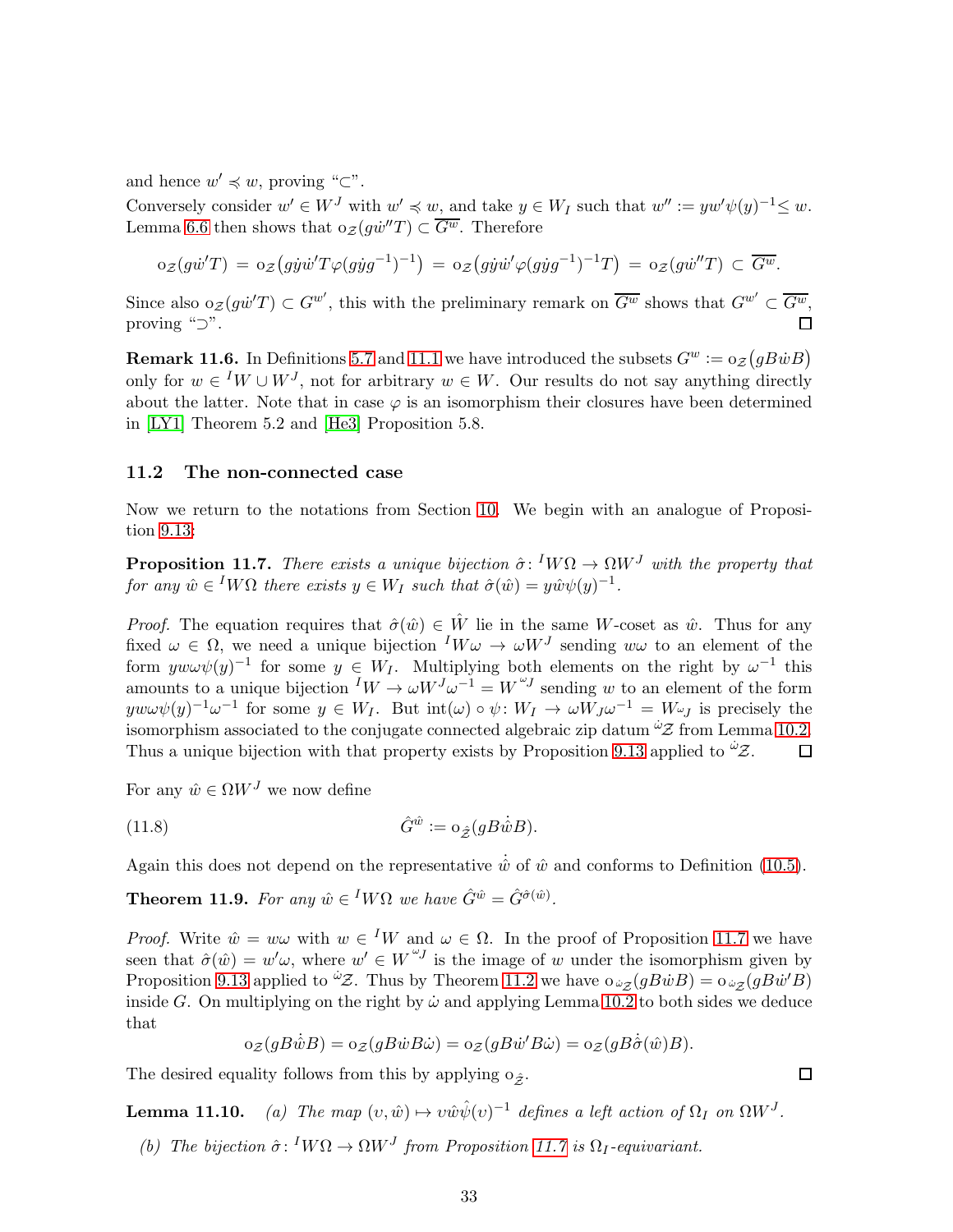*Proof.* Take  $v \in \Omega_I$  and  $\hat{w} \in \Omega W^J$ . To prove (a) observe that conjugation by  $\hat{\psi}(v) \in \Omega_J$ preserves the set of simple reflections J and thus the subset  $W<sup>J</sup> \subset W$ . We therefore have  $v\hat{w}\hat{\psi}(v)^{-1} = v\hat{\psi}(v)^{-1} \cdot \hat{\psi}(v)\hat{w} \in \Omega \cdot \Omega W^J = \Omega W^J$ , as desired. In (b) write  $\hat{\sigma}(\hat{w}) = y\hat{w}\psi(y)^{-1}$ with  $y \in W_I$ . Then

$$
v\hat{\sigma}(\hat{w})\hat{\psi}(v)^{-1} = (vyv^{-1})(v\hat{w}\hat{\psi}(v)^{-1})\hat{\psi}(vyv^{-1})^{-1} = \hat{\sigma}(v\hat{w}\hat{\psi}(v)^{-1}),
$$

because the left hand side is in  $\Omega W^I$  and  $v y v^{-1} \in W_I$ . This proves (b).

**Theorem 11.11.** The subsets  $\hat{G}^{\hat{w}}$  for all  $\hat{w} \in \Omega W^J$  modulo the action of  $\Omega_I$  from 11.10 (a) form a disjoint decomposition of  $\hat{G}$ .

Proof. Combine Theorems [10.6](#page-29-2) and [11.9](#page-32-1) with Lemma 11.10.

**Definition 11.12.** For  $\hat{w}, \hat{w}' \in \Omega W^J$  we write  $\hat{w}' \preccurlyeq \hat{w}$  if and only if there exists  $\hat{y} \in \hat{W}_I$  such that  $\hat{y}\hat{w}'\hat{\psi}(\hat{y})^{-1} \leq \hat{w}$ .

**Theorem 11.13.** For any  $\hat{w} \in \Omega W^J$  we have

$$
\overline{\hat{G}^{\hat{w}}}\ =\bigcup_{\substack{\hat{w}'\in \Omega W^J\\ \hat{w}'\preccurlyeq \hat{w}}}\hat{G}^{\hat{w}'}.
$$

*Proof.* Write  $\hat{w} = w\omega$  with  $\omega \in \Omega$  and  $w \in W^{\omega J}$ . Applying Theorem [11.5](#page-31-1) to the conjugate zip datum  $\omega z$  shows that  $\overline{\omega z(gB\dot{w}B)}$  is the union of the subsets  $\omega z(gB\dot{w}^{\prime}B)$  for all  $w' \in W^{^{[\omega]}}$ such that  $yw'w\psi(y)^{-1}\omega^{-1} \leq w$  for some  $y \in W_I$ . On multiplying on the right by  $\dot{\omega}$  and applying Lemma [10.2](#page-28-1) to everything we deduce that  $o_{\mathcal{Z}}(gB\dot{w}B) = o_{\mathcal{Z}}(gB\dot{w}B\dot{w})$  is the union of the subsets  $o_{\mathcal{Z}}(gB\dot{w}'B\dot{\omega}) = o_{\mathcal{Z}}(gB\dot{w}'\dot{\omega}B)$  for the same elements w'. Writing  $\hat{w}' = w'\omega$  this is equal to the union of the subsets  $o_{\mathcal{Z}}(gB\dot{w}^{\prime}B)$  for all  $\hat{w}^{\prime} \in \Omega W^{J}$  such that  $y\hat{w}^{\prime}\psi(y)^{-1} \leq w$ for some  $y \in W_I$ . The theorem follows from this by applying  $\circ_{\hat{z}}$ .  $\Box$ 

### <span id="page-33-0"></span>12 Generalization of certain varieties of Lusztig

In this section we consider a certain type of algebraic variety with an action of a reductive group G whose orbit structure is closely related to the structure of the  $E_z$ -orbits in G for an algebraic zip datum  $Z$ . Special cases of such varieties have been defined by Lusztig ([\[Lus2\]](#page-40-1)) and by Moonen and the second author in [\[MW\]](#page-40-8).

#### 12.1 The coset variety of an algebraic zip datum

Remark 12.1. To keep notations simple, we restrict ourselves to connected zip data, although everything in this section directly extends to non-connected ones by putting ˆ in the appropriate places.

In this section we use only the definition of algebraic zip data and the action of the associated zip group from Section [3,](#page-9-0) but none of the other theory or notations from the preceding sections, not even the concept of a frame. Fix a connected algebraic zip datum  $\mathcal{Z} = (G, P, Q, \varphi)$ . Recall that  $E_z$  is a subgroup of  $P \times Q$  and hence of  $G \times G$ . We also consider the image of G under

 $\Box$ 

 $\Box$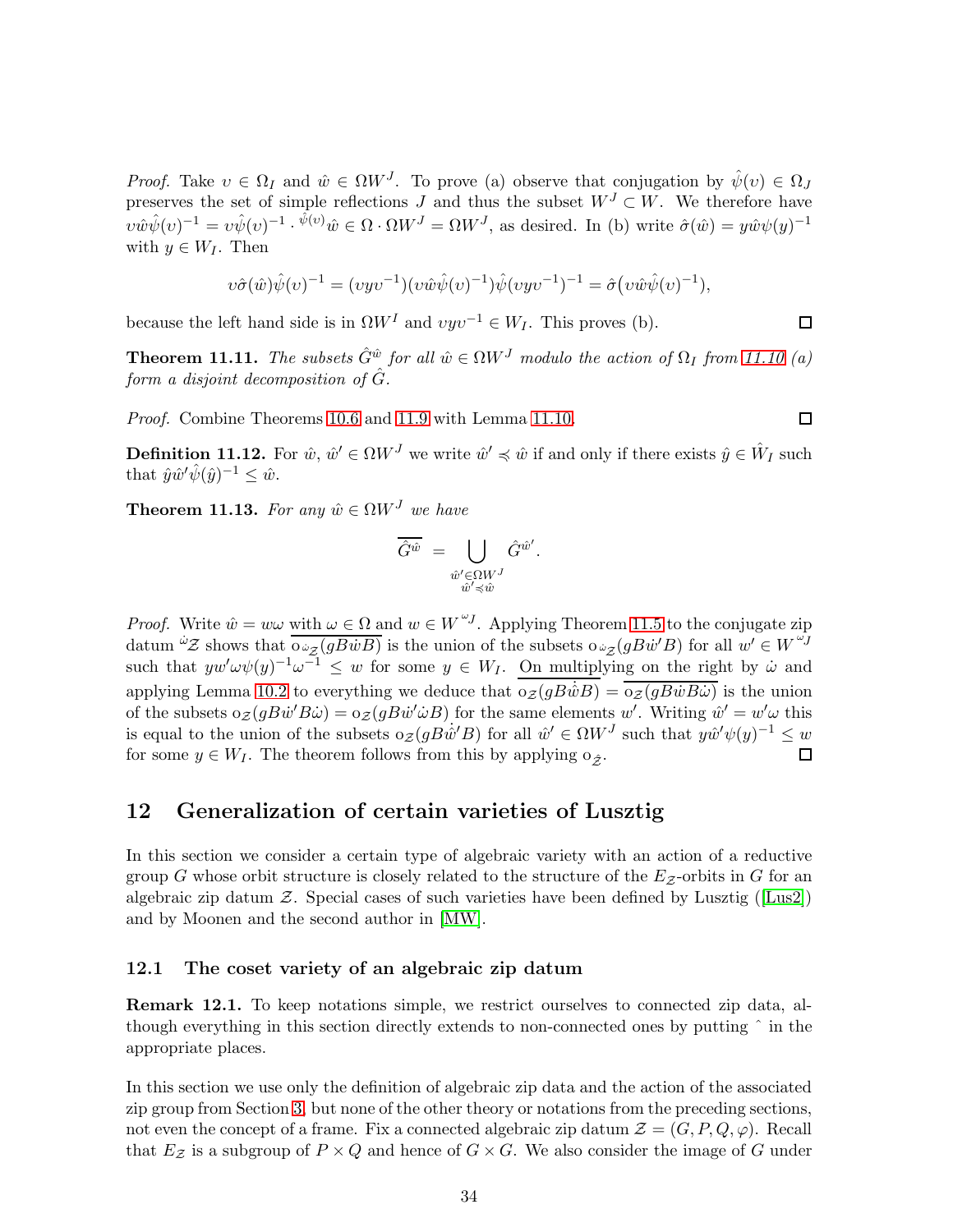the diagonal embedding  $\Delta: G \hookrightarrow G \times G$ ,  $g \mapsto (g, g)$ . We are interested in the left quotient  $\Delta(G)\backslash (G\times G)$  and the right quotient  $(G\times G)/E_{\mathcal{Z}}$ .

The first is isomorphic to  $G$  via the projection morphism

<span id="page-34-1"></span>(12.2) 
$$
\lambda \colon G \times G \to G, \ (g, h) \mapsto g^{-1}h.
$$

Turn the right action of  $E_z$  on  $G \times G$  into a left action by letting  $(p,q) \in E_z$  act by right translation with  $(p, q)^{-1}$ . Then with  $E_z$  acting on G as in the definition of algebraic zip data, a direct calculation shows that  $\lambda$  is  $E_z$ -equivariant.

To describe the second quotient recall that  $\varphi$  is a homomorphism  $P/U \to Q/V$ , where U and V denote the unipotent radicals of P and Q. Consider a left P-coset  $X \subset G$  and a left Q-coset  $Y \subset G$ . Then  $X/U$  is a right torsor over  $P/U$ , and  $Y/V$  is a right torsor over  $Q/V$ . By a P/U-equivariant morphism  $\Phi: X/U \to Y/V$  we mean a morphism satisfying  $\Phi(\bar{x}\bar{p}) = \Phi(\bar{x})\varphi(\bar{p})$  for all  $\bar{x} \in X/U$  and  $\bar{p} \in P/U$ .

**Definition 12.3.** The coset space of Z is the set  $C_z$  of all triples  $(X, Y, \Phi)$  consisting of a left P-coset  $X \subset G$ , a left  $Q$ -coset  $Y \subset G$ , and a  $P/U$ -equivariant morphism  $\Phi: X/U \to Y/V$ .

For any X, Y as above and any  $(g, h) \in G \times G$ , left multiplication by g induces an isomorphism  $\ell_q: X/U \overset{\sim}{\to} gX/U$ , and left multiplication by h induces an isomorphism  $\ell_h: Y/V \overset{\sim}{\to} hY/V$ . Therefore  $(X, Y, \Phi) \mapsto (gX, hY, \ell_h \circ \Phi \circ \ell_g^{-1})$  defines a left action of  $G \times G$  on  $C_{\mathcal{Z}}$ . By applying this action to the canonical base point  $(P, Q, \varphi) \in C_{\mathcal{Z}}$  we obtain a morphism

<span id="page-34-2"></span>(12.4) 
$$
\rho \colon G \times G \to C_{\mathcal{Z}}, \ (g,h) \mapsto \big(gP, hQ, \ell_h \circ \varphi \circ \ell_g^{-1}\big).
$$

Clearly this morphism is equivariant under the left action of  $G \times G$  and hence under the subgroup  $\Delta(G)$ .

<span id="page-34-0"></span>**Lemma 12.5.** There is a unique structure of algebraic variety on  $C_z$  such that  $\rho$  identifies  $C_{\mathcal{Z}}$  with the quotient variety  $(G \times G)/E_{\mathcal{Z}}$ .

*Proof.* The action of  $G \times G$  is obviously transitive on the set of all pairs  $(X, Y)$ . Moreover, any P/U-equivariant morphism of right torsors  $P/U \to Q/V$  has the form  $\bar{p} \to \pi_Q(q)\varphi(\bar{p}) =$  $\ell_q \circ \varphi(\bar{p})$  for some  $q \in Q$ . Thus the subgroup  $1 \times Q$  acts transitively on the set of all triples of the form  $(P, Q, \Phi)$ . Together it follows that the action of  $G \times G$  on  $C_{\mathcal{Z}}$  is transitive. On the other hand  $(g, h)$  lies in the stabilizer of  $(P, Q, \varphi)$  if and only if  $g \in P$  and  $h \in Q$  and  $\ell_h \circ \varphi \circ \ell_g^{-1} = \varphi$ . But under the first two of these conditions, we have for all  $\bar{p} \in P/U$ 

$$
\ell_h \circ \varphi \circ \ell_g^{-1}(\bar{p}) = \pi_Q(h)\varphi(\pi_P(g)^{-1}\bar{p}) = \pi_Q(h)\varphi(\pi_P(g))^{-1}\varphi(\bar{p}),
$$

and so the third condition is equivalent to  $\varphi(\pi_P(g)) = \pi_Q(h)$ . Together this means precisely that  $(g, h) \in E_{\mathcal{Z}}$ , which is therefore the stabilizer of  $(P, Q, \varphi)$ .

It follows that  $\rho$  induces a bijection  $(G \times G)/E_{\mathcal{Z}} \stackrel{\sim}{\to} C_{\mathcal{Z}}$ . Since the quotient variety exists by [\[Ser\]](#page-41-6), Section 3.2, this yields the unique structure of algebraic variety on  $C_{\mathcal{Z}}$ .  $\Box$ 

Following Lemma [12.5](#page-34-0) we call  $C_z$  also the *coset variety of*  $Z$ . Recall from [\[Ser\]](#page-41-6) Prop. 2.5.3 that the quotient of an algebraic group by an algebraic subgroup is always a torsor. To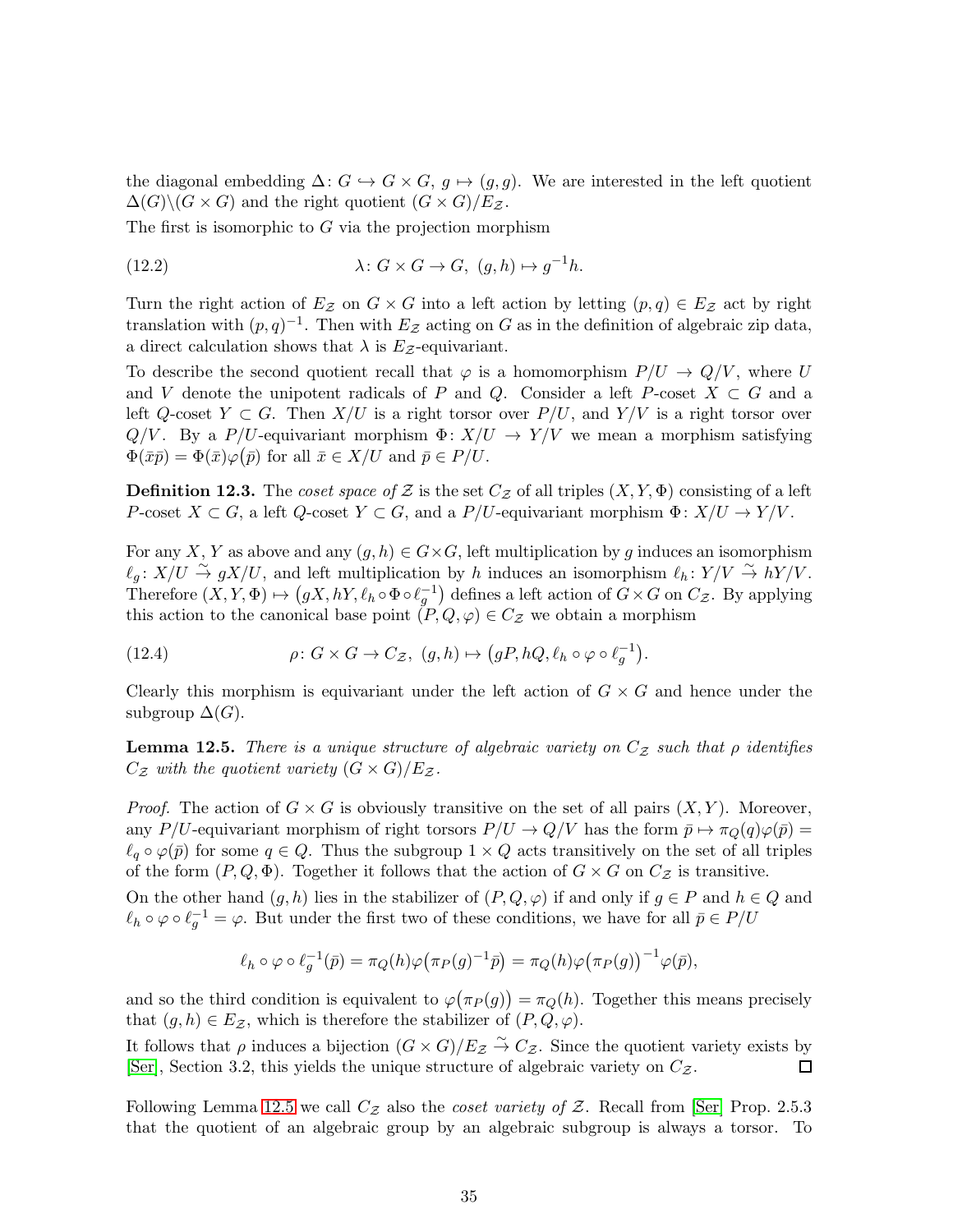<span id="page-35-1"></span>summarize we have therefore constructed morphisms with the following properties:



Recall that the actions of  $\Delta(G)$  and  $E_z$  on  $G \times G$  commute and thus combine to an action of  $\Delta(G) \times E_{\mathcal{Z}}$ . Therefore [\(12.6\)](#page-35-1) directly implies:

<span id="page-35-0"></span>**Theorem 12.7.** There are natural isomorphisms of algebraic stacks

$$
[E_{\mathcal{Z}}\backslash G]\xleftarrow[\lambda]{} [(\Delta(G)\times E_{\mathcal{Z}})\backslash(G\times G)]\xrightarrow[\sim]{[\rho]}[\Delta(G)\backslash C_{\mathcal{Z}}].
$$

Even without stacks, we can deduce:

- **Theorem 12.8.** (a) There is a closure-preserving bijection between  $E_z$ -invariant subsets  $A \subset G$  and  $\Delta(G)$ -invariant subsets  $B \subset C_{\mathcal{Z}}$ , defined by  $A = \lambda(\rho^{-1}(B))$  and  $B =$  $\rho(\lambda^{-1}(A)).$ 
	- (b) The subset A in (a) is a subvariety, resp. a nonsingular subvariety, if and only if B is one. In that case we also have  $\dim A = \dim B$ .
	- (c) In particular (a) induces a bijection between  $E_z$ -orbits in G and  $\Delta(G)$ -orbits in  $C_z$ .
	- (d) For any  $g \in G$  and  $(X, Y, \Phi) \in C_z$  whose orbits correspond, there is an isomorphism

$$
Stab_{E_{\mathcal{Z}}}(g) \cong Stab_{\Delta(G)}((X,Y,\Phi)).
$$

*Proof.* By [\(12.6\)](#page-35-1) any  $\Delta(G) \times E_{\mathcal{Z}}$ -invariant subset of  $G \times G$  must be simultaneously of the form  $\lambda^{-1}(A)$  for an E<sub>Z</sub>-invariant subset  $A \subset G$  and of the form  $\rho^{-1}(B)$  for a  $\Delta(G)$ -invariant subset  $B \subset C_{\mathcal{Z}}$ . Then  $A = \lambda(\rho^{-1}(B))$  and  $B = \rho(\lambda^{-1}(A))$ , giving the bijection in (a). The bijection preserves closures because  $\lambda$  and  $\rho$  are smooth. This proves (a), the first sentence in (b), and the special case (c). In (b) it also proves that  $\dim A + \dim G = \dim B + \dim E_{\mathcal{Z}}$ . But dim  $G = 2 \dim U + \dim L = 2 \dim V + \dim M$  and  $\dim L = \dim M$  imply that  $\dim U =$  $\dim V$ , and thus using [\(3.9\)](#page-10-2) that  $\dim E_{\mathcal{Z}} = \dim U + \dim L + \dim V = \dim G$ . Therefore  $\dim A = \dim B$ , proving the rest of (b).

In (c) by assumption there exists a point  $\underline{x} \in G \times G$  such that  $\lambda(\underline{x})$  lies in the  $E_{\mathcal{Z}}$ -orbit of g and  $\rho(\underline{x})$  lies in the  $\Delta(G)$ -orbit of  $(X, Y, \Phi)$ . Thus after replacing  $\underline{x}$  by a suitable translate under  $\Delta(G) \times E_{\mathcal{Z}}$  we may assume that  $\lambda(\underline{x}) = g$  and  $\rho(\underline{x}) = (X, Y, \Phi)$ . Then the fact that  $\lambda$ and  $\rho$  are torsors implies that the two projection morphisms

$$
\mathrm{Stab}_{E_{\mathcal{Z}}}(g) \longleftarrow \mathrm{Stab}_{\Delta(G) \times E_{\mathcal{Z}}}(\underline{x}) \longrightarrow \mathrm{Stab}_{\Delta(G)}((X, Y, \Phi))
$$

 $\Box$ 

are isomorphisms, proving (c). (The isomorphism may depend on the choice of  $\underline{x}$ .)

With Theorem 12.8 we can translate many results about the  $E_Z$ -action on G from the preceding sections to the  $\Delta(G)$ -action on  $C_{\mathcal{Z}}$ , in particular Theorems [5.10,](#page-17-0) [5.11,](#page-17-1) [6.2,](#page-19-0) [7.5,](#page-22-1) [8.1,](#page-22-4) and their counterparts from Sections [10](#page-28-0) and [11.](#page-30-0)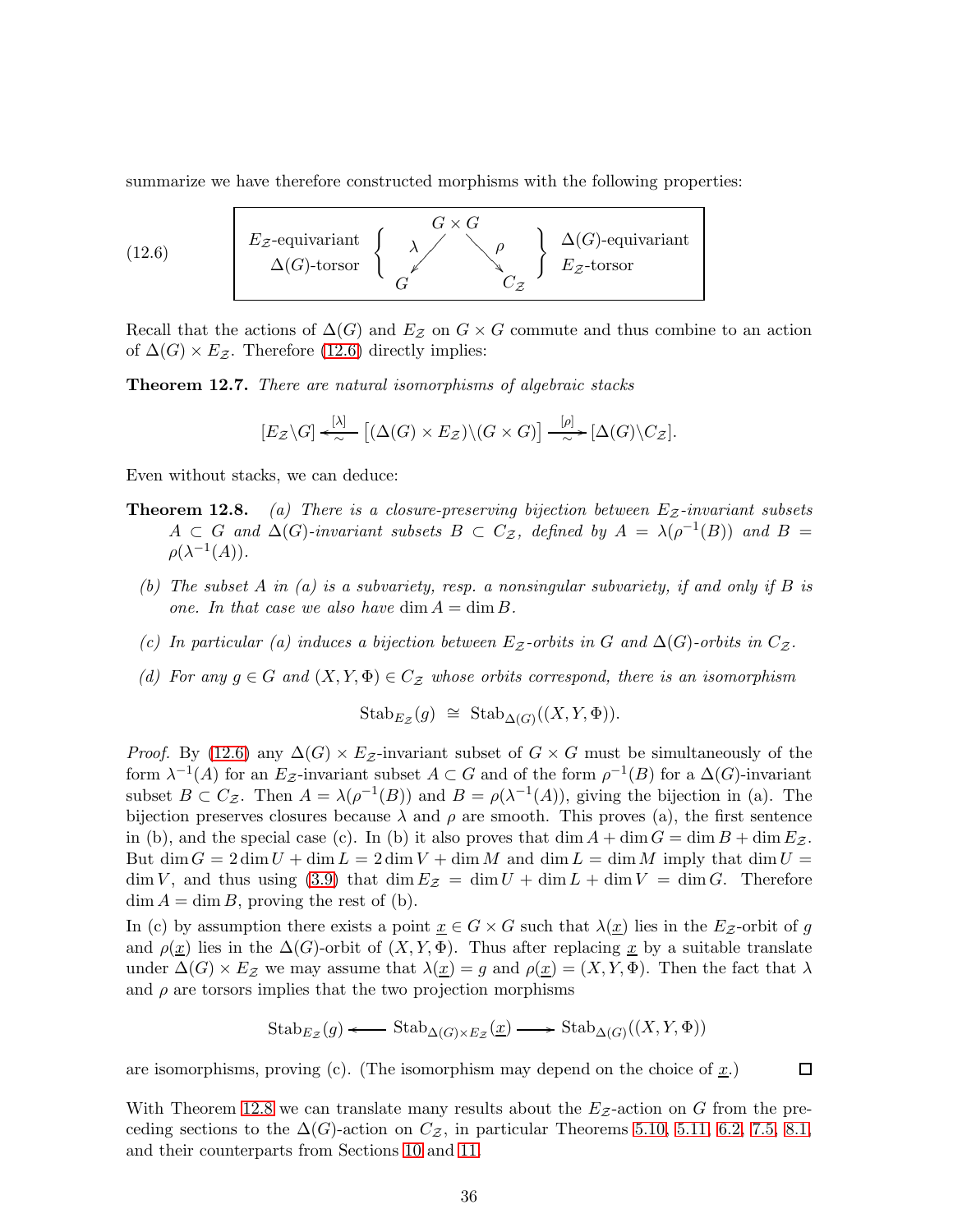#### <span id="page-36-2"></span>12.2 Algebraic zip data associated to an isogeny of  $G$

In this subsection we consider algebraic zip data whose isogeny extends to an isogeny on all of G. (Not every connected algebraic zip datum has that property, for instance, if  $L$  and  $M$ have root system  $A_1$  associated to long and short roots, respectively, and the square of the ratio of the root lengths is different from the characteristic of  $k$ .)

Fix a connected reductive algebraic group G over k and an isogeny  $\varphi: G \to G$ . Choose a Borel subgroup  $B \subset G$  and a maximal torus  $T \subset B$ , and let W be the corresponding Weyl group of G and S its set of simple reflections. Choose an element  $\gamma \in G$  such that  $\varphi(\gamma B) = B$  and  $\varphi(\gamma T) = T$ . Then  $\varphi \circ \text{int}(\gamma) : \text{Norm}_G(T) \to \text{Norm}_G(T)$  induces an isomorphism of Coxeter systems

$$
\bar{\varphi} \colon (W, S) \stackrel{\sim}{\to} (W, S).
$$

For any subset  $I \subset S$  recall from Subsection [2.3](#page-8-0) that  $P_I$  denotes the standard parabolic of type I. Thus the choices imply that  $\varphi(\gamma P_I) = P_{\bar{\varphi}(I)}$ . We denote the unipotent radicals of arbitrary parabolics  $P, Q, P', Q'$  by  $U, V, U', V'$ , respectively.

Let  $\hat{G}$  be a linear algebraic group over k having identity component G, and let  $G^1$  be an arbitrary connected component of  $\tilde{G}$ . Choose an element  $g_1 \in \text{Norm}_{G^1}(B) \cap \text{Norm}_{G^1}(T)$ . Then  $\text{int}(g_1)$  induces an automorphism of G that we use to twist  $\varphi$ . Let  $\delta: (W, S) \to (W, S)$ be the isomorphism of Coxeter systems induced by  $\text{int}(g_1)$ . Then for any subset  $I \subset S$  we have  ${}^{g_1}P_I = P_{\delta(I)}$ .

Fix subsets  $I, J \subset S$  and an element  $x \in {}^{J}W^{\delta\bar{\varphi}(I)}$  with  $J = {}^{x\delta}\bar{\varphi}(I)$ . Set  $y := (\delta\bar{\varphi})^{-1}(x) \in W$ .

Lemma 12.9. (a)  $x\Phi_{\delta\bar{\varphi}}(I) = \Phi_J$ .

(b)  $x\Phi_{\delta\bar{\varphi}(I)}^+ = \Phi_J^+$ .

*Proof.* Part (a) follows from  $J = {}^{x}\delta\bar{\varphi}(I)$ . By [\(2.11\)](#page-7-0) the fact that  $x \in {}^{J}W^{\delta\bar{\varphi}(I)} \subset W^{\delta\bar{\varphi}(I)}$ implies  $x\Phi_{\delta\bar{\varphi}(I)}^{\dagger} \subset \Phi^+$ . Together with (a) this implies (b). 口

<span id="page-36-0"></span>**Construction 12.10.** Set  $Q := P_J$  and  $P := \gamma^{ij} P_J$  and let L be the Levi component of P containing  $\gamma^{ij}T$ . Then  ${}^{g_1}\varphi(P) = {}^{\dot{x}}({}^{g_1}\varphi({}^{\gamma}P_I)) = {}^{\dot{x}}P_{\delta\bar{\varphi}(I)}$  and  $Q = P_J$  have relative position x. Set  $M := {}^{g_1}\varphi(L)$ ; this is a Levi component of  ${}^{g_1}\varphi(P)$  containing  ${}^{g_1}\varphi(\gamma^g T) = {}^{g_1}\varphi(\gamma T) =$  $g_1T = T$ . Since the root system of M is  $x\Phi_{\delta\bar{\varphi}(I)}$ , Lemma 12.9 shows that it is also the Levi component of Q containing T. Let  ${}^{g_1}\tilde{\varphi}: P/U \to Q/V$  denote the isogeny corresponding to  $\text{int}(g_1) \circ \varphi \mid L: L \to M$ . Then we obtain a connected algebraic zip datum  $\mathcal{Z} := (G, P, Q, {}^{g_1} \tilde{\varphi})$ .

<span id="page-36-1"></span>**Lemma 12.11.** The triple  $(B, T, \gamma \dot{y})$  is a frame of  $\mathcal{Z}$ , and the Levi components determined by it are  $M \subset Q$  and  $L \subset P$ .

*Proof.* The statements about M and L follow from the inclusions  $T \subset M$  and  $\gamma^{ij}T \subset L$ . They also imply that the isogeny  $L \to M$  corresponding to  $^{g_1}\tilde{\varphi}$  is simply the restriction of  $\text{int}(g_1) \circ \varphi$ . Conditions (a) and (b) in Definition [3.6](#page-9-1) assert that  $B \subset Q$  and  $\gamma^i B \subset P$ , which hold by the construction of Q and P. Condition (d) translates to  ${}^{g_1}\varphi({}^{\gamma \dot{y}}T) = T$ , which was already shown in [12.10.](#page-36-0)

To prove (c) note first that by Lemma 12.9 we have  $x\Phi_{\gamma\bar{\varphi}(I)}^+ = \Phi_J^+$  and therefore  ${}^{\dot{x}}B \cap M =$  $B \cap M$ . The definition of y implies that  $^{g_1}\varphi(\gamma \dot{y} \gamma^{-1}) \in \dot{x}T$  and hence

$$
{}^{g_1}\varphi(\gamma\dot{y}B) = {}^{g_1}\varphi(\gamma\dot{y}\gamma^{-1}) \cdot g_1 \varphi(\gamma B) = {}^{g_1}\varphi(\gamma\dot{y}\gamma^{-1})B = \dot{x}B.
$$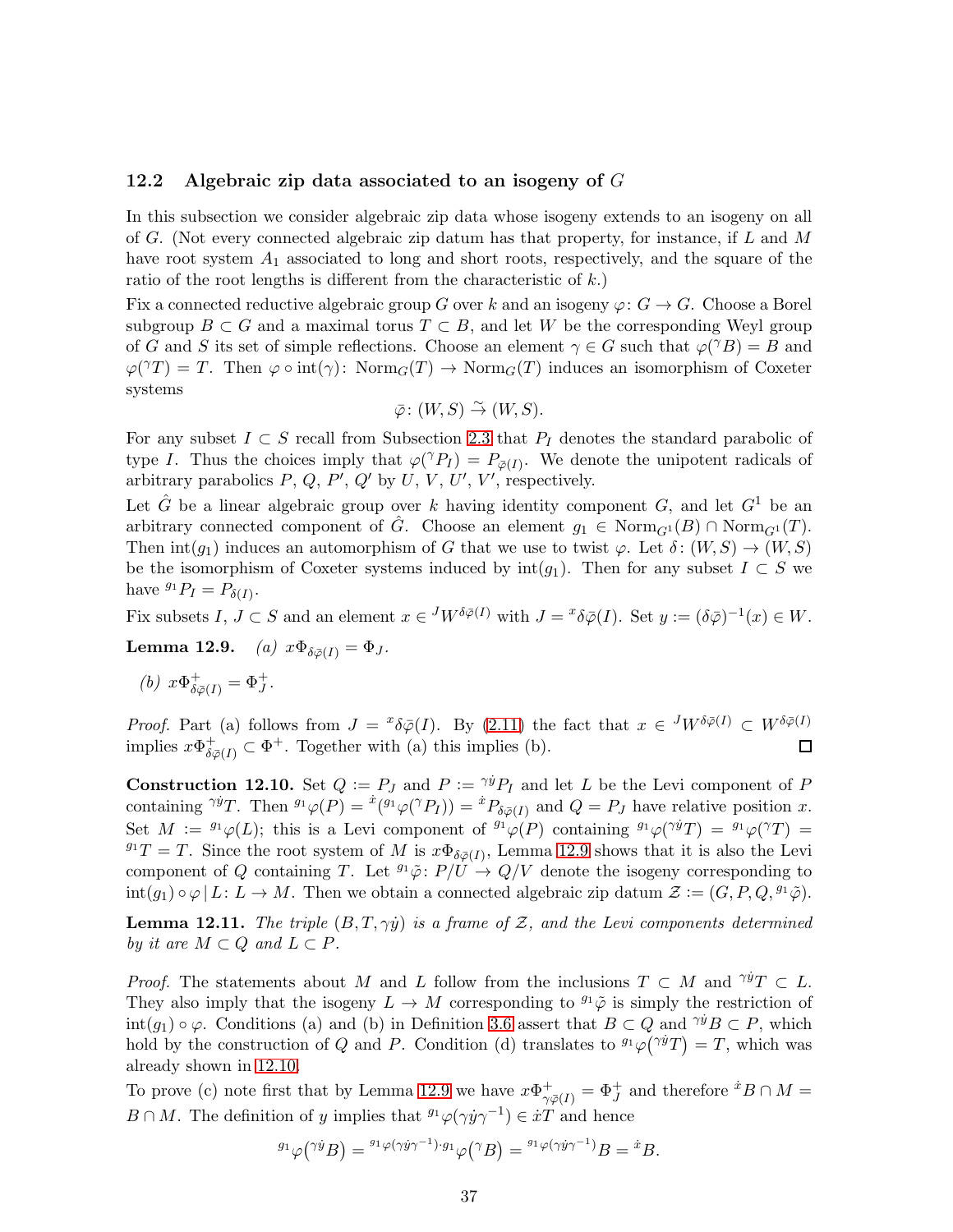From this we can deduce that

$$
{}^{g_1}\varphi({}^{\gamma}{}^{\dot y}B \cap L) = {}^{g_1}\varphi({}^{\gamma}{}^{\dot y}B) \cap {}^{g_1}\varphi(L) = {}^{\dot x}B \cap M = B \cap M,
$$

proving the remaining condition (c).

The automorphism  $\psi$  defined in [\(3.11\)](#page-10-0) for the algebraic zip datum  $\mathcal Z$  is given by

(12.7) 
$$
\psi := \delta \circ \bar{\varphi} \circ \text{int}(y) = \text{int}(x) \circ \delta \circ \bar{\varphi} : (W_I, I) \stackrel{\sim}{\to} (W_J, J)
$$

**Definition 12.12.** Let  $X_{I,\varphi,x}$  be the set of all triples  $(P',Q',[g'])$  consisting of parabolic subgroups P', Q' of G of type I, J and a double coset  $[g'] := V'g'\varphi(U') \subset G^1$  of an element  $g' \in G^1$  such that

$$
relpos(Q', {}^{g'}\varphi(P')) = x.
$$

One readily verifies that the condition on the relative position depends only on  $[g']$ , and that  $((g,h),(P',Q',[g'])\mapsto({}^gP',{}^hQ',[hg'\varphi(g)^{-1}])$  defines a left action of  $G\times G$  on  $X_{I,\varphi,x}$ . We also have a standard base point  $(P,Q,[g_1]) \in X_{I,\varphi,x}$ . One can use the definition of  $X_{I,\varphi,x}$  to endow it with the structure of an algebraic variety over  $k$ , but in the interest of brevity we define that structure using the following isomorphism:

<span id="page-37-0"></span>**Proposition 12.13.** There is a natural  $G \times G$ -equivariant isomorphism

$$
C_{\mathcal{Z}} \stackrel{\sim}{\longrightarrow} X_{I,\varphi,x}, \ \big(gP, hQ, \ell_h \circ {}^{g_1}\tilde{\varphi} \circ \ell_g^{-1}\big) \mapsto \big({}^gP, {}^hQ, [hg_1\varphi(g)^{-1}]\big).
$$

*Proof.* In view of Lemma [12.5](#page-34-0) the assertion is equivalent to saying that the action of  $G \times G$  on  $X_{I,\varphi,x}$  is transitive and the stabilizer of  $(P,Q,[g_1])$  is  $E_{\mathcal{Z}}$ . The transitivity follows directly from the definition of the action. For the stabilizer note that  $({}^{g}P, {}^{h}Q, [hg_1\varphi(g)^{-1}]) = (P, Q, [g_1])$ if and only if  $g \in P$  and  $h \in Q$  and  $V h g_1 \varphi(g)^{-1} \varphi(U) = V g_1 \varphi(U)$ . Write  $g = u\ell$  for  $u \in U, \ell \in L$  and  $h = v m$  for  $v \in V, m \in M$ . Then the last condition is equivalent to  $Vmg_1\varphi(\ell)^{-1}\varphi(U) = Vg_1\varphi(U)$ , or again to  $m \cdot {}^{g_1}\varphi(\ell)^{-1} \in V \cdot {}^{g_1}\varphi(U) \cap M$ . But for any element  $v' \cdot {}^{g_1}\varphi(u') = m' \in V \cdot {}^{g_1}\varphi(U) \cap M$  we have  ${}^{g_1}\varphi(u') = v'^{-1}m' \in {}^{g_1}\varphi(U) \cap VM$ , and since M is also a Levi component of  $^{g_1}\varphi(P)$ , it follows that  $^{g_1}\varphi(U) \cap VM = ^{g_1}\varphi(U) \cap V$  and hence  $m' = 1$ . The last condition is therefore equivalent to  $m = 9 \cdot \varphi(\ell)$ . Together this shows that the stabilizer is  $E_z$ , as desired. □

<span id="page-37-1"></span>**Lemma 12.14.** For any  $w \in {}^I W \cup W^J$  the subset  $G^w \subset G$  corresponds via Theorem 12.8 (a) and Proposition [12.13](#page-37-0) to the subset

$$
X_{I,\varphi,x}^w := \left\{ \left( {}^g P_I, {}^{g\dot w} P_J, [g\dot w \dot x g_1 b\varphi(\gamma g^{-1})] \right) \middle| g \in G, b \in B \right\} \subset X_{I,\varphi,x},
$$

which is a nonsingular variety of dimension dim  $P + \ell(w)$ .

*Proof.* Since  $(B, T, \gamma \dot{y})$  is a frame of Z by Lemma [12.11,](#page-36-1) Theorem [5.14](#page-18-0) for  $w \in {}^I W$ , respec-tively [\(11.1\)](#page-30-2) and Lemma [5.13](#page-18-2) for  $w \in W<sup>J</sup>$ , show that  $G<sup>w</sup> = o<sub>Z</sub>(\gamma y B \dot{w})$ . In other words  $G<sup>w</sup>$ is the union of the Ez-orbits of  $\gamma y \overline{b} \overline{w}$  for all  $b \in B$ . But by [\(12.2\)](#page-34-1) and [\(12.4\)](#page-34-2) we have

$$
\lambda((\gamma \dot{y}b)^{-1}, \dot{w}) = \gamma \dot{y}b\dot{w}, \text{ and}
$$
  

$$
\rho((\gamma \dot{y}b)^{-1}, \dot{w}) = ((\gamma \dot{y}b)^{-1}P, \dot{w}Q, \ell_{\dot{w}} \circ \varphi \circ \ell_{(\gamma \dot{y}b)^{-1}}^{-1}),
$$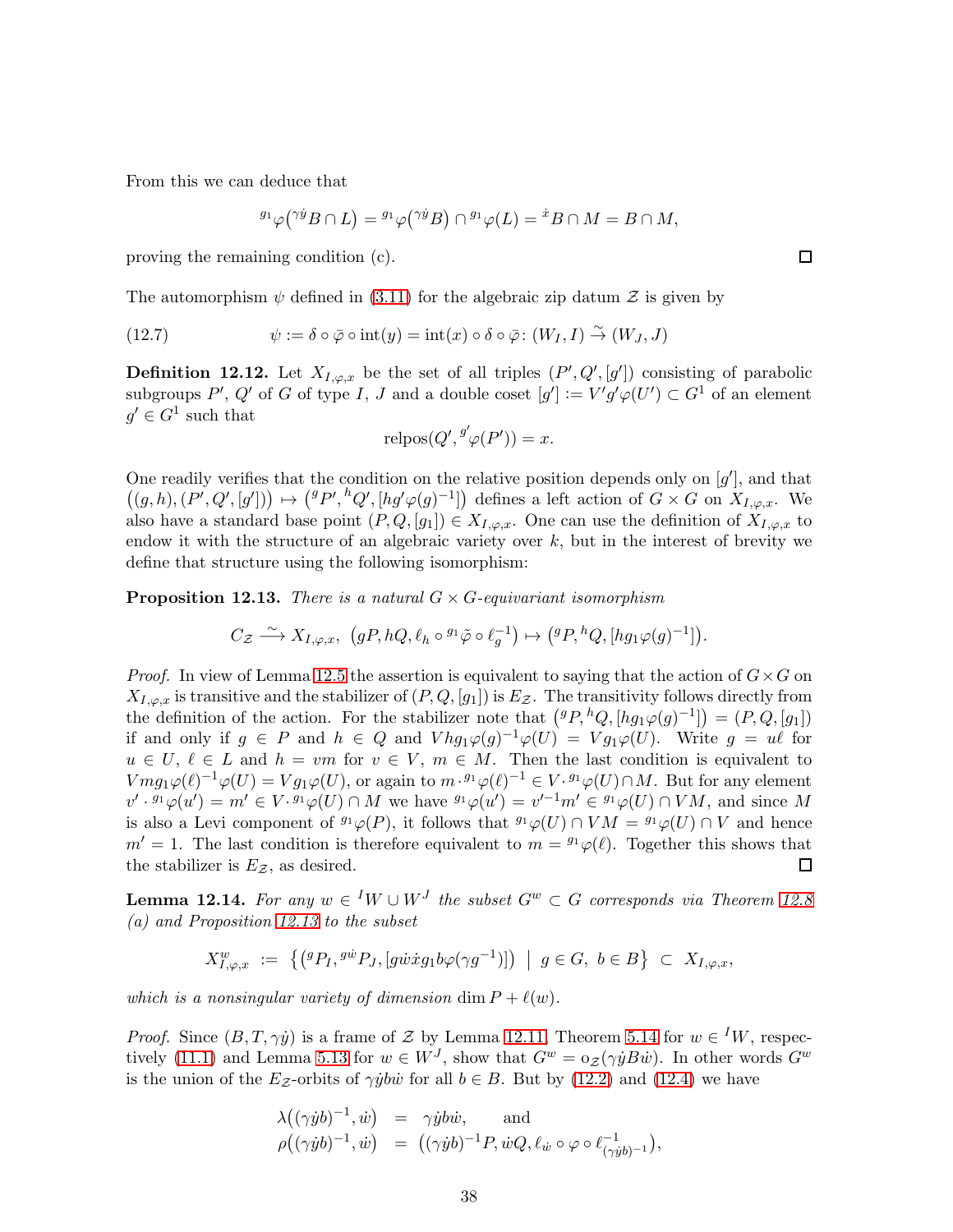and so the  $E_z$ -orbit of the former corresponds to the  $\Delta(G)$ -orbit of the latter under the correspondence from Theorem 12.8. Moreover, under the isomorphism from Proposition [12.13](#page-37-0) the latter corresponds to the triple

$$
({}^{(\gamma yb)^{-1}}P, {^wQ}, [{^wg_1\varphi((\gamma yb)^{-1})^{-1}}]).
$$

The definitions of P and Q show that  $(\gamma^{i} y^{b})^{-1} P = b^{-1} P_I = P_I$  and  $^{i} Q = ^{i} P_J$ . The definition of y means that  ${}^{g_1}\varphi(\gamma y\gamma^{-1}) = \dot{x}t$  for some  $t \in T$ ; hence

$$
\dot{w}g_1\varphi((\gamma\dot{y}b)^{-1})^{-1}=\dot{w}g_1\varphi(\gamma\dot{y}b)=\dot{w}\cdot\dot{x}t\cdot g_1\cdot\varphi(\gamma b\gamma^{-1})\cdot\varphi(\gamma)=\dot{w}\cdot\dot{x}\cdot g_1\cdot\frac{g_1^{-1}}{t}\varphi(\gamma b\gamma^{-1})\cdot\varphi(\gamma).
$$

Since  $\varphi(^{\gamma}B) = B$ , the factor  $b' := {}^{g_1^{-1}}t \varphi(\gamma b \gamma^{-1})$  runs through B while b runs through B. Thus altogether it follows that  $G^w$  corresponds to the union of the  $\Delta(G)$ -orbits of the triples

$$
(P_I, {}^{\dot{w}}P_J, [\dot{w}\dot{x}g_1b'\varphi(\gamma)]\big)
$$

for all  $b' \in B$ . This union is just the set  $X_{I,\varphi,x}^w$  in the lemma. The rest follows from Theorems [5.11,](#page-17-1) [11.3,](#page-31-2) and 12.8.  $\Box$ 

Combining this with Theorems [5.10](#page-17-0) and [6.2](#page-19-0) and 12.8 we conclude:

- **Theorem 12.15.** (a) The  $X_{I,\varphi,x}^w$  for all  $w \in {}^I W$  form a disjoint decomposition of  $X_{I,\varphi,x}$ by nonsingular subvarieties of dimension dim  $P + \ell(w)$ .
	- (b) For any  $w \in {}^I W$  we have

$$
\overline{X^w_{I,\varphi,x}} = \coprod_{\substack{w' \in {^I}W \\ w' \preccurlyeq w}} X^{w'}_{I,\varphi,x}.
$$

Analogously, using Theorems [11.3](#page-31-2) and [11.5](#page-31-1) and 12.8 we obtain:

- **Theorem 12.16.** (a) The  $X_{I,\varphi,x}^w$  for all  $W^J$  form a disjoint decomposition of  $X_{I,\varphi,x}$  by nonsingular subvarieties of dimension dim  $P + \ell(w)$ .
	- (b) For any  $w \in W^J$  we have

$$
\overline{X^w_{I,\varphi,x}}=\coprod_{\substack{w'\in W^J\\ w'\preccurlyeq w}}X^{w'}_{I,\varphi,x}.
$$

#### 12.3 Frobenius

Keeping the notations of the preceding subsection, we now assume that  $k$  has positive characteristic and that  $\varphi: G \to G$  is the Frobenius isogeny coming from a model  $G_0$  of G over a finite subfield  $\mathbb{F}_q \subset k$  of cardinality q. Then  $G_0$  is quasi-split; hence we may, and do, assume that B and T come from subgroups of  $G_0$  defined over  $\mathbb{F}_q$  and therefore satisfy  $\varphi(B) = B$ and  $\varphi(T) = T$ . We can thus take  $\gamma := 1$ .

In this case, our varieties  $X_{I,\varphi,x}$  coincide with the varieties  $Z_I$  used in [\[MW\]](#page-40-8) to study F-zips with additional structures. The isogeny  $\mathfrak{g}_1\tilde{\varphi}$  in the connected algebraic zip datum  $\mathcal Z$  then has vanishing differential; hence  $\mathcal Z$  is orbitally finite by Proposition [7.3.](#page-22-0) Thus by Theorem [7.5](#page-22-1) each  $G^w$  is a single  $E_z$ -orbit, and so by Theorem 12.8 and Theorem 12.15 we deduce: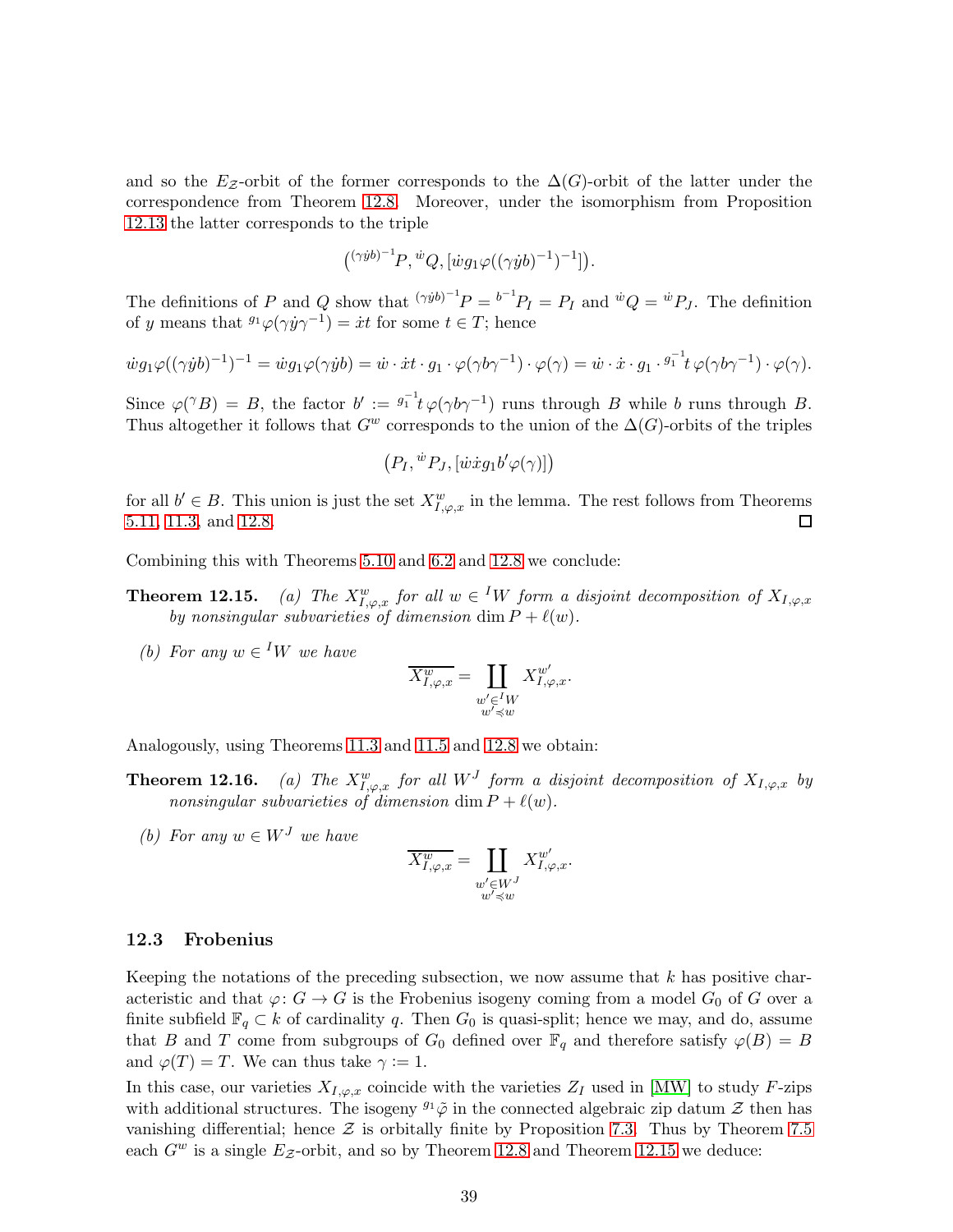**Theorem 12.17.** (a) If  $\varphi$  is the Frobenius isogeny associated to a model of G over a finite field, each  $X_{I,\varphi,x}^w$  in Theorem 12.15 is a single  $\Delta(G)$ -orbit. In particular the set

$$
\{(P_I, {}^{\dot{w}}P_J, [\dot{w}\dot{x}g_1]) \mid w \in {}^I W\}
$$

is a system of representatives for the action of  $\Delta(G)$  on  $X_{I,\omega,x}$ .

(b) For any  $w \in {}^I W$ , the closure of the orbit of  $(P_I, {}^w P_J, [\dot{w} \dot{x} g_1])$  is the union of the orbits of  $(P_I, u'P_J, [u'xg_1])$  for those  $w' \in {}^I W$  satisfying  $w' \preccurlyeq w$ .

Theorem 12.17 (a) was proved in [\[MW\]](#page-40-8), Theorem 3 and (b) answers the question of the closure relation that was left open there.

#### 12.4 Lusztig's varieties

Now we apply the results of Subsection [12.2](#page-36-2) to the special case  $\varphi = id$ . In this case we can choose  $\gamma := 1$  and obtain  $\bar{\varphi} = id$ . Then our varieties  $X_{I,\varphi,x}$  coincide with the varieties  $Z_{I,x,\delta}$  defined and studied by Lusztig in [\[Lus2\]](#page-40-1). There he defines a decomposition of  $X_{I,\varphi,x}$ into a certain family of  $\Delta(G)$ -invariant subvarieties. In [\[He2\]](#page-40-2), He shows how to parametrize this family by the set  $W^{\delta(I)}$ . We will denote the piece corresponding to  $w \in W^{\delta(I)}$  in this parametrization by  $\tilde{X}_{I,\varphi,x}^w$ . (In [\[He2\]](#page-40-2), He denotes  $X_{I,\varphi,x}$  by  $\tilde{Z}_{I,x,\delta}^w$  and  $\tilde{X}_{I,\varphi,x}^w$  by  $\tilde{Z}_{I,x,\delta}^w$ .) We will show that this decomposition is the same as ours from Theorem 12.16 up to a different parametrization.

<span id="page-39-1"></span>**Lemma 12.18.** The map  $w \mapsto wx$  induces a bijection  $W^J \xrightarrow{\sim} W^{\delta(I)}$ .

*Proof.* Take any  $w \in W^J$ . Using Lemma 12.9 and [\(2.11\)](#page-7-0) we get  $wx\Phi_{\delta(I)}^+ = w\Phi_J^+ \subset \Phi^+$ . By [\(2.11\)](#page-7-0) this shows that  $wx \in W^{\delta(I)}$ . A similar argument shows that  $wx^{-1} \in W^J$  for any  $w \in W^{\delta(I)}$ , which finishes the proof.  $\Box$ 

<span id="page-39-0"></span>**Theorem 12.19.** For any  $w \in W^J$  we have  $X^w_{I,\varphi,x} = \tilde{X}^{wx}_{I,\varphi,x}$ .

*Proof.* The statement makes sense by Lemma [12.18.](#page-39-1) Let  $w \in W<sup>J</sup>$  and  $w' := wx \in W^{\delta(I)}$ . In [\[He2\]](#page-40-2), Proposition 1.7, He shows that

$$
\tilde{X}^{w'}_{I,\varphi,x} = \Delta(G) \cdot \left\{ (P_I, {}^{b\dot{w}'\dot{x}^{-1}} P_J, [b\dot{w}' g_1 b']) \bigm| b, b' \in B \right\}.
$$

(In  $[He2]$ , it is assumed that G is semi-simple and adjoint. But this assumption is not needed for the proof of Proposition 1.7 in [loc. cit.].) By acting on such a point  $(P_I, {}^{b\dot{w}'\dot{x}^{-1}}P_J, [b\dot{w}'g_1b'])$ with  $\Delta(b^{-1})$  and using  $w = w'x^{-1}$  we get

 $\tilde{X}^{w'}_{I,\varphi,x} = \Delta(G) \cdot \{(P_I, {^w}P_J, [{\dot{w}}\dot{x}g_1 b']) \mid b' \in B\}.$ 

 $\Box$ 

Since  $\gamma = 1$ , comparison with Lemma [12.14](#page-37-1) proves the claim.

From Theorem 12.16 we can now deduce the closure relation between the  $\tilde{X}_{I,\varphi,x}^w$ :

**Theorem 12.20.** For any  $w \in W^{\delta(I)}$  we have

$$
\widetilde{X}^w_{I,\varphi,x} = \coprod_{\substack{w' \in W^{\delta(I)} \\ w'x^{-1} \preccurlyeq wx^{-1}}} \widetilde{X}^{w'}_{I,\varphi,x}.
$$

In the special case  $x = 1$  this result is due to He (see [\[He2\]](#page-40-2), Proposition 4.6).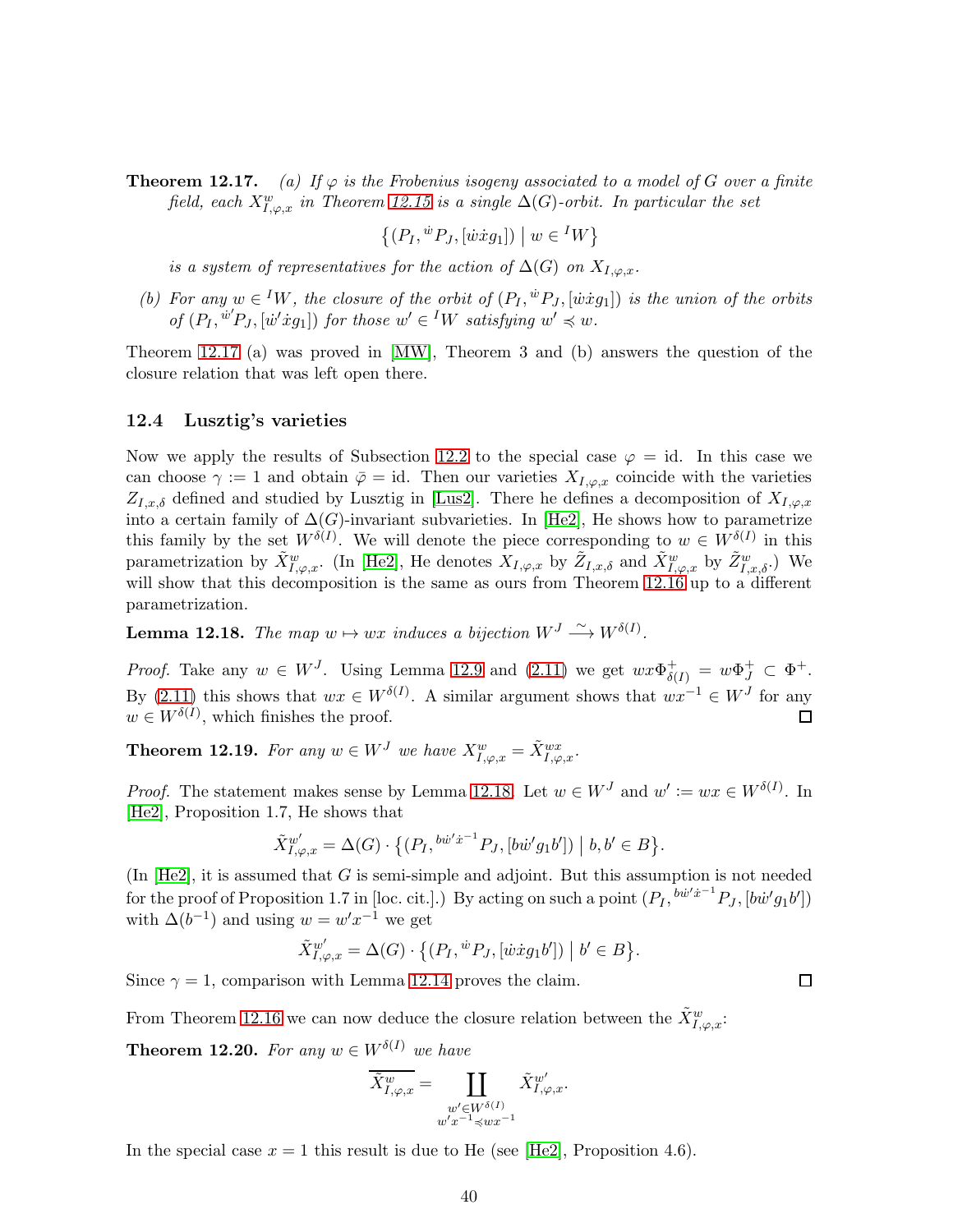## References

- <span id="page-40-12"></span>[BB] Anders Björner and Francesco Brenti. Combinatorics of Coxeter groups, volume 231 of Graduate Texts in Mathematics. Springer, New York, 2005.
- <span id="page-40-13"></span>[Car] Roger W. Carter. Finite groups of Lie type. Wiley Classics Library. John Wiley & Sons Ltd., Chichester, 1993. Conjugacy classes and complex characters, Reprint of the 1985 original, A Wiley-Interscience Publication.
- <span id="page-40-5"></span>[DCP] C. De Concini and C. Procesi. Complete symmetric varieties. In Invariant theory (Montecatini, 1982), volume 996 of Lecture Notes in Math., pages 1–44. Springer, Berlin, 1983.
- <span id="page-40-11"></span>[DDPW] Bangming Deng, Jie Du, Brian Parshall, and Jianpan Wang. Finite dimensional Algebras and Quantum Groups, volume 150 of Mathematical Surveys and Monographs. AMS, 2008.
- <span id="page-40-14"></span>[DG] Michel Demazure and Alexandre Grothendieck. Schémas en groupes. III: Structure des schémas en groupes réductifs. Séminaire de Géométrie Algébrique du Bois Marie 1962/64 (SGA 3). Dirigé par M. Demazure et A. Grothendieck. Lecture Notes in Mathematics, Vol. 153. Springer-Verlag, Berlin, 1962/1964.
- <span id="page-40-7"></span>[EL] Sam Evens and Jiang-Hua Lu. On the variety of Lagrangian subalgebras. II. Ann. Sci. École Norm. Sup.  $(4)$ ,  $39(2):347-379$ , 2006.
- <span id="page-40-3"></span>[He1] Xuhua He. The character sheaves on the group compactification. Adv. in Math., 207:805–827, 2006.
- <span id="page-40-2"></span>[He2] Xuhua He. The G-stable pieces of the wonderful compactification. Trans. Amer. Math. Soc., 359(7):3005–3024 (electronic), 2007.
- <span id="page-40-4"></span>[He3] Xuhua He. Minimal length elements in some double cosets of Coxeter groups. Adv. in Math., 215:469–503, 2007.
- <span id="page-40-0"></span>[Lus1] George Lusztig. Parabolic character sheaves. I. Mosc. Math. J., 4(1):153–179, 311, 2004.
- <span id="page-40-1"></span>[Lus2] George Lusztig. Parabolic character sheaves. II. Mosc. Math. J., 4(4):869–896, 981, 2004.
- <span id="page-40-10"></span>[LY1] Jiang-Hua Lu and Milen Yakimov. Partitions of the wonderful group compactification. Transform. Groups, 12(4):695–723, 2007.
- <span id="page-40-6"></span>[LY2] Jiang-Hua Lu and Milen Yakimov. Group orbits and regular partitions of poisson manifolds. Comm. Math. Phys., 283(3):729–748, 2008.
- <span id="page-40-9"></span>[Moo] Ben Moonen. Group schemes with additional structures and Weyl group cosets. In Moduli of abelian varieties (Texel Island, 1999), volume 195 of Progr. Math., pages 255–298. Birkhäuser, Basel, 2001.
- <span id="page-40-8"></span>[MW] Ben Moonen and Torsten Wedhorn. Discrete invariants of varieties in positive characteristic. Int. Math. Res. Not., (72):3855–3903, 2004.